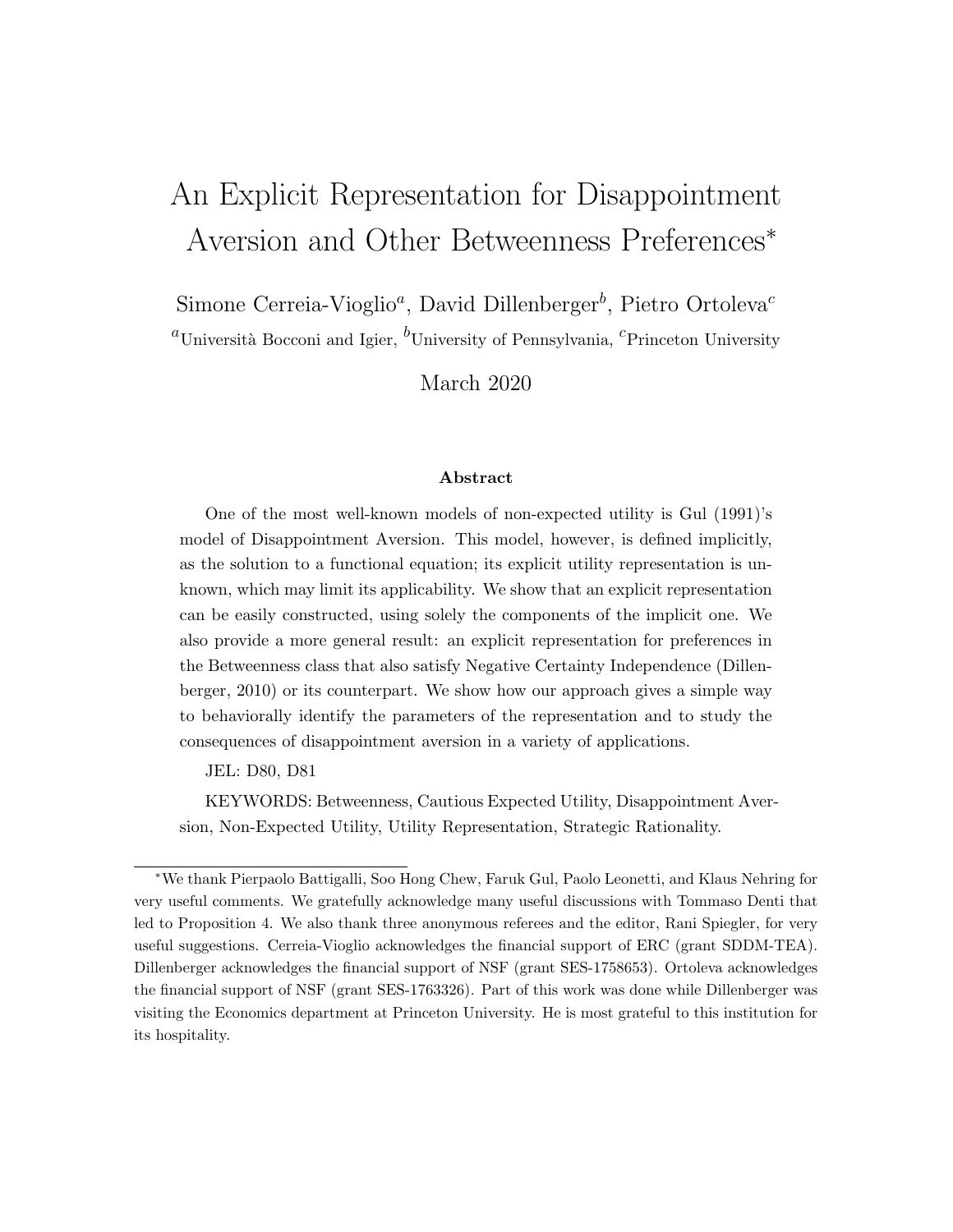### 1 Introduction

One of the most well-known models of non-expected utility preferences is Gul (1991)'s model of Disappointment Aversion (henceforth DA). Its popularity is related both to the intuitive nature of the model, where the value of each outcome is determined relatively to an endogenously-defined "expected" payoff, capturing reference dependence; and because it generalizes expected utility by adding only one parameter. Despite its appeal, there is one limitation to its applicability: the value of each lottery is the solution of an equation that changes with the lottery—a so-called implicit representation. The (explicit) utility representation is instead unknown. This may be a concern if one wishes to apply this model, for example, to carry out monotone comparative statics exercises. The same concern applies to the broader class of Betweenness preferences, studied in Dekel (1986) and Chew (1989) and to which the DA model belongs; for such preferences only an implicit representation is known, while the explicit one is still elusive.<sup>1</sup>

The goal of this paper is to address these issues. First, we provide an explicit representation for DA preferences, showing that it can be easily obtained using solely the components of its implicit one. Second, we generalize this result: we provide an explicit representation for Betweenness preferences that satisfy either Negative Certainty Independence (Dillenberger, 2010; Cerreia-Vioglio et al., 2015), or its positive version, Positive Certainty Independence. Third, we show how our approach may be useful to identify parameters of the model and in comparative statics exercises.

Let  $p$  be a lottery over monetary outcomes. Its value according to the DA model is the unique  $v$  that solves

$$
v = \mathbb{E}_p(k_v) \tag{1}
$$

.

where  $k_v$  is given by

$$
k_v(x) = \begin{cases} u(x) & u(x) \le v \\ \frac{u(x) + \beta v}{1 + \beta} & u(x) > v \end{cases}
$$

Here u is a utility function over money and  $\beta \in (-1,\infty)$  is the coefficient of either disappointment aversion ( $\beta > 0$ ) or elation seeking ( $\beta < 0$ ). Note that this is an implicit equation, as the value  $v$  appears on both sides of Equation (1). In this model the value  $v$  is similar to expected utility, except that the individual gives an additional weight  $\beta$  to disappointing outcomes—those with a utility lower than the value of the lottery itself.<sup>2</sup> The DA model is thus a model of endogenous reference dependence: possible payoffs generate disappointment (or elation) depending on how their utilities

<sup>1</sup>This is the case not only for the broad class, but also for most of its special cases. A notable exception is Chew and MacCrimmon (1979a,b)'s model of weighted-utility.

<sup>&</sup>lt;sup>2</sup>To see this, note that the value of a simple lottery p can be equivalently defined as the unique v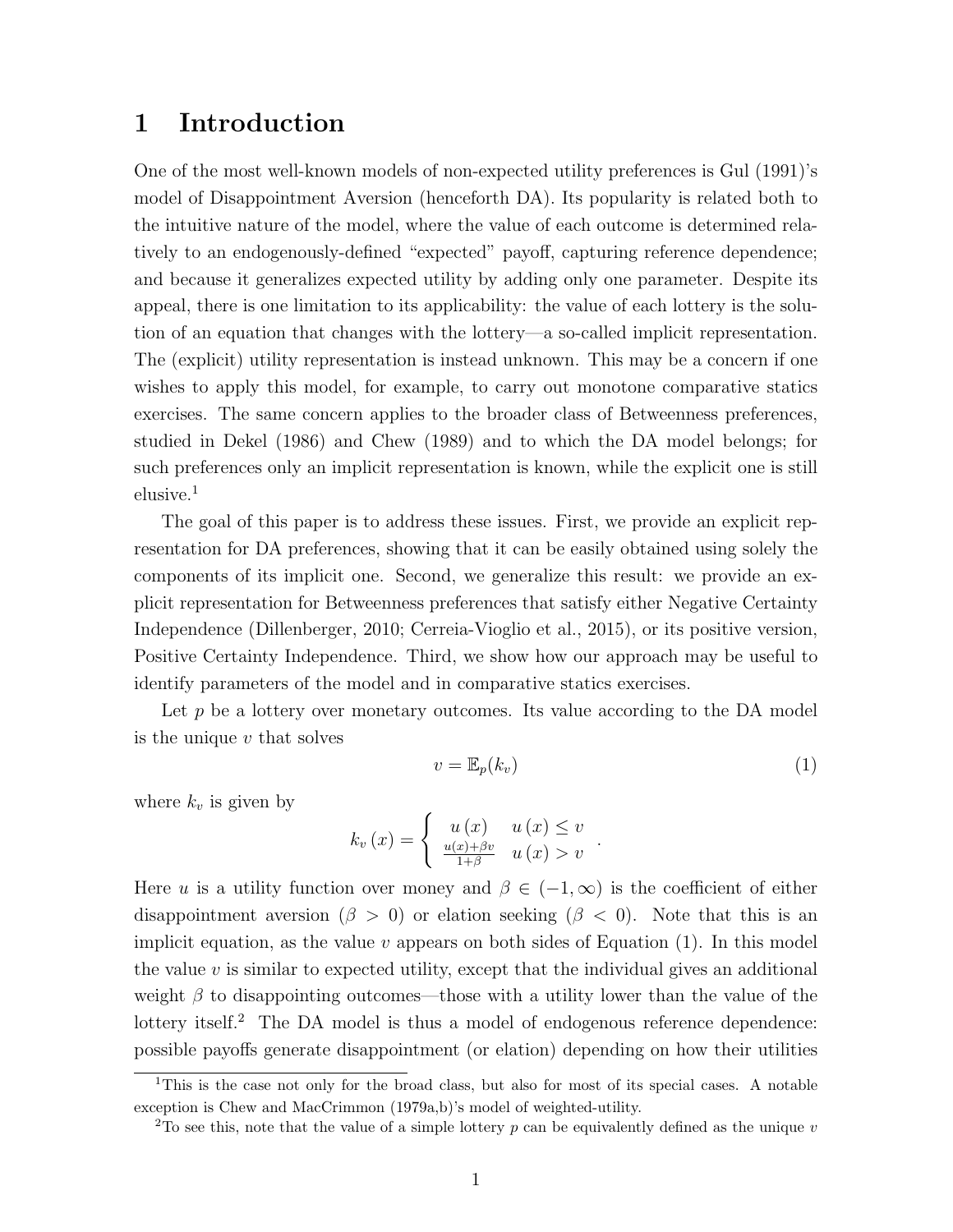compare to an endogenously-determined value—the utility of the lottery.<sup>3</sup> When  $\beta > 0$ , the disappointing outcomes receive greater weight, whereas the opposite is true for  $\beta$  < 0, justifying the terms disappointment aversion/elation seeking. If  $\beta = 0$ , the model reduces to expected utility.

In Section 3 we show that these preferences admit the following explicit representation. When  $\beta > 0$ , the case of disappointment aversion, preferences are represented by

$$
V(p) = \min_{v} k_v^{-1} (\mathbb{E}_p (k_v)),
$$

while when  $\beta \in (-1, 0)$ , the case of elation seeking, they are represented by

$$
V(p) = \max_{v} k_v^{-1} (\mathbb{E}_p (k_v)).
$$

This means that one can easily construct an explicit representation for preferences in this class using solely the components of the implicit representation in Equation  $(1)$  taking the min or the max of the certainty equivalents computed using each of the possible utilities involved.

After formally stating the result above for DA preferences (Theorem 3), we discuss an explicit representation for general Betweenness preferences that also satisfy Negative Certainty Independence (Theorem 4), or its counterpart (Positive Certainty Independence). The previous results are corollaries of this more general theorem. Again, the explicit representation is the minimum (resp., maximum) of the certainty equivalents using the functions (called local utilities) present in Dekel (1986)'s implicit representation.

There are at least two benefits of having an explicit representation. The first is conceptual: it may help capturing the mental process adopted by the agent. While highly idealized, one can imagine a cautious decision process that involves the max min criterion. It is perhaps less plausible to take the solution of an implicit equation as a descriptive decision making procedure. That said, this argument is not behavioral, but relies on going beyond the standard 'as if' approach.<sup>4</sup>

The second and possibly main advantage of an explicit representation is practical: it facilitates the application of these models by allowing for a better understanding

that solves

$$
v = \frac{\sum_{\{x:u(x)>v\}} u(x)p(x) + (1+\beta) \sum_{\{x:u(x)\leq v\}} u(x)p(x)}{1+\beta \sum_{\{x:u(x)\leq v\}} p(x)}.
$$

<sup>3</sup>We should stress that this is conceptually and behaviorally distinct from other models of endogenous reference dependence under risk, e.g., Köszegi and Rabin (2006, 2007). For example, the DA model satisfies Betweenness, while both models above do not. See Masatlioglu and Raymond (2016) for further discussion on the implications of these alternative models.

<sup>4</sup>A related argument appears in Chapter 17 of Gilboa (2009) and in Dekel and Lipman (2010).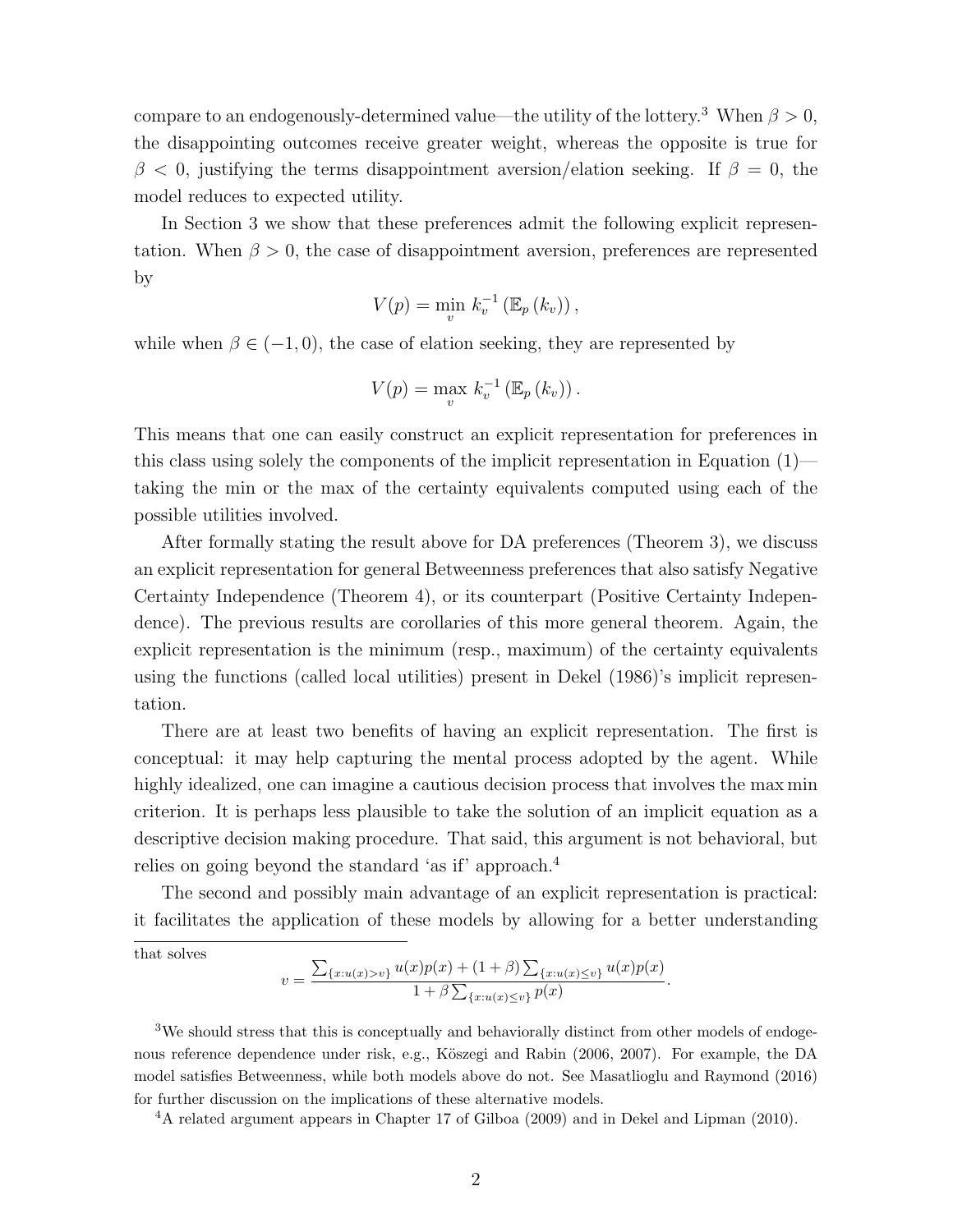of optimization problems with these preferences. This is particularly relevant because DA preferences, while continuous, are not even Gateaux differentiable (Safra and Segal, 2009). Therefore, one cannot apply standard differential methods or Machina (1982)'s local utility approach and its extensions to the Gateaux case.

In Section 4 we start demonstrating the practical benefit of our approach, by showing that it can be useful to identify the parameters of DA preferences from behavior: while it is known that both u and  $\beta$  are unique (the former up to positive affine transformations), using the original implicit representation it is not easy to see how to easily pin-point them from behavioral data. Our approach, instead, offers a way to do so directly, identifying u independently of  $\beta$ .

With this identification in hand, in Section 5 we discuss optimization and applications. Using Sion's minmax theorem in conjunction with our characterizations, we show that the solution to a maximization problem over a convex and compact set of options with DA preferences must coincide with the solution of the original problem under expected utility, but with the agent being more risk averse. The key point is not that disappointment aversion increases risk aversion, but rather that the solution under disappointment aversion must also be a solution under *expected utility*, with a more concave utility. That is, solving the problem under disappointment aversion is tantamount to solving it with expected utility with higher risk aversion. As the latter is typically easier to solve, this may greatly simplify the problem when it comes to comparative statics.

We illustrate the usefulness of this result with a variety of applications. We show that, in a standard portfolio problem, a disappointment averse agent invests less in the risky asset compared to an expected utility agent with the same utility over outcomes; that the set of justifiable actions in general, and rationalizable strategies in a game in particular, is smaller if we make agents elation seeking; and that in a simple problem of Bayesian Persuasion, making the sender of information disappointment averse reduces the revealed information.

### 2 Preliminaries

Consider a nontrivial compact interval  $[w, b] \subseteq \mathbb{R}$  of monetary prizes. Let  $\Delta$  be the set of lotteries (Borel probability measures) over  $[w, b]$ , endowed with the topology of weak convergence. We denote by x, y, z generic elements of  $[w, b]$ ; by p, q, r generic elements of  $\Delta$ ; and by  $\delta_x \in \Delta$  the degenerate lottery (Dirac measure at x) that gives the prize  $x \in [w, b]$  with certainty. We denote by  $C([w, b])$  the space of continuous functions on  $[w, b]$  and endow it with the topology induced by the supnorm. The set  $\mathcal{U}_{\text{nor}} \subseteq C([w, b])$  is the collection of all strictly increasing and continuous functions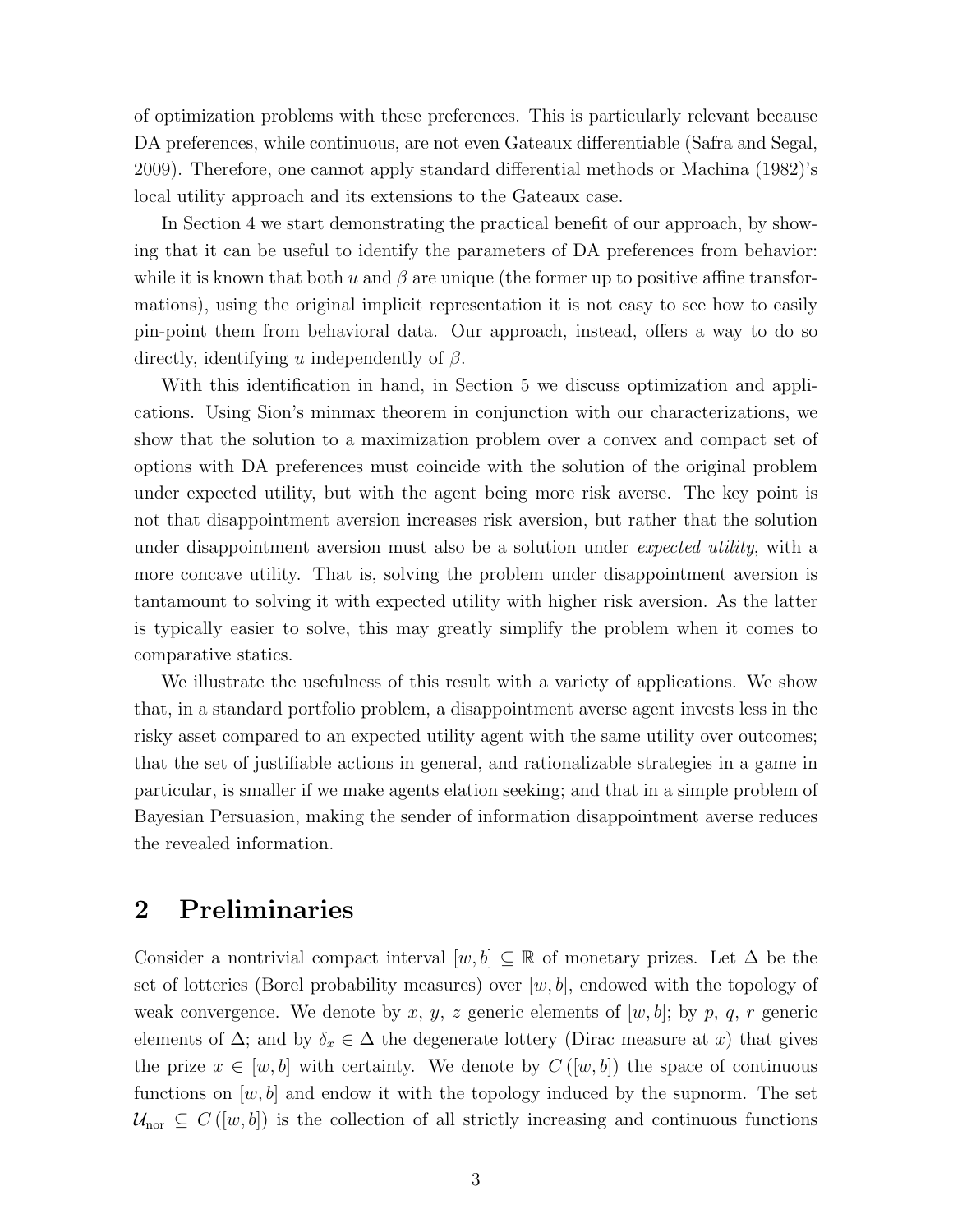$v : [w, b] \to \mathbb{R}$  such that  $v(w) = 0$  and  $v(b) = 1$ . Given  $p \in \Delta$  and a strictly increasing  $v \in C([w, b])$ , we define  $c(p, v) = v^{-1}(\mathbb{E}_p(v))$ . Lastly,  $\succcurlyeq_{FSD}$  denotes the First Order Stochastic Dominance relation, that is,  $p \succ_{FSD} q$  means  $\mathbb{E}_p(v) \geq \mathbb{E}_q(v)$  for all  $v \in \mathcal{U}_{\text{nor}}$ .

The primitive of our analysis is a binary relation  $\succeq$  over  $\Delta$ . The symmetric and asymmetric parts of  $\succ$  are denoted by  $\sim$  and, respectively,  $\succ$ . A certainty equivalent of a lottery  $p \in \Delta$  is a prize  $x_p \in [w, b]$  such that  $\delta_{x_p} \sim p$ . Throughout the paper, we focus on binary relations  $\succeq$  that satisfy the following three standard assumptions.

A 1 (Weak Order) The relation  $\succeq$  is complete and transitive.

A 2 (Continuity) For each  $q \in \Delta$ , the sets  $\{p \in \Delta : p \succcurlyeq q\}$  and  $\{p \in \Delta : q \succcurlyeq p\}$  are closed.

A 3 (Strict First Order Stochastic Dominance) For each  $p, q \in \Delta$ 

$$
p \succ_{FSD} q \implies p \succ q.
$$

BETWEENNESS PREFERENCES. We study binary relations that satisfy the following assumption:

**A** 4 (Betweenness) For each  $p, q \in \Delta$  and  $\lambda \in [0, 1]$ 

$$
p \sim q \implies p \sim \lambda p + (1 - \lambda) q \sim q.
$$

Betweenness implies neutrality toward mixing: if satisfied, then the agent has no preference for, or aversion to, mixing between indifferent lotteries. Binary relations satisfying this property were studied by Dekel (1986) and Chew (1989).

We say that a binary relation is a *Betweenness preference* if and only if it satisfies Weak Order, Continuity, Strict First Order Stochastic Dominance, and Betweenness. Dekel (1986) proves a version of the following result:<sup>5</sup>

**Theorem 1 (Dekel, 1986)** If  $\succcurlyeq$  is a Betweenness preference, then there exists a function  $k : [w, b] \times [0, 1] \rightarrow \mathbb{R}$  such that:

<sup>5</sup>Dekel's original result deals with a general set of consequences and considers a weaker form of monotonicity. At the same time, it uses a stronger form of Betweenness. Given these differences, we prove Theorem 1 in Appendix A. For convenience, we focus on the normalized representation (that is, k satisfies the condition in point 3). In Remark 4 in Appendix A we comment on how to use our results for unnormalized representations. Also observe that even though  $k(\cdot,0)$  and  $k(\cdot,1)$  are not assumed to be continuous, they are implicitly assumed to be integrable, given Equation (2) in the representation.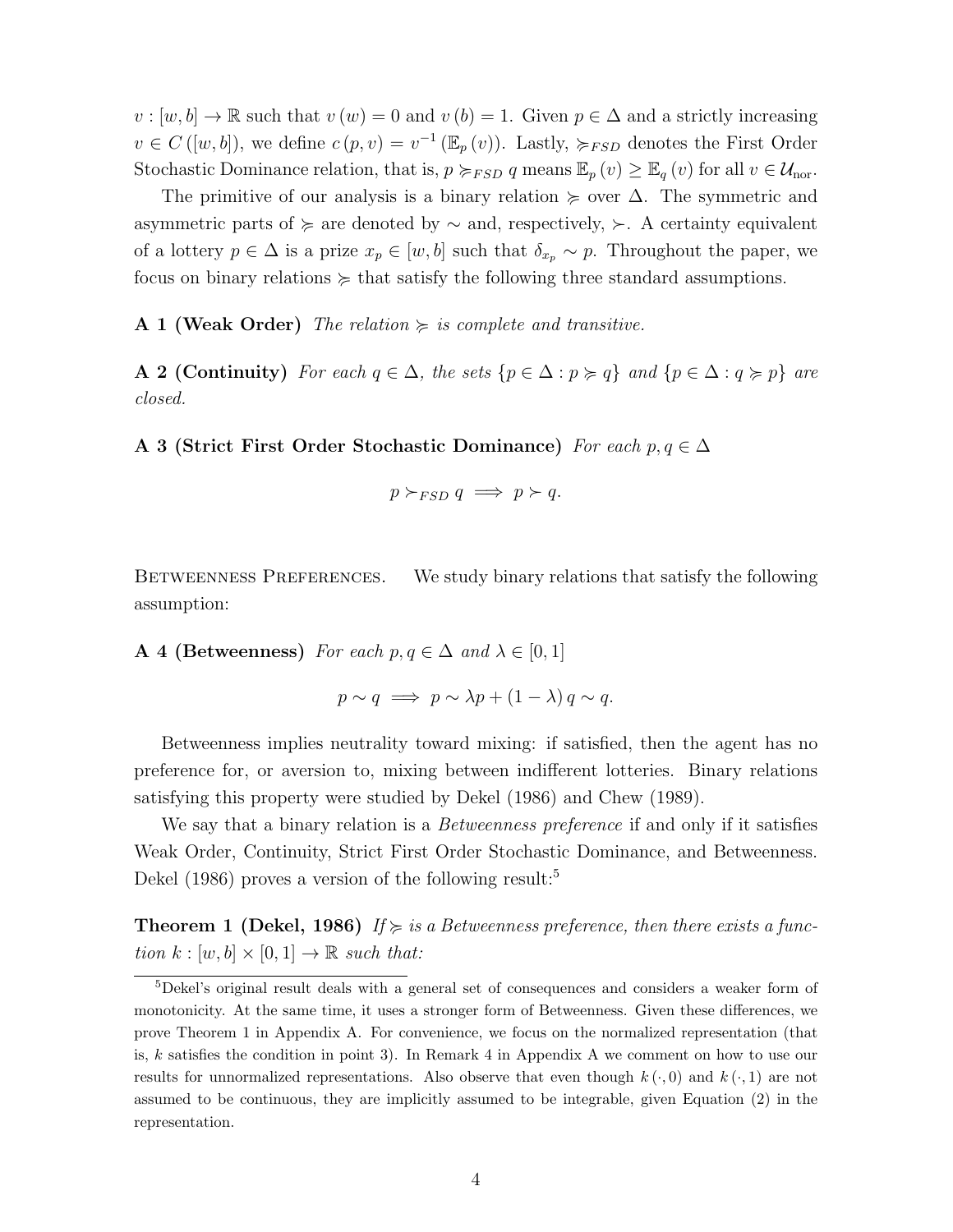- 1.  $x \mapsto k(x, t)$  is strictly increasing and continuous on [w, b] for all  $t \in (0, 1)$ ,
- 2.  $t \mapsto k(x, t)$  is continuous on  $(0, 1)$  for all  $x \in [w, b]$ ,
- 3.  $k(w, t) = 0$  and  $k(b, t) = 1$  for all  $t \in [0, 1]$ ,
- $4. \succ$  can be represented by a continuous utility function which strictly preserves first order stochastic dominance,  $\hat{V}: \Delta \to [0,1]$ , where for each  $p \in \Delta$ ,  $\hat{V}(p)$  is the unique number in [0, 1] such that

$$
\int_{[w,b]} k\left(x, \hat{V}\left(p\right)\right) dp = \hat{V}\left(p\right). \tag{2}
$$

Fixing t, the function  $k(\cdot, t)$  is called the *local utility at t*. The function k thus summarizes the collection of local utilities, one for each  $t \in [0, 1]$ . While the theorem above provides a representation for Betweenness preferences, it does not provide an explicit one: indeed,  $\hat{V}$  is the solution to Equation (2), thus a fixed point of a functional equation.

An important class of Betweenness preferences is the one generated by Gul (1991)'s model of Disappointment Aversion (DA). These preferences admit a continuous utility function  $\tilde{V}$  :  $\Delta \to \mathbb{R}$  such that, for each  $p \in \Delta$ ,  $\tilde{V}(p)$  is the unique number that solves

$$
\int_{[w,b]} \tilde{k}\left(x,\tilde{V}\left(p\right)\right) dp = \tilde{V}\left(p\right) \tag{3}
$$

where  $\tilde{k} : [w, b] \times \text{Im } u \to \mathbb{R}$  is defined by

$$
\tilde{k}(x,s) = \begin{cases}\n u(x) & \text{if } u(x) \le s \\
\frac{u(x) + \beta s}{1 + \beta} & \text{if } u(x) > s\n\end{cases} \quad \forall x \in [w, b], \forall s \in \text{Im } u;\n\tag{4}
$$

here u is a strictly increasing continuous utility function from  $[w, b]$  to R and  $\beta \in$  $(-1,\infty)$ .<sup>6</sup> We discussed its interpretation in the Introduction. We say that a binary relation is a DA preference with parameters  $(u, \beta)$  if and only if it admits a utility function  $\tilde{V}$  which satisfies (3).

NEGATIVE CERTAINTY INDEPENDENCE. As noted by Dillenberger (2010), a DA preference with  $\beta > 0$  satisfies the following axiom.

A 5 (Negative Certainty Independence) For each  $p, q \in \Delta$ ,  $x \in [w, b]$ , and  $\lambda \in$  $[0, 1]$ 

$$
p \succcurlyeq \delta_x \implies \lambda p + (1 - \lambda) q \succcurlyeq \lambda \delta_x + (1 - \lambda) q. \tag{5}
$$

 $6A$  careful inspection of (4) also suggests that two types of normalizations are due to link the implicit representation of Gul (1991) to the one of Dekel (1986) as in Theorem 1. In proving our results below, we also address these minor technical points (see Remark 4).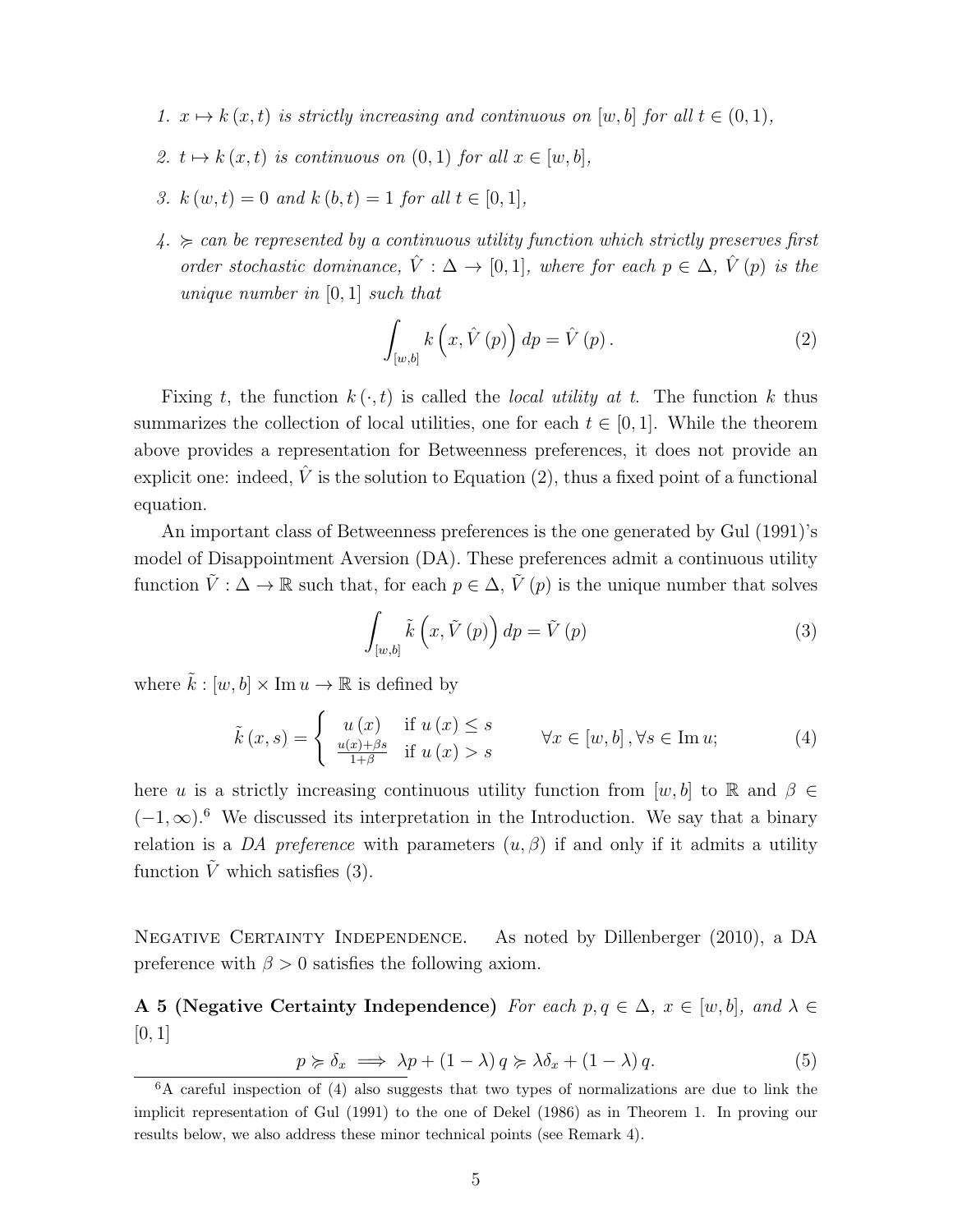Negative Certainty Independence, initially suggested by Dillenberger (2010), is meant to capture the certainty effect. It states that if the sure outcome  $x$  is not enough to compensate the agent for the risky prospect  $p$ , then mixing it with any other lottery, thus eliminating its certainty appeal, will not result in the mixture of  $\delta_x$ being more attractive than the corresponding mixture of  $p$ . The opposite condition, termed Positive Certainty Independence, simply inverts the role of p and  $\delta_x$  in (5).

We say that a binary relation is a *Cautious Expected Utility preference* if and only if it satisfies Weak Order, Continuity, Strict First Order Stochastic Dominance, and Negative Certainty Independence. Cerreia-Vioglio et al. (2015) prove the following:<sup>7</sup>

Theorem 2 (Cerreia-Vioglio, Dillenberger, Ortoleva, 2015) If  $\succcurlyeq$  is a Cautious Expected Utility preference, then there exists  $W \subseteq \mathcal{U}_{\text{nor}}$  such that  $V : \Delta \to \mathbb{R}$ , defined by

$$
V(p) = \inf_{v \in \mathcal{W}} c(p, v) \qquad \forall p \in \Delta,
$$
\n(6)

is a continuous utility representation of  $\succcurlyeq$ .

### 3 Explicit representations

We start by providing an explicit representation of DA preferences.

**Theorem 3** Let  $\succcurlyeq$  be a DA preference with parameters  $(u, \beta)$  and  $\mathcal{W}_{da} = \{ \tilde{k}(\cdot, z) \}$ z∈Im u . The following statements are true:

1. If  $\beta > 0$ , then  $V : \Delta \rightarrow \mathbb{R}$ , defined by

$$
V(p) = \min_{v \in \mathcal{W}_{\text{da}}} c(p, v) \qquad \forall p \in \Delta,
$$
\n<sup>(7)</sup>

is a continuous utility representation of  $\succeq$ .

2. If  $\beta = 0$ , then  $V : \Delta \rightarrow \mathbb{R}$ , defined by

$$
V(p) = c(p, u) \qquad \forall p \in \Delta,
$$
\n<sup>(8)</sup>

is a continuous utility representation of  $\succeq$ .

3. If  $\beta < 0$ , then  $V : \Delta \rightarrow \mathbb{R}$ , defined by

$$
V\left(p\right) = \max_{v \in \mathcal{W}_{\text{da}}} c\left(p, v\right) \qquad \forall p \in \Delta,
$$

is a continuous utility representation of  $\succeq$ .

<sup>&</sup>lt;sup>7</sup>More precisely, Cerreia-Vioglio et al. (2015) state the result below as an equivalence using a weaker form of monotonicity. However, for ease of comparison with Theorem 1, we provide it using Strict First Order Stochastic Dominance. In Remark 3 in Appendix A, we also discuss the uniqueness features of the representation. See also Cerreia-Vioglio et al. (2015, Theorem 2).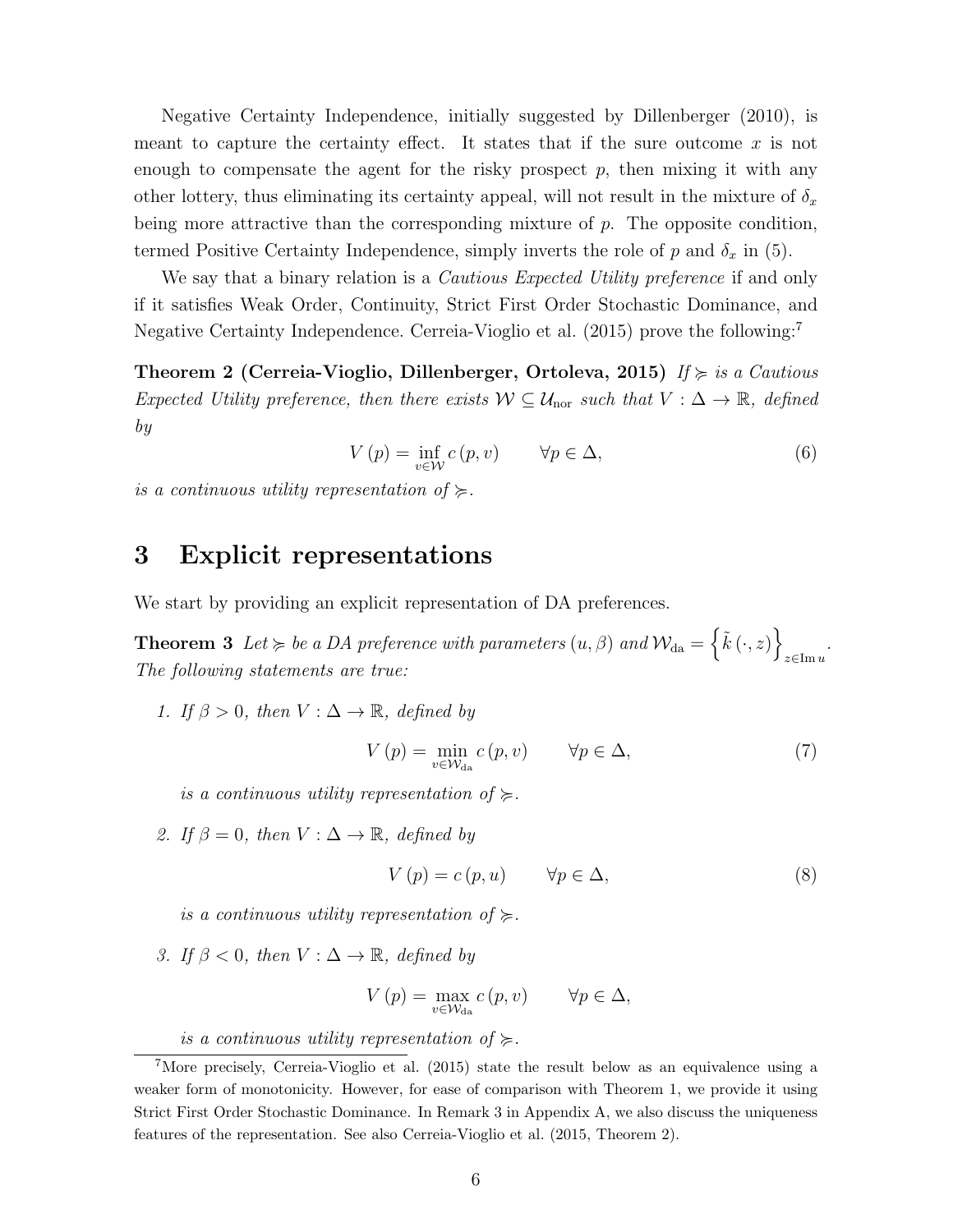In the case of disappointment aversion ( $\beta > 0$ ), our utility representation is the smallest of the certainty equivalents obtained using the local utilities. In the opposite case of elation seeking  $(\beta < 0)$ , it is instead the largest. Thus, the difference between the two behaviors is not only in the way in which disappointing/elating outcomes are weighted, but also in how they are aggregated—using the min or the max.

As discussed above, when  $\beta > 0$ , Gul's model satisfies Negative Certainty Independence. We thus know that it must admit a Cautious Expected Utility representation. However, from previous results we do not know which utilities are used. The content of Theorem 3 is to show that this involves precisely the local utilities used in the implicit representation. Thus, the explicit representation can be derived directly from the implicit one. When  $\beta < 0$ , the model does not satisfy Negative Certainty Independence, but its counterpart Positive Certainty Independence (Artstein-Avidan and Dillenberger, 2015). In this case the individual is elation seeking, and violates expected utility in a way opposite to the certainty effect.

A General Result. We now generalize Theorem 3 showing that any Betweenness preference that satisfies Negative Certainty Independence also admits an explicit representation of the Cautious Expected Utility form, where the utilities in  $\mathcal W$  are the local ones obtained in Theorem 1, that is,  $\mathcal{W}_{\text{bet}} = \{k(\cdot, t)\}_{t \in (0,1)}$ .

**Theorem 4** Let  $\succcurlyeq$  be a Betweenness preference. The following statements are equivalent:

- $(i) \geq satisfies Negative Certainly Independence;$
- (ii) The functional  $V : \Delta \to \mathbb{R}$ , defined by

$$
V(p) = \min_{v \in \mathcal{W}_{\text{bet}}} c(p, v) \qquad \forall p \in \Delta,
$$
\n(9)

is a continuous utility representation of  $\succcurlyeq$ . In particular, for each  $p \in \Delta \setminus {\delta_w, \delta_b}$ the function  $v_p = k \left( \cdot, \hat{V} (p) \right)$  is such that

$$
v_p \in \operatorname{argmin}_{v \in \mathcal{W}_{\text{bet}}} c(p, v) \,. \tag{10}
$$

Like in the case of the previous result, the contribution of Theorem 4 does not lie in showing that these preferences admit an explicit representation of the Cautious Expected Utility class—this was already known (it follows from Theorem 2). As before, the contribution lies in showing that the utilities involved are exactly the local utilities identified in Theorem 1 and included in  $W_{\text{bet}}$ . Here too, the explicit representation can be derived directly from the implicit one. In addition, Equation (10) shows that the local utility giving the implicit representation of Dekel (1986) is also the one achieving the minimum in representation (9).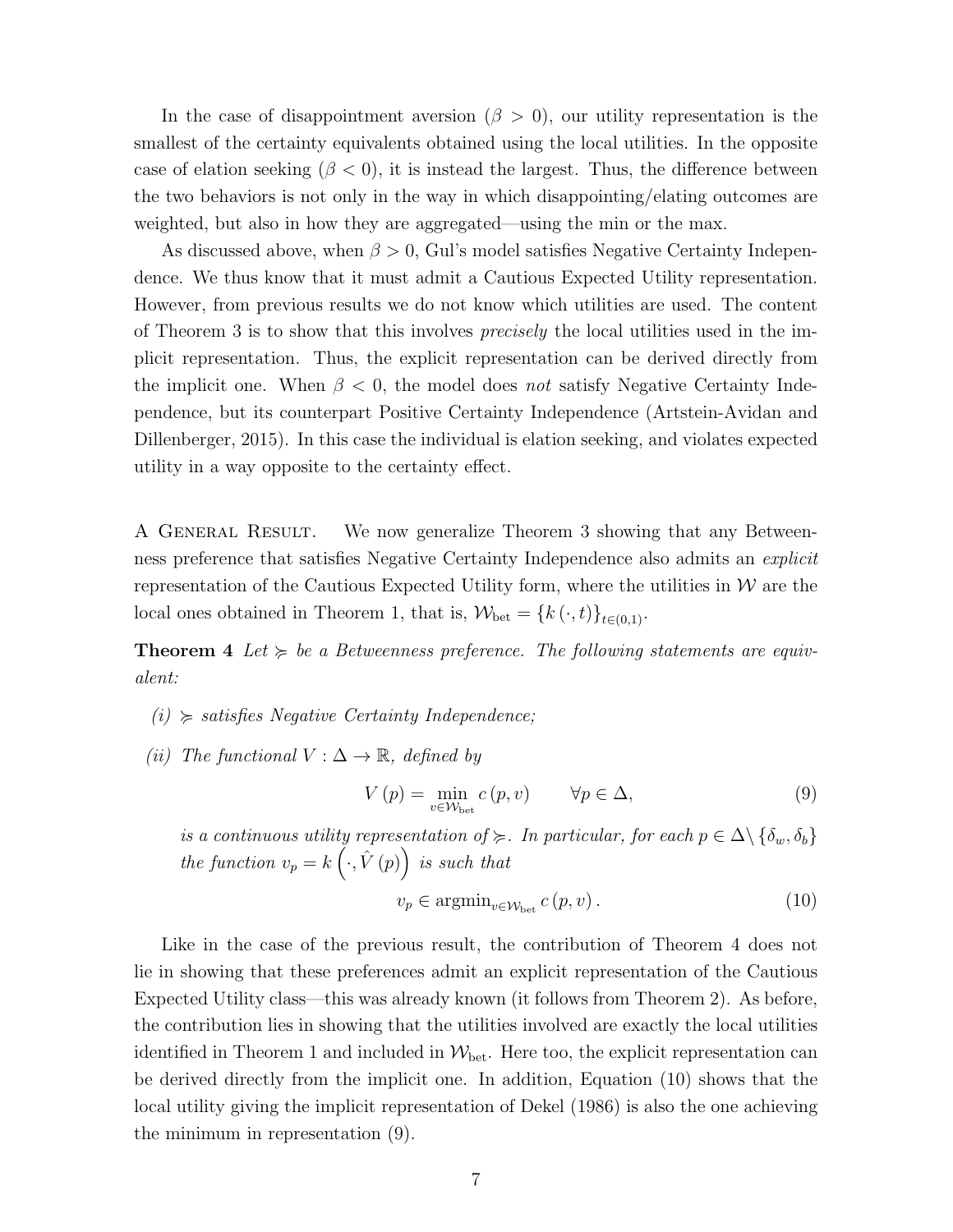Remark 1 A specular version of this theorem also holds for Positive Certainty Independence. In particular, by keeping the same premises, Theorem 4 takes a similar form with (i) and (ii) replaced by:

- $(i)$ <sup>'</sup>  $\succeq$  satisfies Positive Certainty Independence;
- (ii)' The functional  $V : \Delta \to \mathbb{R}$ , defined by

$$
V(p) = \max_{v \in \mathcal{W}_{\text{bet}}} c(p, v) \qquad \forall p \in \Delta,
$$
\n(11)

is a continuous utility representation of  $\succeq$ . In particular, for each  $p \in \Delta \setminus {\delta_w, \delta_b}$ the function  $v_p = k\left(\cdot, \hat{V}\left(p\right)\right)$  is such that

$$
v_p \in \operatorname{argmax}_{v \in \mathcal{W}_{\text{bet}}} c(p, v). \tag{12}
$$

 $\nabla$ 

While Theorem 4 provides an explicit characterization for Betweenness preferences that satisfy Negative Certainty Independence, a natural question is how to check if a given Betweenness preference satisfies Negative Certainty Independence. In Appendix B we show how this could be easily done using only the properties of the local utilities. This result allows us to derive an example of a Betweenness preference that satisfies Negative Certainty Independence, but does not belong to the class of DA preferences.

**Example 1** Consider a Betweenness preference with local utilities  $k : [0, 1] \times [0, 1] \rightarrow \mathbb{R}$ defined as

$$
k(x,t) = \begin{cases} x & \text{if } x \le t \\ x(x-t) + t & \text{if } x > t \end{cases} \quad \forall x \in [0,1], \forall t \in [0,1].
$$

This is a special case of Chew (1985)'s model of semi-implicit weighted utility, where  $[w, b]$  is set to be equal to [0, 1]. It retains the idea of disappointment aversion, but allows the weight,  $x - t$ , to depend on x. In Appendix B we show that this preference relation satisfies Negative Certainty Independence and therefore admits an explicit representation as in Theorem 4 with the utilities above.  $\triangledown$ 

### 4 Behavioral identification of parameters

Even though in the DA model both the utility function  $u$  and the disappointment aversion parameter  $\beta$  are unique (the former up to positive affine transformations), we are not aware of simple ways of identifying them from behavior. We now use our approach to derive an identification technique, as well as a behavioral notion of comparative disappointment aversion.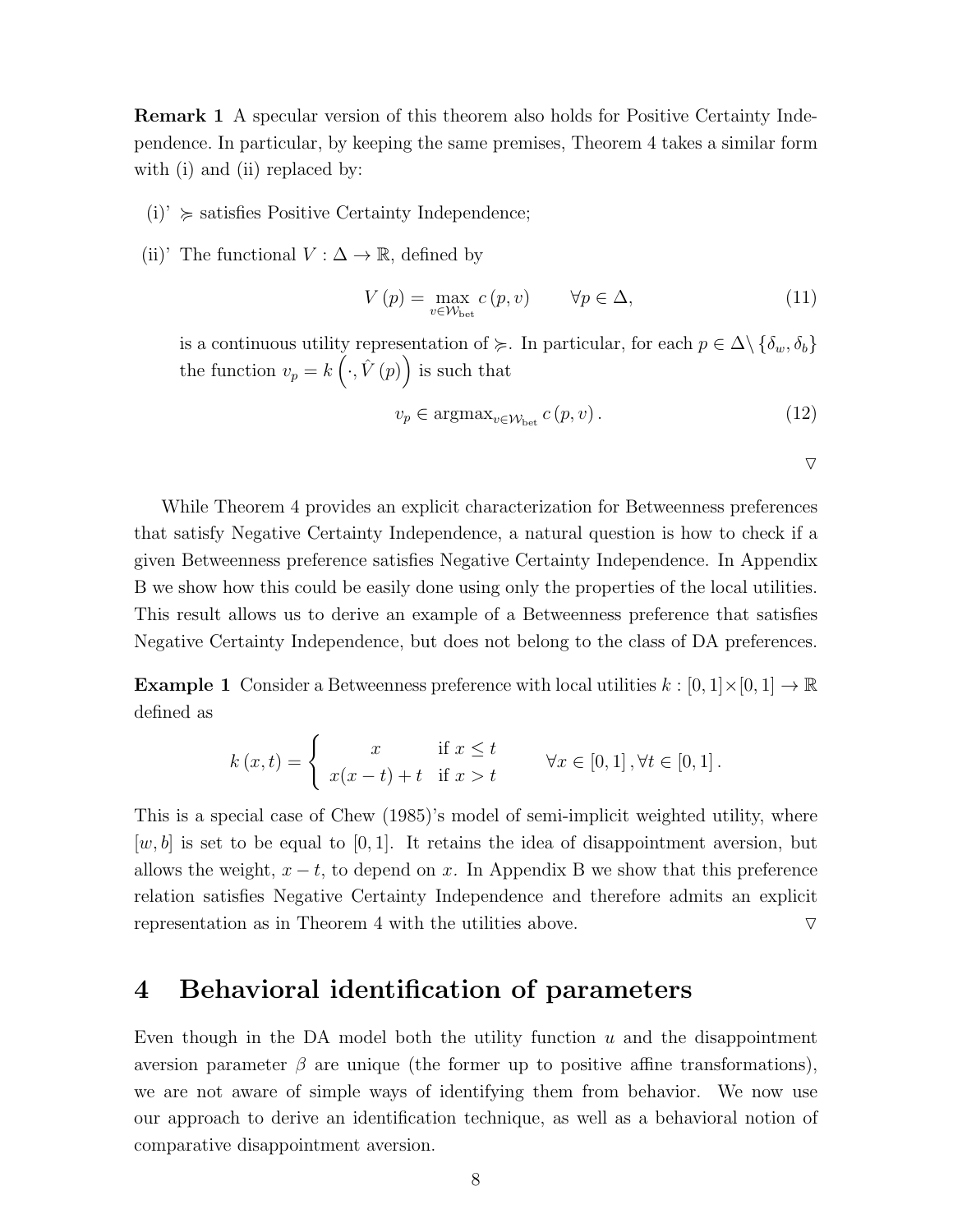THE EXPECTED UTILITY CORE. In what follows it will be useful to recall the notion of expected utility core of a preference relation  $\succcurlyeq$ , i.e., the subrelation  $\succcurlyeq'$  defined as

$$
p \succcurlyeq' q \iff \lambda p + (1 - \lambda) r \succcurlyeq \lambda q + (1 - \lambda) r \quad \forall \lambda \in (0, 1], \forall r \in \Delta.
$$

That is,  $p \geq q$  if not only p is preferred to q, but this ranking is preserved even if both are mixed with another lottery. Under expected utility, we have  $\succcurlyeq=\succ$ ; however, in general the two may not coincide and, in this case,  $\succ$  is incomplete. This notion is central in proving our main results above and in the study of Cautious Expected Utility preferences.<sup>8</sup> We now show that it is also useful for the identification of the parameters characterizing a DA preference.

BEHAVIORAL IDENTIFICATION OF PARAMETERS. We begin by recalling how identification works under expected utility. Consider an expected utility agent with a continuous and strictly increasing von Neumann-Morgenstern utility  $u$ . If we normalize  $u(b) = 1$  and  $u(w) = 0$ , it is known that for each  $x \in [w, b]$  we can identify  $u(x)$ by

$$
u(x) = \max\{\lambda \in [0,1] : \delta_x \succcurlyeq \lambda \delta_b + (1 - \lambda)\delta_w\}.
$$

That is, when u is normalized, the utility of x is equal to the highest of the weights  $\lambda$ that, if given to the best prize, keeps  $\delta_x$  preferred to  $\lambda \delta_b + (1 - \lambda) \delta_w$ . Because under expected utility  $\succcurlyeq$  coincides with  $\succcurlyeq'$ , this can be equivalently stated as

$$
u(x) = \max\{\lambda \in [0,1]: \delta_x \succcurlyeq' \lambda \delta_b + (1-\lambda)\delta_w\}.
$$

We now show that for a DA preference with parameters  $(u, \beta)$ , where  $\succcurlyeq'$  and  $\succcurlyeq$  cease to coincide whenever  $\beta \neq 0$ , it is this latter formula that allows us to identify the utility u independently from  $\beta$ . Before stating our result, recall that two von Neumann-Morgenstern functions  $u, \bar{u} \in C([w, b])$  are cardinally equivalent if and only if  $u = a\bar{u} + b$ where  $a > 0$  and  $b \in \mathbb{R}$ . It is easy to see that if  $(u, \beta)$  represents a DA preference  $\succeq$ , so does  $(\bar{u}, \beta)$ , provided u and  $\bar{u}$  are cardinally equivalent. Recall that given a lottery p and a preference relation  $\succeq$ , we denote by  $x_p$  the certainty equivalent of p.

**Proposition 1** Let  $\succcurlyeq$  be a DA preference with parameters  $(u, \beta)$ . The following statements are true:

1. If  $\beta > 0$ , then u is cardinally equivalent to

$$
\bar{u}(x) = \max\left\{\lambda \in [0,1]: \delta_x \succcurlyeq' \lambda \delta_b + (1-\lambda)\delta_w\right\} \qquad \forall x \in [w,b]
$$

<sup>&</sup>lt;sup>8</sup>See also Remark 3 and Propositions 5-7 in Appendix A. Under our assumptions,  $\geq$ ' is the largest subrelation of  $\succcurlyeq$  that satisfies Independence. See Cerreia-Vioglio (2009); Cerreia-Vioglio et al. (2015, 2017).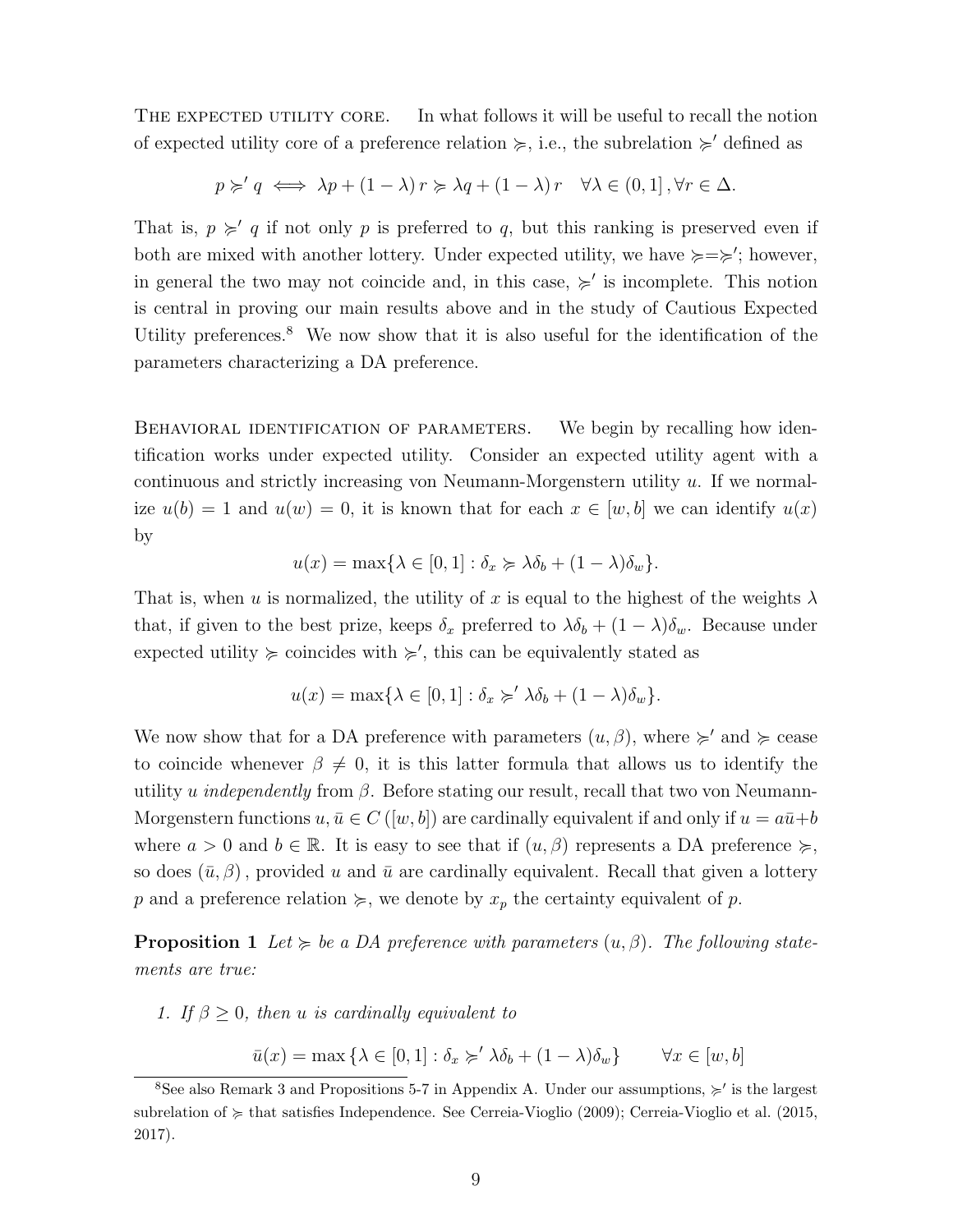and if we define  $\bar{p} = \frac{1}{2}$  $\frac{1}{2}\delta_b + \frac{1}{2}$  $\frac{1}{2}\delta_w$ , then the exact value of  $\beta$  is

$$
\beta = \frac{1}{\bar{u}(x_{\bar{p}})} - 2 = \frac{1}{\max\{\lambda \in [0,1]: \delta_{x_{\bar{p}}} \succcurlyeq' \lambda \delta_b + (1-\lambda)\delta_w\}} - 2.
$$

2. If  $\beta \leq 0$ , then u is cardinally equivalent to

$$
\bar{u}(x) = \min \{ \lambda \in [0, 1] : \lambda \delta_b + (1 - \lambda) \delta_w \succ' \delta_x \} \qquad \forall x \in [w, b]
$$

and if we define  $\bar{p} = \frac{1}{2}$  $\frac{1}{2}\delta_b + \frac{1}{2}$  $\frac{1}{2}\delta_w$ , then the exact value of  $\beta$  is

$$
\beta = \frac{1}{\bar{u}(x_{\bar{p}})} - 2 = \frac{1}{\min\{\lambda \in [0,1] : \lambda \delta_b + (1-\lambda)\delta_w \succ \delta_{x_{\bar{p}}}\}} - 2.
$$

To distinguish behaviorally between the two cases above, i.e.,  $\beta \geq 0$  (resp.,  $\beta \leq$ 0), recall that by Theorem 3 they correspond to Negative (resp., Positive) Certainty Independence.

Moreover, in both cases above the value of  $\beta$  can be determined using any binary lottery between the best and the worst outcomes—not just  $\bar{p}$ . This is because, for a DA preference with parameters  $(u, \beta)$ , for each  $\lambda \in [0, 1]$ 

$$
u(x_{\lambda\delta_b+(1-\lambda)\delta_w})=\tilde{V}(\lambda\delta_b+(1-\lambda)\delta_w)=\frac{\lambda u(b)+(1+\beta)(1-\lambda)u(w)}{1+\beta(1-\lambda)}.
$$

Since u is cardinally equivalent to  $\bar{u}$ , if we define  $\hat{p} = \lambda \delta_b + (1 - \lambda) \delta_w$ , then  $\bar{u}(x_{\hat{p}}) =$ λ  $\frac{\lambda}{1+\beta(1-\lambda)}$ , which means  $\beta = \frac{1}{1-\lambda}$  $\frac{1}{1-\lambda}[\frac{\lambda}{\bar{u}(x_{\hat{p}})}-1].$ 

Comparative Disappointment Aversion. The result above also allows us to derive simple comparative statics, showing how to behaviorally identify when one agent is more disappointment averse than the other, i.e., has higher  $\beta$  fixing the utility function  $u$ .

**Proposition 2** Let  $\succcurlyeq_1$  and  $\succcurlyeq_2$  be two DA preferences with parameters  $(u_1, \beta_1)$  and  $(u_2, \beta_2)$ , with  $\beta_1, \beta_2 \geq 0$ . The following statements are equivalent:

- (i)  $u_1$  is cardinally equivalent to  $u_2$  and  $\beta_1 \geq \beta_2$ ;
- (ii) For each  $p \in \Delta$  and  $x \in [w, b]$

$$
\delta_x \succcurlyeq'_1 p \iff \delta_x \succcurlyeq'_2 p \quad and \quad \delta_x \succcurlyeq_2 p \implies \delta_x \succcurlyeq_1 p.
$$

In words, an agent is more disappointment averse than the other, if the two agents have the same risk attitudes in terms of the expected utility core, but the first agent is more risk averse than the second in terms of final choices.

Now that we understand the behavioral meaning of comparing two agents with identical u solely in terms of their coefficient  $\beta$ , we can proceed to illustrate how our explicit representations can be used to provide comparative statics results in applications.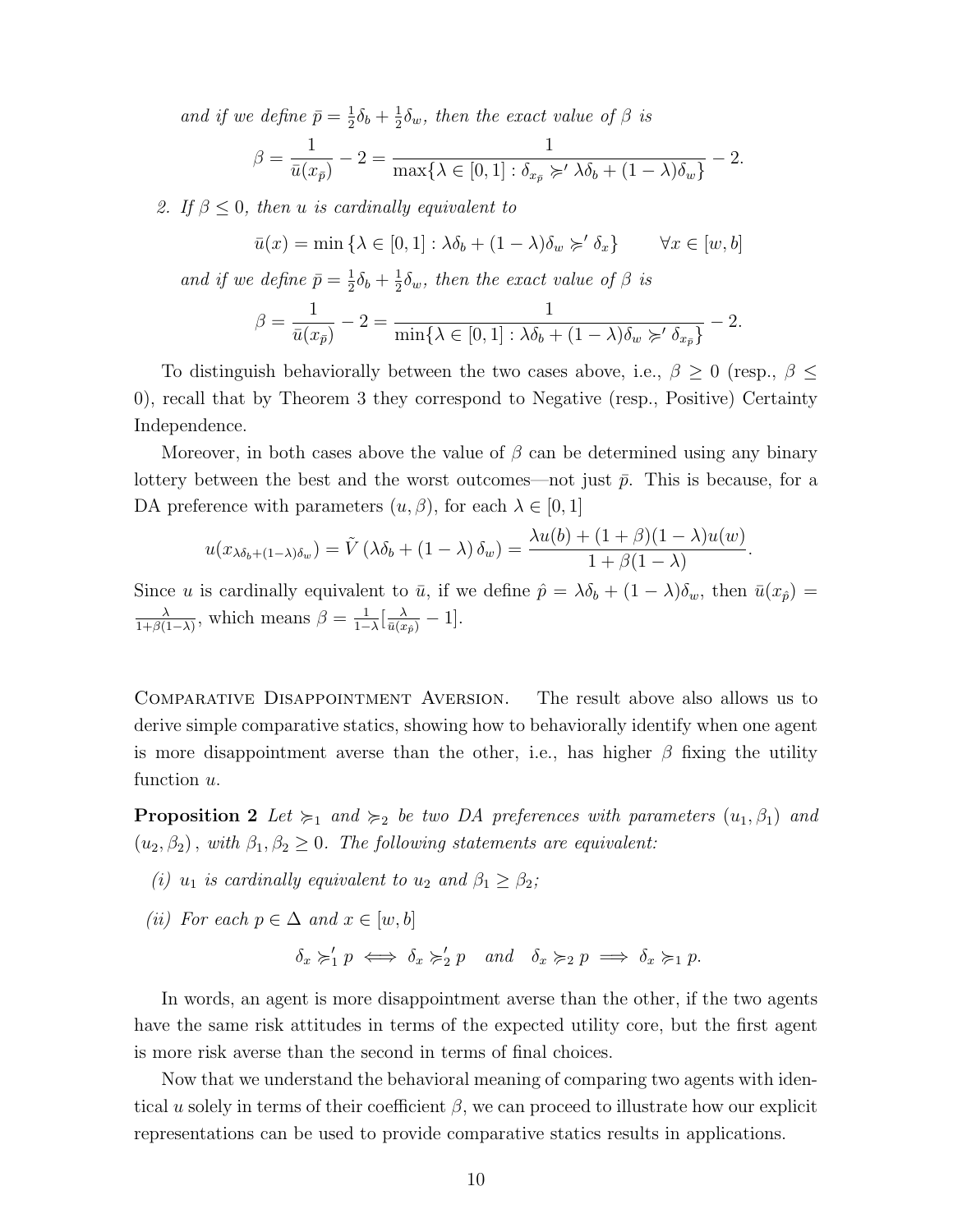### 5 Optimization and applications

### 5.1 Explicit representations and optimization

Typically in economic models, agents need to pick the best action from a convex and compact set of alternatives. However, explicitly solving such problems with Betweenness preferences or even just obtaining qualitative predictions, can be nontrivial: as pointed out in the introduction, standard differential methods cannot be used, as DA preferences are not even Gateaux differentiable. We now show how our explicit representation results might help.

Consider a Betweenness preference  $\succcurlyeq$  that satisfies Negative Certainty Independence for DA preferences, this corresponds to the typical case of  $\beta \geq 0$ . By Theorem 4,  $\succcurlyeq$  is represented by

$$
V(p) = \min_{v \in \mathcal{W}_{\text{bet}}} c(p, v) \qquad \forall p \in \Delta \tag{13}
$$

where  $W_{\text{bet}} = \{k(\cdot, t)\}_{t \in (0,1)}$ . We further assume: (a)  $k(\cdot, t)$  is strictly increasing on  $[w, b]$  for all  $t \in [0, 1]$ ; (b) k is jointly continuous on  $[w, b] \times [0, 1]$ .

Note that both assumptions are satisfied by DA preferences as well as the preferences in Example 1 (see also Remark 4 in Appendix A).

**Proposition 3** Let  $\succeq$  be a Betweenness preference that satisfies Negative Certainty Independence and such that k satisfies (a) and (b). If  $A \subseteq \Delta$  is convex and compact, then

$$
\max_{p \in A} \min_{v \in \overline{co}(\mathcal{W}_{\text{bet}})} c(p, v) = \min_{v \in \overline{co}(\mathcal{W}_{\text{bet}})} \max_{p \in A} c(p, v).
$$

In particular, if  $p^* \in A$  is such that  $V(p^*) \geq V(p)$  for all  $p \in A$ , then there exists  $\hat{v} \in \bar{\text{co}}(\mathcal{W}_{\text{bet}})$  such that  $\mathbb{E}_{p^*}(\hat{v}) \geq \mathbb{E}_p(\hat{v})$  for all  $p \in A$ .

Proposition 3 shows that any alternative that maximizes the original preference in A is also a maximizer of an expected utility preference with von Neumann-Morgenstern utility  $\hat{v}$  which is a convex combination of the utilities in  $\mathcal{W}_{\text{bet}}$ . Note that this result was derived exploiting the explicit representation in  $(13)$ . This result holds because the map  $(p, v) \mapsto c(p, v)$  satisfies all the conditions of Sion's minmax theorem and so do the sets A and  $\overline{co}(\mathcal{W}_{\text{bet}})$ , leading to the equality in Proposition 3 and the existence of a saddle point.

To see the usefulness of this result, consider a maximization problem of the form

$$
\max V(p) \text{ subject to } p \in A \tag{14}
$$

where  $V : \Delta \to \mathbb{R}$  is continuous and represents the agent's preferences. For simplicity, assume also it admits a unique maximizer. As it is often the case, assume that V has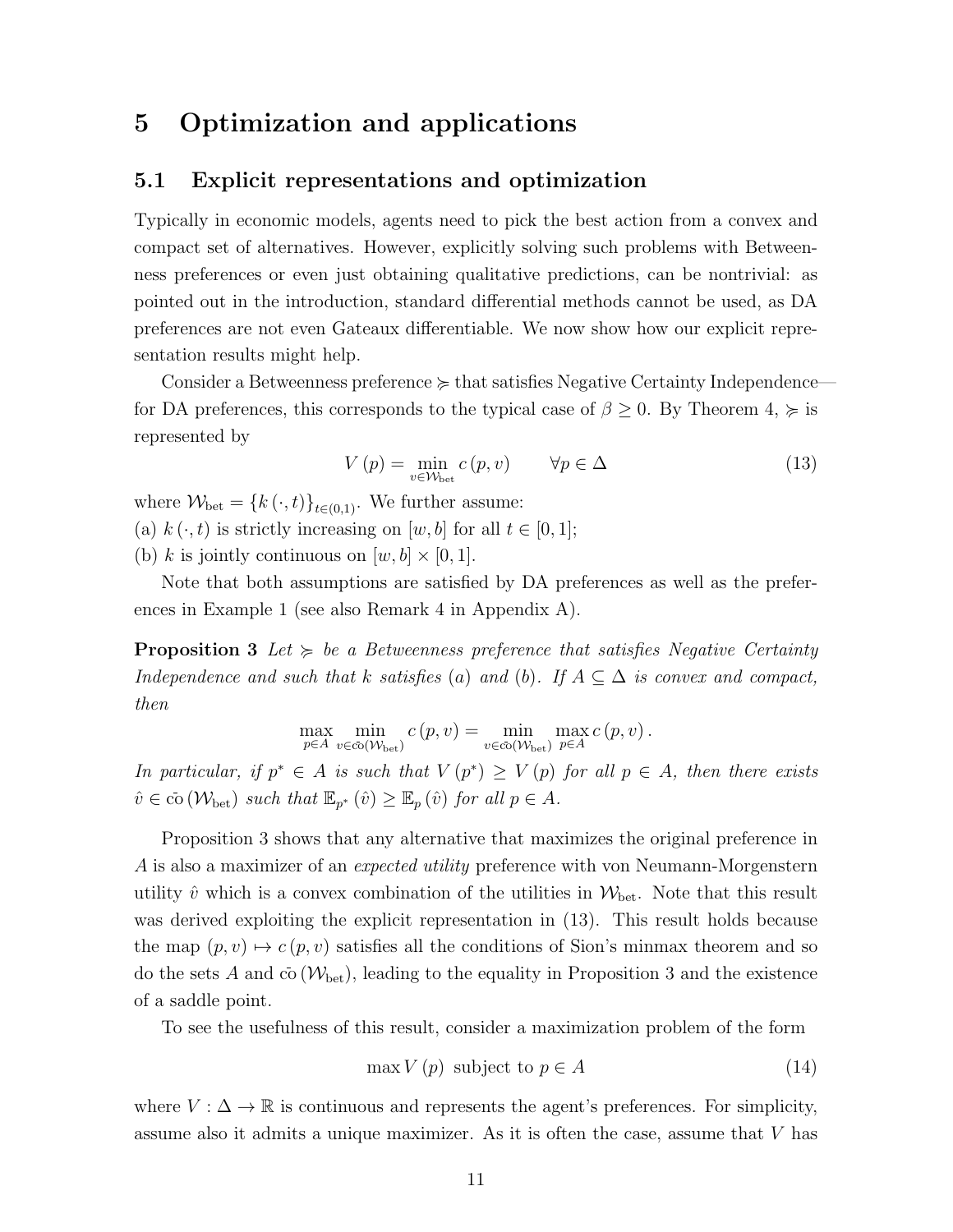been first considered to be an expected utility functional with a strictly increasing and continuous von Neumann-Morgenstern function  $u$ , and call  $p_{EU}^*$  the solution of (14). Now suppose that we are interested in knowing what happens when agents are instead disappointment averse  $(\beta > 0)$ , and call  $p_{DA}^*$  the solution for this case. How do the predictions of the model change? Proposition 3 simplifies answering this question. It shows that  $p_{\text{DA}}^*$  must also be the solution of the same optimization problem, but for an expected utility agent with von Neumann-Morgenstern function  $\hat{v} \in \overline{co}(\mathcal{W}_{\text{bet}})$ . It follows from the shape of the functions in  $W_{\text{bet}}$  that each  $v \in \overline{co}(\mathcal{W}_{\text{bet}})$  is more concave than  $u$ , which is easy to see because our characterization theorems give a precise functional form to these functions. Therefore, the solution to the problem with a DA preference must coincide with the solution of the original problem under expected utility, but with the agent being more risk averse. This means that monotone comparative statics exercises in terms of introducing disappointment aversion are equivalent to ones under expected utility in terms of concavity of  $u$ . As the latter are typically easier to solve, or at least use more familiar techniques, this may simplify the problem. The conceptual contribution here does not lie in showing that introducing disappointment aversion increases risk aversion—this is already well-known (Gul, 1991). Rather, it lies in showing that the solution under disappointment aversion must also be a solution under expected utility with a more risk averse agent.

Remark 2 In the optimization problem above, alternatives are lotteries and agents' preferences are over  $\Delta$ . A different common formalization of the problem in (14) is instead the following: the agent chooses an action from a set A, a state of the world from a state space S realizes, and the decision maker receives a monetary outcome specified by the function  $g: A \times S \to \mathbb{R}$ . Suppose A and S are separable metric spaces where the latter is endowed with the Borel  $\sigma$ -algebra. Also assume that q is measurable with respect to s and bounded, i.e.,  $\text{Im } g \subseteq [w, b]$ . The decision maker has a Borel probability measure  $\mu$  over S and preferences over  $\Delta$ , represented by the function  $V : \Delta \to \mathbb{R}$ . Each action a thus induces a probability measure over  $[w, b]$ , say  $p_{a,\mu} \in \Delta$ , where  $p_{a,\mu}$  is the distribution of  $g(a, \cdot) : S \to \mathbb{R}$  under  $\mu$ . That is,  $p_{a,\mu}(B) = \mu(\{s \in S : g(a,s) \in B\})$  for all Borel sets B of  $[w,b]$ .

We assume that the agent is probabilistically sophisticated: given a belief  $\mu$  on  $S$ , she values each action solely in terms of its distribution over payoffs, that is, if  $a, b \in A$ are such that  $p_{a,\mu} = p_{b,\mu}$ , then the agent is indifferent between a and b. Problem (14) then becomes

$$
\max V(p_{a,\mu}) \text{ subject to } a \in A. \tag{15}
$$

In Appendix A, we show that a result similar to Proposition 3 also holds in this setting with an identical conceptual interpretation (cf. Propositions 8 and 9).  $\triangledown$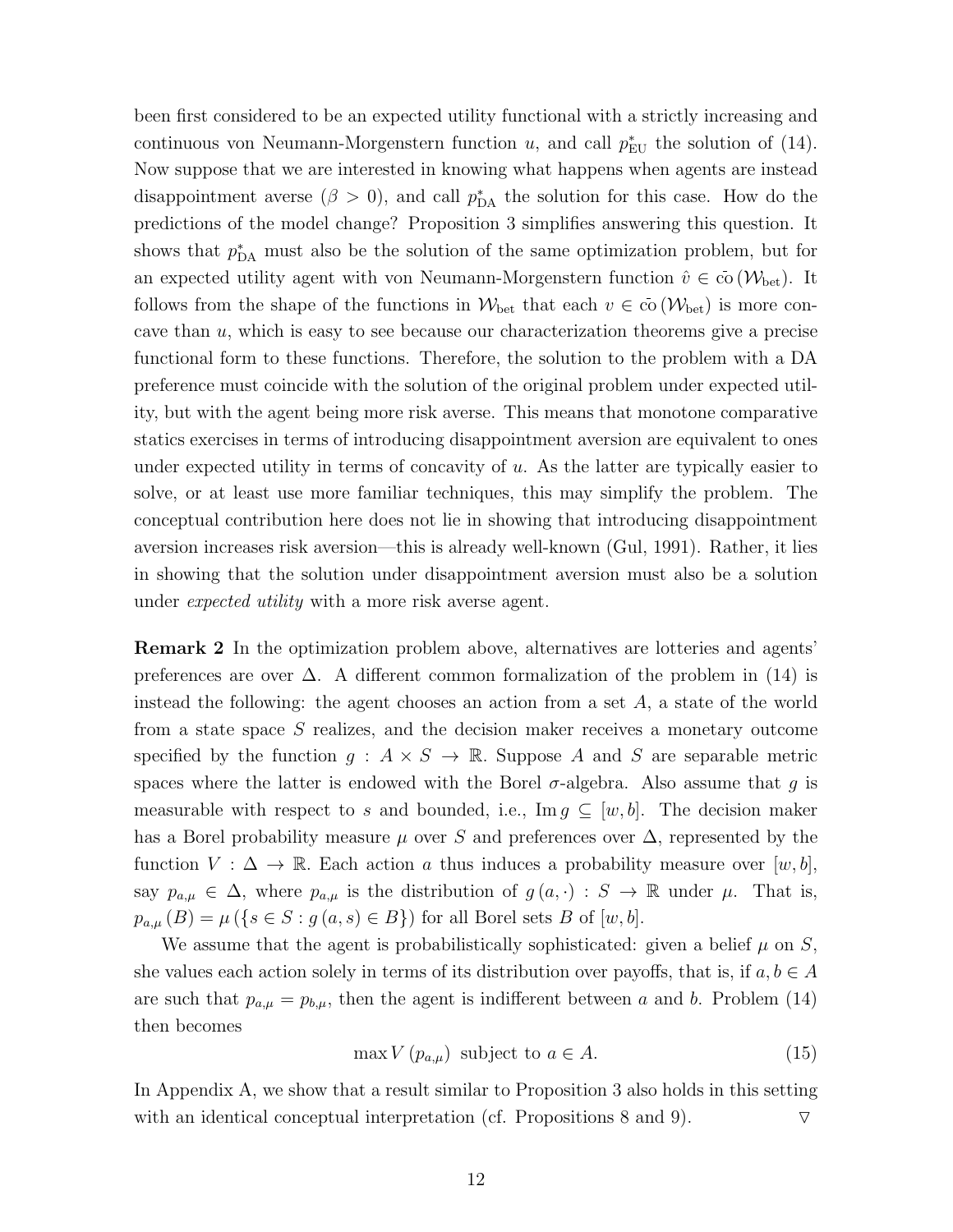#### 5.2 Applications

We now present a list of applications of our previous results. The common feature is that they almost all follow rather immediately from a combination of our comparative statics and known results in the literature. This is because we have proved that introducing disappointment aversion yields the same monotone comparative statics of increasing risk aversion within expected utility.

PORTFOLIO CHOICE. Consider a standard two assets portfolio problem a la Arrow (noting we are in the framework of Remark 2). The risky asset  $r : S \to [0, \infty)$  is a simple nonconstant measurable random variable which pays a return  $r(s)$  if state s realizes. The risk free asset is instead a constant random variable  $r_f : S \to [0, \infty)$ . To avoid trivial cases, assume that  $\mathbb{E}_{\mu}(r) > r_f$ .

A decision maker has wealth  $W > 0$  which she has to allocate between r and  $r_f$ . Denote by a and  $W - a$  the amounts invested, respectively, in the risky and the risk-free assets. Assume short-selling and borrowing are not allowed, which implies  $a \in [0, W] = A$ . Assume also that  $ar(s) + (W - a) r<sub>f</sub>(s) \in [w, b]$  for all  $a \in A$  and for all  $s \in S$ . Denote by  $a_{\text{EU}}^*$  the optimal allocation of a decision maker with expected utility preferences ( $\beta = 0$ ) and a von Neumann-Morgenstern utility u such that  $u' > 0$ and  $u'' < 0$ . Denote by  $a_{\text{DA}}^*$  the optimal allocation of a disappointment averse agent  $(\beta > 0)$  with the same u. It is easy to show that both solutions are unique.

Corollary 1  $a_{\text{DA}}^* \leq a_{\text{EU}}^*$ .

Recall that, under expected utility, increasing risk aversion reduces the absolute investment in the risky asset. Since we have shown that the same comparative statics holds if we make the agent disappointment averse, the result that disappointment averse decision makers invest less in the risky asset follows.

JUSTIFIABILITY AND RATIONALIZABILITY. A decision maker chooses an action  $a \in$ A without knowing which state of the world  $s \in S$  will realize and receives a monetary payoff  $g(a, s)$  (again, we are in the framework of Remark 2). Denote by  $\Delta(S)$  the set of Borel probability measures on S.

The set of *justifiable* actions is the set of actions that are optimal for *some* belief  $\mu$ . That is,

$$
\mathcal{J}_V = \{ a \in A : \exists \mu \in \Delta(S) \text{ s.t. } V(p_{a,\mu}) \ge V(p_{b,\mu}) \quad \forall b \in A \}.
$$

This set and the corresponding operator are commonly used in game theory to derive rationalizable strategies: at the initial iteration,  $A$  is the set of actions of player  $i$  and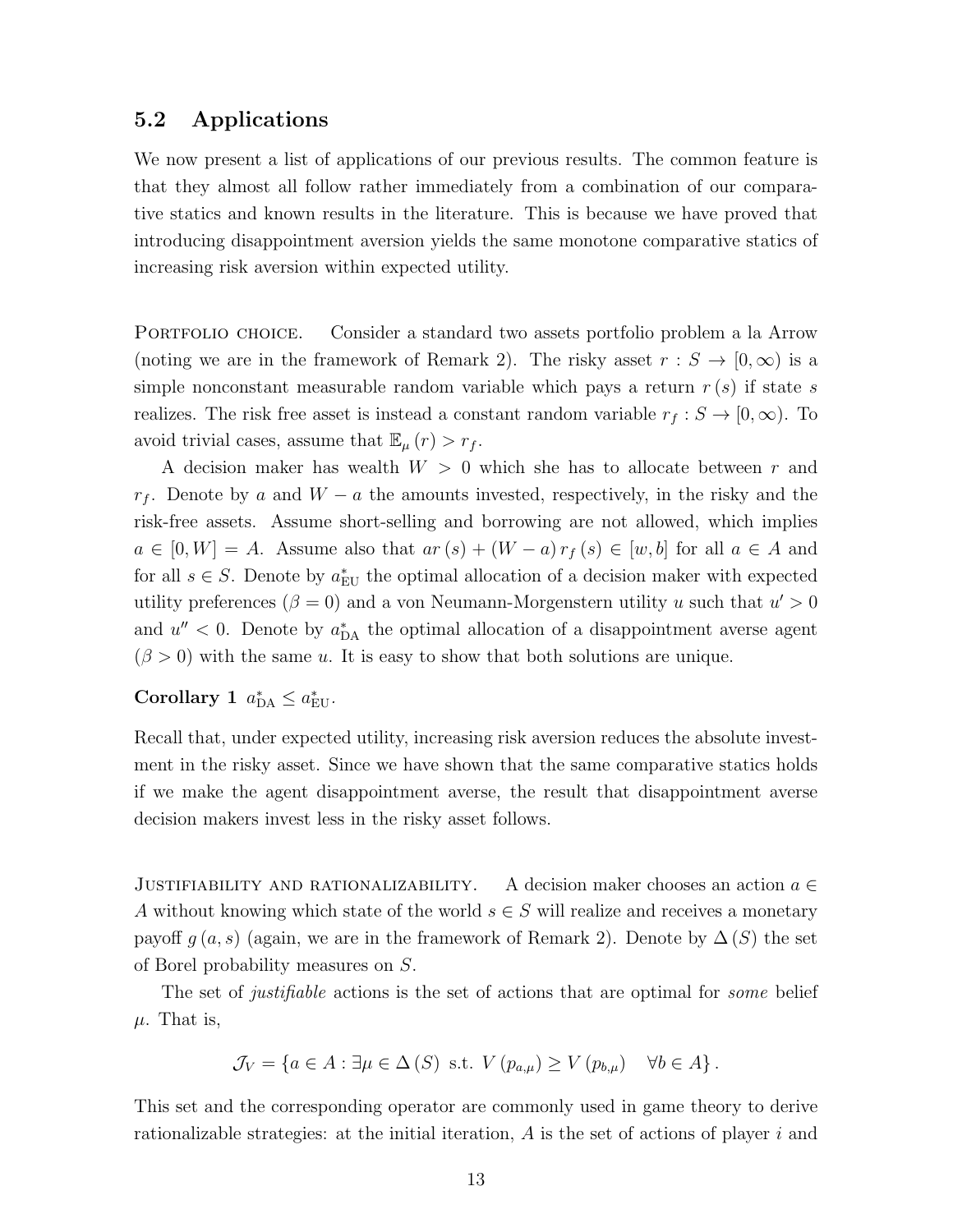$S = A_{-i}$  is the profile of the opponents' actions. We are interested in: How is the set of justifiable actions affected by disappointment aversion? Denote by  $\mathcal{J}_{DA}$  and  $\mathcal{J}_{EU}$ , respectively, the set of justifiable actions of a DA agent with parameters  $(u, \beta)$  and that of an expected utility agent with utility  $u$ .

Corollary 2 Let  $g : A \times S \to \mathbb{R}$  be jointly continuous. If  $\beta < 0$  and S is compact, then  $\mathcal{J}_{DA} \subseteq \mathcal{J}_{EU}$ .

In words, making the agent elation seeking shrinks the set of justifiable actions. To see why, recall that it is known that increasing risk aversion increases the set of justifiable actions (Battigalli et al., 2016; Weinstein, 2016); then the same comparative statics holds here, as moving from  $\beta = 0$  to negative  $\beta$  decreases risk aversion.

The result above does not cover the case  $\beta > 0$ . To see why, note that the set of justifiable actions is a union of argmax sets  $(\mathcal{J}_V = \cup_{\mu \in \Delta(S)} \text{argmax}_{a \in A} V(p_{a,\mu}),$ while our results for monotone comparative statics are in terms of argmax sets. By our maxmin results with DA preferences, we have that if either  $\beta > 0$  or  $\beta < 0$ , then  $\mathcal{J}_V \subseteq \bigcup_{v \in \mathcal{W}_{da}} \mathcal{J}_v$ . If  $\beta < 0$ , then each v is less risk averse than u and  $\mathcal{J}_v \subseteq \mathcal{J}_u$  for all v, yielding  $\mathcal{J}_V \subseteq \mathcal{J}_u$ . But if  $\beta > 0$ , then each v is more risk averse than u and  $\mathcal{J}_u \subseteq \mathcal{J}_v$ for all  $v$ , and the same conclusion cannot be derived.

Bayesian persuasion. We now consider the implications of adding disappointment aversion to a problem of Bayesian persuasion. We focus on the special case studied in Dworczak and Martini (2019, Section VI.A). Sender and Receiver share a full-support prior r with continuous cdf and expectation  $\bar{\mu}$  on a state of the world  $x \in [0, 1]$ . Sender observes the state before Receiver's choice and chooses a disclosure policy, which she commits to before observing the state. Receiver chooses action  $e \in [0, \bar{e}]$  where  $\bar{e} \leq 1$ . Following Dworczak and Martini (2019), we focus on the case in which both Sender and Receiver's utility,  $u<sub>S</sub>$  and  $u<sub>R</sub>$  respectively, depend only on Receiver's posterior mean y and action e:

$$
uS(e, y) = (1 - \sigma)ey
$$
  $uR(y, e) = \sigma ye - e^{\alpha}$  where  $0 < \sigma < 1$  and  $\alpha > 1$ .

In equilibrium, Sender's utility can be rewritten as

$$
u(y) = (1 - \sigma)e^*(y)y \qquad \forall y \in [0, 1]
$$
\n
$$
(16)
$$

where  $e^*(y)$  is Receiver's optimal action.<sup>9</sup> As standard in this literature, Sender's problem amounts to choosing a distribution over Receiver's posteriors; and since here

<sup>&</sup>lt;sup>9</sup>For example, these would be the utilities in which Sender was selling a project of value xe to Receiver for a price  $(1 - \sigma)ye$ , with ye being the value of the project for Receiver at the time of purchase and  $\sigma$  reflecting bargaining power.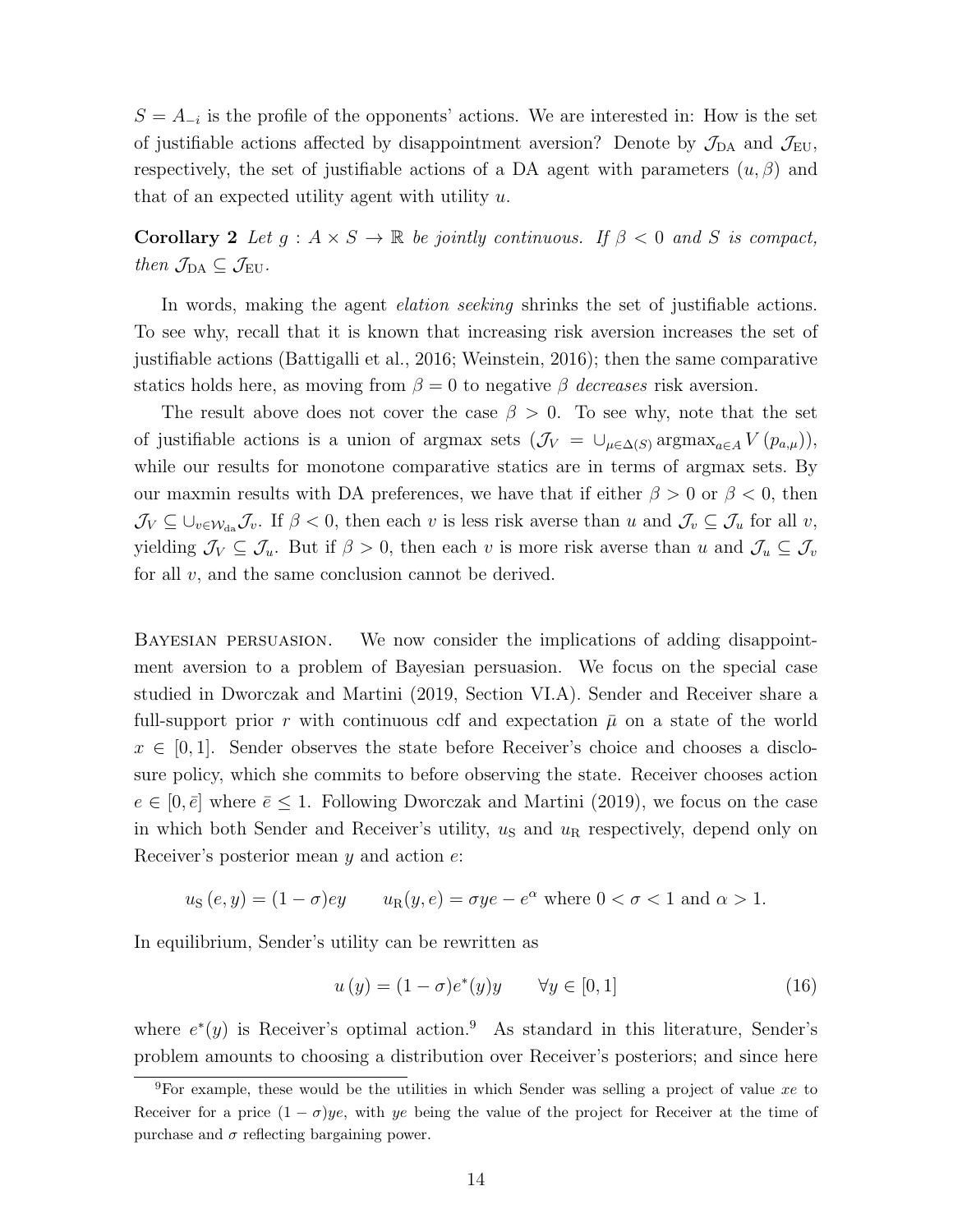only their mean matter, this simplifies to choosing a distribution over posterior means. Note that fully revealing the state corresponds to generating a distribution of posterior means equal to  $r$ ; while revealing less information implies a disclosure policy  $p$  of which r is a mean preserving spread—denote this by  $p \ge_{MPS} r$ .<sup>10</sup> Sender's problem thus corresponds to choosing a distribution from the set  $A = \{p \in \Delta : p \ge_{MPS} r\}.$ 

We now compare two cases: when Sender follows expected utility with utility as in (16); and when Sender is disappointment averse with u as in (16) and  $\beta > 0$ . Denote by  $p_{\text{EU}}^*$  and  $p_{\text{DA}}^*$  the optimal disclosure policy in each of the two cases  $(p_{\text{EU}}^*$  is the solution computed by Dworczak and Martini 2019; see also the proof of Proposition 4). To make the problem interesting, we assume  $0 < \bar{\mu} < \bar{y} < 1$ , where  $\bar{y}$  is the smallest posterior mean for which Receiver chooses the maximum action  $\bar{e}$ .<sup>11</sup>

### Proposition 4  $p_{\text{DA}}^* \geq_{\text{MPS}} p_{\text{EU}}^*$ .

If Sender is disappointment averse, then it is optimal to reveal less information than the case of expected utility. Intuitively, the more information is transmitted, the more variation is in Receiver's action. Disappointment aversion increases Sender's desire to avoid this volatility and thus to communicate less information.

<sup>&</sup>lt;sup>10</sup>Formally, for each  $p, q \in \Delta$ , we write  $p \ge_{\text{MPS}} q$  if and only if  $\mathbb{E}_p(v) \geq \mathbb{E}_q(v)$  for all real-valued, continuous, and concave functions v on [0, 1]. In other words,  $\geq_{\text{MPS}}$  is the concave order over  $\Delta$ .

<sup>&</sup>lt;sup>11</sup>If, instead, we had  $\bar{\mu} \geq \bar{y}$ , then an optimal strategy for both types of Senders would be to simply reveal nothing, that is,  $\delta_{\bar{\mu}}$ .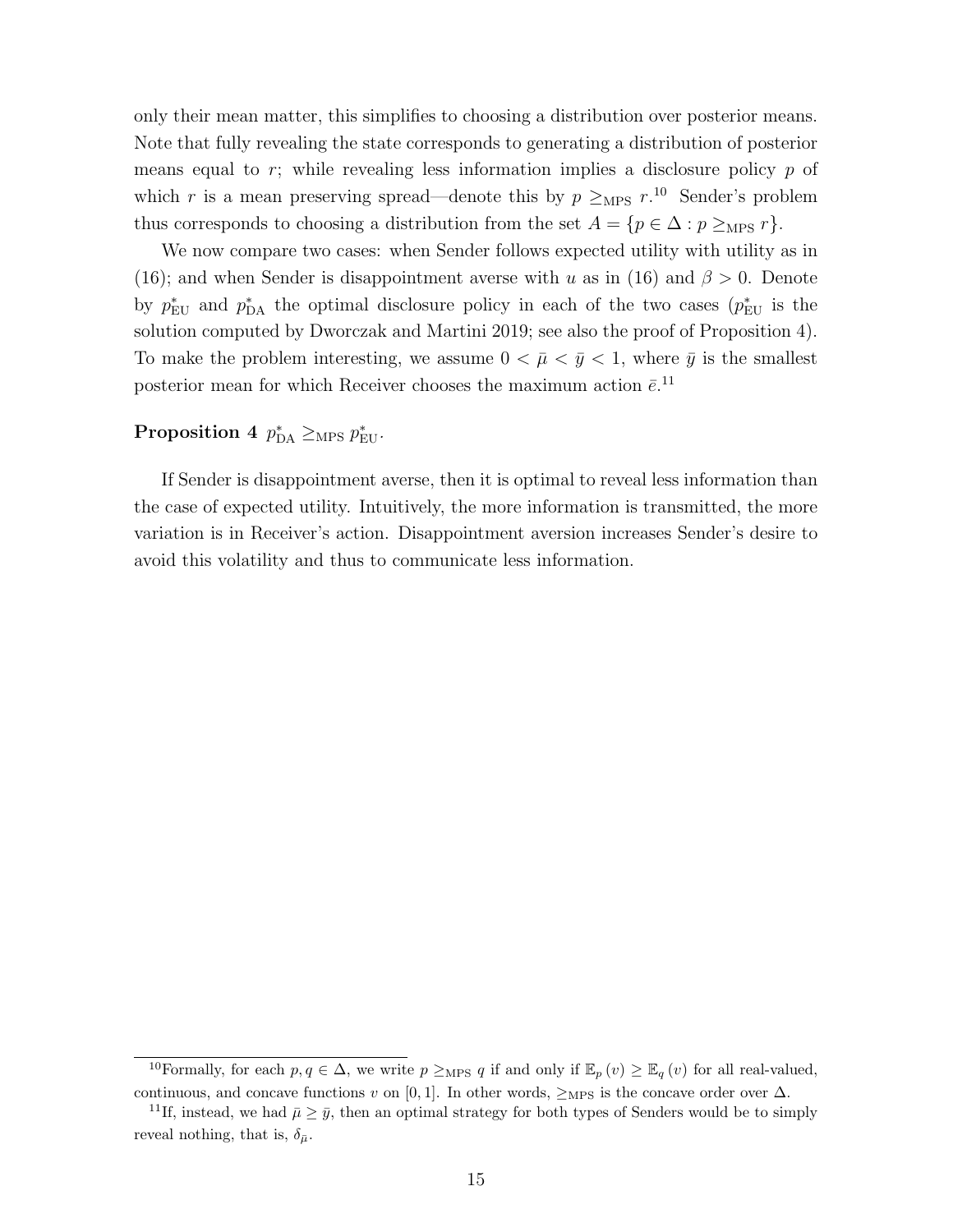## Appendix

In Appendix A, we provide the proofs of all the results in the paper. In Appendix B, we give a condition that allows to check whether or not a given Betweenness preference satisfies Negative Certainty Independence. This condition is instrumental in proving the statement contained in Example 1.

### A Proofs

ROADMAP. We begin by proving Theorem 1, a mildly modified version of Dekel's representation result. We proceed by recalling the notion of expected utility core and its role for Cautious Expected Utility preferences (Formula (19) and Remark 3). Using it, we characterize the expected utility core of Betweenness preferences (Propositions 5-7). These allow us to prove our most general representation result, Theorem 4 (resp., Remark 1). We then focus our attention to DA preferences. First, we discuss the issue of renormalization of Gul's locals (Remark 4); with this in mind, we prove Theorem 3 as a special case of Theorem 4. We then move to the proofs of our identification results (Propositions 1 and 2). Finally, we prove our maxmin result (Proposition 3) which allows us to discuss some monotone comparative statics applications.

**Proof of Theorem 1.** Compared to (Dekel, 1986, Proposition 2), we only need to prove that the following form of Betweenness holds

$$
p \succcurlyeq q \implies p \succcurlyeq \lambda p + (1 - \lambda) q \succcurlyeq q \quad \forall \lambda \in (0, 1)
$$
  
and  

$$
p \succ q \implies p \succ \lambda p + (1 - \lambda) q \succ q \quad \forall \lambda \in (0, 1).
$$

The proof of the first implication is routine (see, e.g., the techniques in (Cerreia-Vioglio et al., 2011, Lemma 56)). As for the second, suppose  $p \succ q$ . By the first implication, we have that  $p \ge \lambda p + (1 - \lambda) q \ge q$  for all  $\lambda \in (0, 1)$ . By contradiction, assume that there exists  $\bar{\lambda} \in (0, 1)$  such that  $p \sim \bar{\lambda}p + (1 - \bar{\lambda})q$ . We have two cases:

- 1.  $p = \delta_b$ . Since  $p \succ q$ , we obtain that  $\delta_b = p \neq q$ , yielding that  $p \succ_{FSD} \lambda_p +$  $(1 - \bar{\lambda}) q$ . Since  $\succeq$  satisfies Strict First Order Stochastic Dominance, we can conclude that  $p \succ \bar{\lambda} p + (1 - \bar{\lambda}) q$ , a contradiction.
- 2.  $p \neq \delta_b$ . Since  $\succeq$  satisfies Betweenness, it follows that

$$
1 \ge \lambda \ge \bar{\lambda} \Rightarrow \lambda p + (1 - \lambda) q \sim p. \tag{17}
$$

Since  $\succcurlyeq$  satisfies Strict First Order Stochastic Dominance, we have that  $\gamma p + \gamma$  $(1 - \gamma) \delta_b \succ p$  for all  $\gamma \in (0, 1)$ . By (17) and since  $\succcurlyeq$  satisfies Strict First Order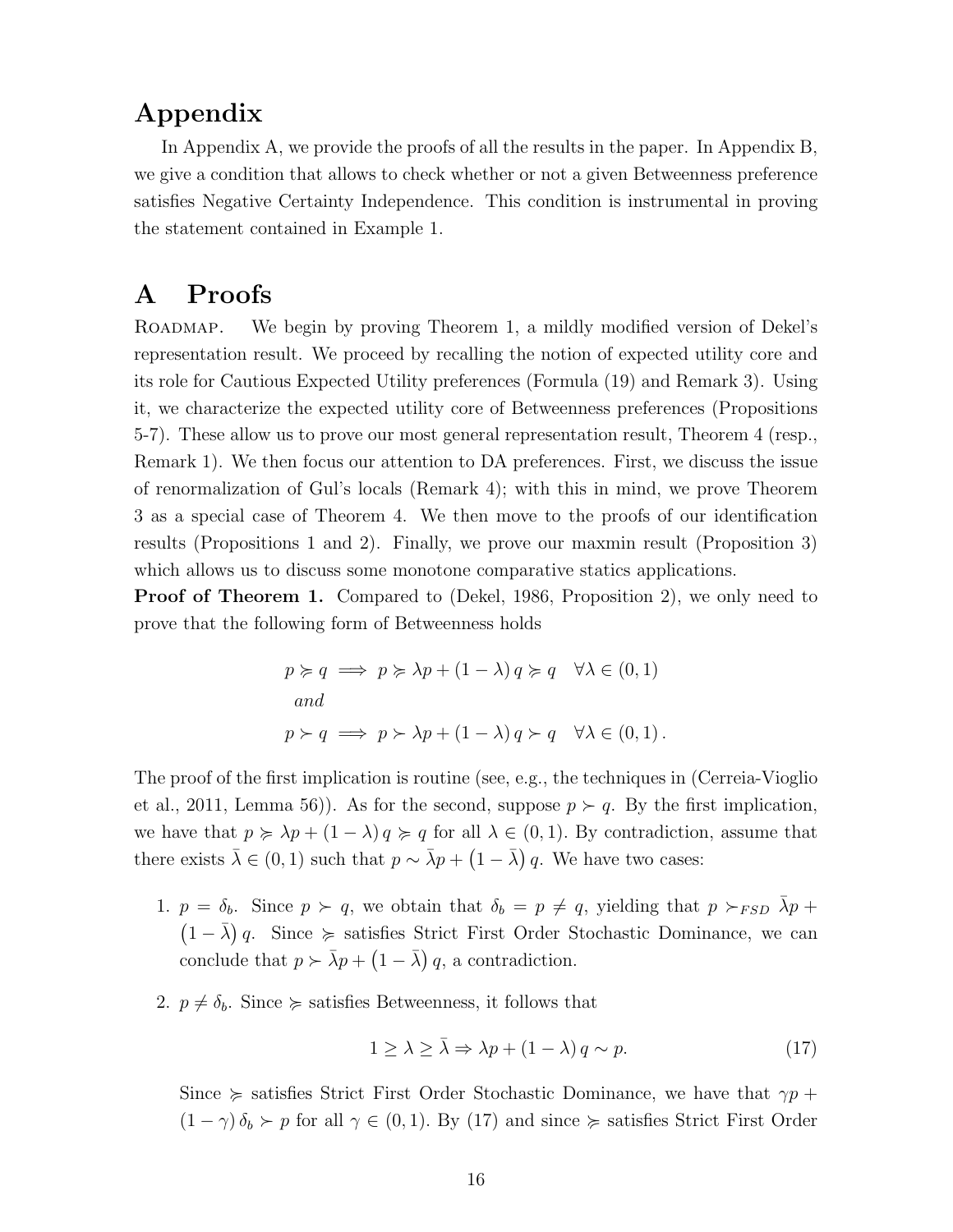Stochastic Dominance, we can conclude that

$$
1 \geq \lambda \geq \bar{\lambda} \implies \lambda (\gamma p + (1 - \gamma) \delta_b) + (1 - \lambda) q \succ p \quad \forall \gamma \in (0, 1).
$$

Next, we are going to define an ancillary object  $r_{\eta,\gamma} = \eta (\gamma p + (1 - \gamma)\delta_b) + (1 - \eta)q$ for all  $\eta, \gamma \in (0, 1)$ . Note that for each  $\eta, \gamma \in (0, 1)$  and for each  $\lambda \in (\bar{\lambda}, 1) \subseteq$  $(0, 1)$ , we have that

$$
\lambda p + (1 - \lambda) r_{\eta, \gamma} =
$$
\n
$$
= \lambda p + (1 - \lambda) [\eta (\gamma p + (1 - \gamma)\delta_b) + (1 - \eta) q]
$$
\n
$$
= (\lambda + (1 - \lambda) \eta \gamma) p
$$
\n
$$
+ (1 - \lambda - (1 - \lambda) \eta \gamma) \left[ \frac{(1 - \lambda) \eta (1 - \gamma)}{(1 - \lambda - (1 - \lambda) \eta \gamma)} \delta_b + \frac{(1 - \lambda) (1 - \eta)}{(1 - \lambda - (1 - \lambda) \eta \gamma)} q \right].
$$

Since  $\gamma p + (1 - \gamma)\delta_b > p > q$  for all  $\gamma \in (0, 1)$  and  $\succcurlyeq$  satisfies Continuity, for each  $\gamma \in (0,1)$  there exists  $\bar{\eta}_{\gamma} \in (0,1)$  such that  $r_{\bar{\eta}_{\gamma},\gamma} = \bar{\eta}_{\gamma} (\gamma p + (1-\gamma)\delta_b) + (1-\bar{\eta}_{\gamma})q \sim$ p. Since  $\succcurlyeq$  satisfies Betweenness,  $\lambda p + (1 - \lambda) r_{\bar{\eta}_{\gamma},\gamma} \sim p$  for all  $\lambda \in (\bar{\lambda}, 1)$  and for all  $\gamma \in (0,1)$ . Fix a generic  $\gamma \in (0,1)$ . Choose  $\lambda \in (\bar{\lambda},1)$  close enough to 1, so that  $\hat{\lambda} = \lambda + (1 - \lambda) \bar{\eta}_{\gamma} \gamma \in (\bar{\lambda}, 1)$ . Note that

$$
\hat{r} \stackrel{def}{=} \frac{(1-\lambda)\,\bar{\eta}_{\gamma}\,(1-\gamma)}{(1-\lambda-(1-\lambda)\,\bar{\eta}_{\gamma}\gamma)}\delta_b + \frac{(1-\lambda)\,(1-\bar{\eta}_{\gamma})}{(1-\lambda-(1-\lambda)\,\bar{\eta}_{\gamma}\gamma)}q \succ_{FSD} q.
$$

By the characterization of  $\lambda p + (1 - \lambda) r_{\bar{\eta}_{\gamma},\gamma}$ , we can also conclude that

$$
(\lambda + (1 - \lambda)\bar{\eta}_{\gamma}\gamma)p + (1 - \lambda - (1 - \lambda)\bar{\eta}_{\gamma}\gamma)\hat{r} \sim p. \tag{18}
$$

By (17) and (18), we can conclude that  $\hat{\lambda} \in (\bar{\lambda}, 1)$ ,

$$
\hat{\lambda}p + \left(1 - \hat{\lambda}\right)\hat{r} \sim p \sim \hat{\lambda}p + \left(1 - \hat{\lambda}\right)q \text{ and } \hat{\lambda}p + \left(1 - \hat{\lambda}\right)\hat{r} \succ_{FSD} \hat{\lambda}p + \left(1 - \hat{\lambda}\right)q.
$$

Since  $\succcurlyeq$  satisfies Strict First Order Stochastic Dominance, it follows that  $\hat{\lambda}p +$  $(1 - \hat{\lambda}) \hat{r} \succ \hat{\lambda} p + (1 - \hat{\lambda}) q$ , a contradiction. A similar proof yields that  $\lambda p +$  $(1 - \lambda) q \succ q$  for all  $\lambda \in (0, 1)$ .

We recall the definition of expected utility core of  $\succcurlyeq$ , i.e., the subrelation  $\succcurlyeq'$  defined  $as:$ <sup>12</sup>

$$
p \succcurlyeq' q \iff \lambda p + (1 - \lambda) r \succcurlyeq \lambda q + (1 - \lambda) r \quad \forall \lambda \in (0, 1], \forall r \in \Delta.
$$
 (19)

This notion is useful for three reasons. First, as Remark 3 below shows, in order to find a (canonical) representation of a Cautious Expected Utility preference, it is

<sup>&</sup>lt;sup>12</sup>Under Axioms A 1-2, one can show that  $\succ$  satisfies all the assumptions of expected utility with possibly the exception of completeness. See Cerreia-Vioglio (2009); Cerreia-Vioglio et al. (2015, 2017).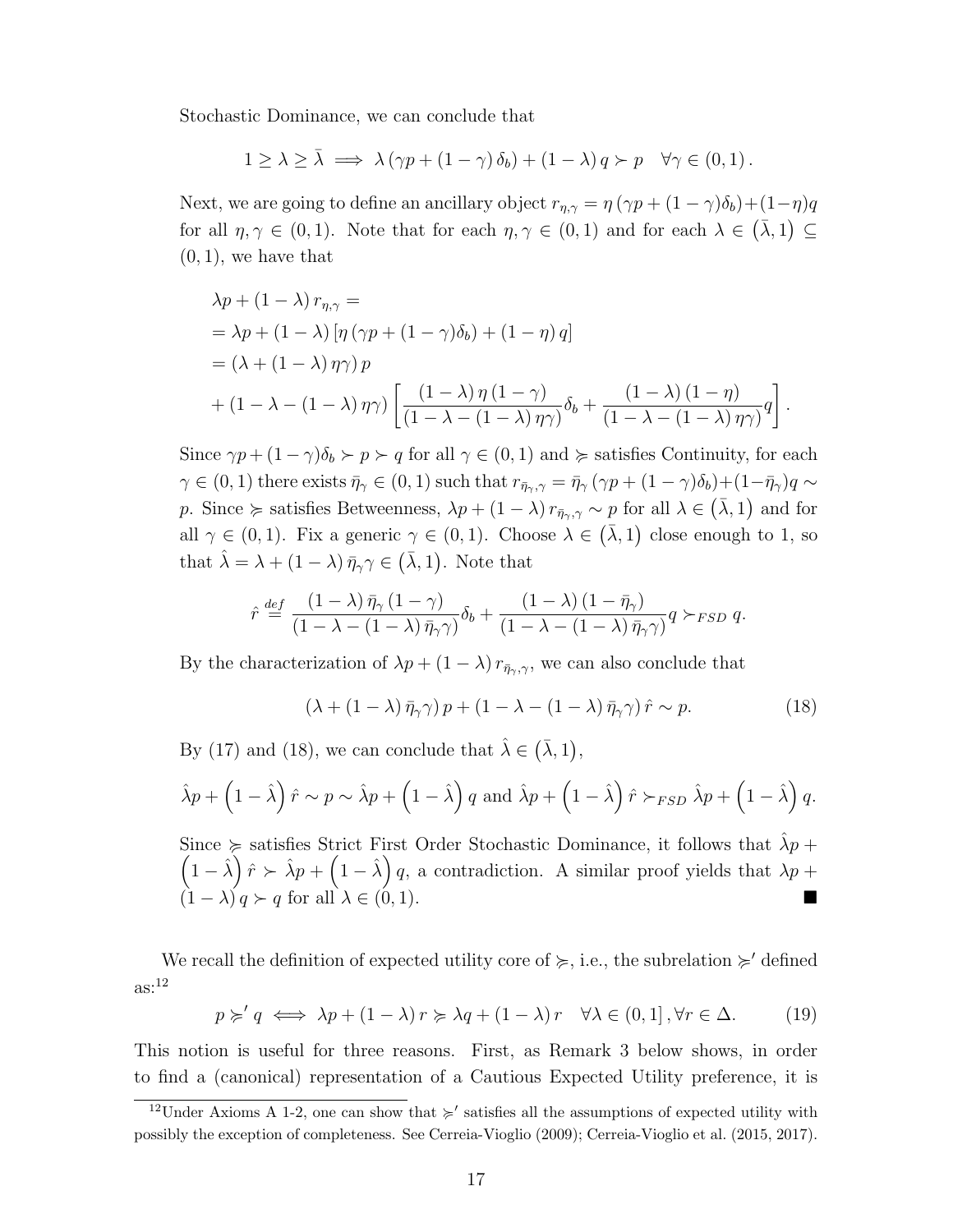sufficient to find an expected multi-utility representation of  $\succ$ . This is instrumental in proving Theorem 4 (cf. Proposition 7). Second,  $\succcurlyeq'$  allows to retrieve the parameters characterizing a DA preference from behavioral data (cf. Propositions 1 and 2). Third, as shown by Cerreia-Vioglio et al. (2017), in general  $\succ$  summarizes the risk attitudes of the decision maker irrespective of whether or not  $\succcurlyeq$  satisfies Negative Certainty Independence. In particular,  $\succeq$  is averse to Mean Preserving Spreads if and only if  $\succeq$ is, which is equivalent to have all the utilities representing the latter being concave.

Remark 3 In addition to what is stated in Theorem 2, it can also be shown that the following are true:

1. There exists a set  $W \subseteq \mathcal{U}_{\text{nor}}$  such that

$$
p \succ q \iff \mathbb{E}_p(v) \ge \mathbb{E}_q(v) \qquad \forall v \in \mathcal{W} \tag{20}
$$

and  $V : \Delta \to \mathbb{R}$  defined as in Equation (6) is a continuous utility representation of  $\succcurlyeq$ .

- 2. If  $W \subseteq \mathcal{U}_{\text{nor}}$  satisfies (20), then it satisfies (6).
- 3. The set  $W \subseteq \mathcal{U}_{\text{nor}}$  can be chosen to be

$$
\mathcal{W}_{\max - \text{nor}} = \{ v \in \mathcal{U}_{\text{nor}} : p \succcurlyeq' q \implies \mathbb{E}_p(v) \geq \mathbb{E}_q(v) \}.
$$

4. If  $W \subseteq \mathcal{U}_{\text{nor}}$  satisfies (20), then

$$
W \subseteq W_{\max - \text{nor}} \text{ as well as } \overline{\text{co}}(\mathcal{W}) = \text{cl}(\mathcal{W}_{\max - \text{nor}}).
$$

In particular, this latter result, paired with point 2, allows us to discuss uniqueness of the representation in (6). In fact, a canonical representation  $W$ , that is a set in  $\mathcal{U}_{\text{nor}}$  that also represents  $\succcurlyeq'$ , represents  $\succcurlyeq$  and is unique up to the closed convex hull.  $\triangledown$ 

We next prove a few results pertaining to the expected utility core of a Betweenness preference. These results rely on some of the techniques developed in Cerreia-Vioglio et al. (2017). We start with a definition and an observation. Define  $K : \Delta \times [0, 1] \to \mathbb{R}$ by

$$
K(r,t) = \int_{[w,b]} k(x,t) dr \quad \forall r \in \Delta, \forall t \in [0,1].
$$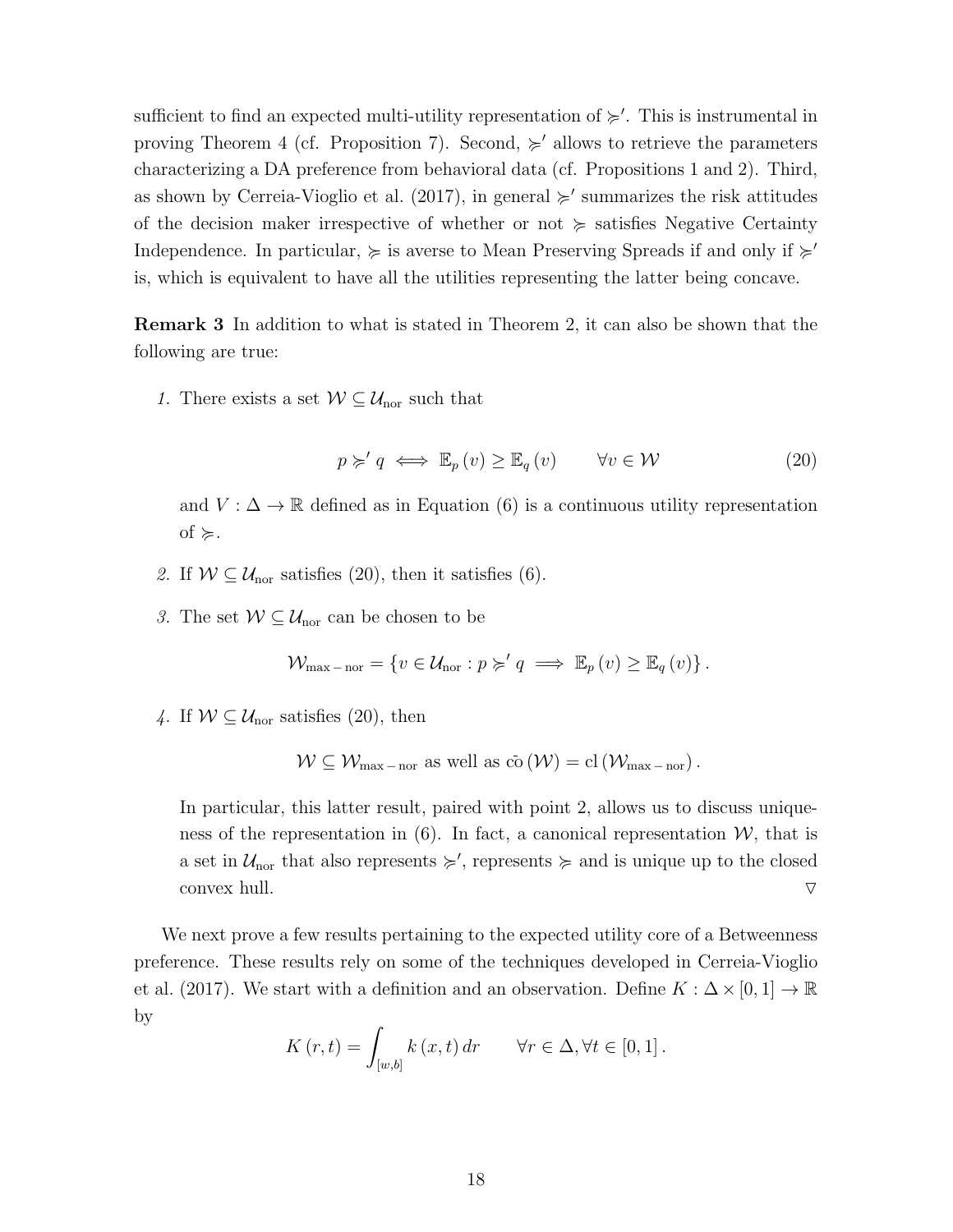It is immediate to see that  $K$  is affine wrt the first component. Note that for each  $r \in \Delta$  and for each  $t \in [0,1]$ 

$$
K\left(r, \hat{V}\left(r\right)\right) = \int_{\left[w,b\right]} k\left(x, \hat{V}\left(r\right)\right) dr = \hat{V}\left(r\right) = \hat{V}\left(r\right)k\left(b,t\right) + \left(1 - \hat{V}\left(r\right)\right)k\left(w,t\right)
$$

$$
= \int_{\left[w,b\right]} k\left(x,t\right) d\left(\hat{V}\left(r\right)\delta_b + \left(1 - \hat{V}\left(r\right)\right)\delta_w\right)
$$

$$
= K\left(\hat{V}\left(r\right)\delta_b + \left(1 - \hat{V}\left(r\right)\right)\delta_w, t\right).
$$

Finally, we have that for each  $p \in \Delta$  the number  $\hat{V}(p) \in [0,1]$  is the unique number such that

$$
\hat{V}(p) = K\left(p, \hat{V}(p)\right).
$$

**Proposition 5** Let  $\succcurlyeq$  be a Betweenness preference. If  $K(p, t) \geq K(q, t)$  for all  $t \in$  $(0, 1)$ , then  $p \succcurlyeq q$ .

**Proof.** Consider  $p, q \in \Delta$ . By contradiction, assume that  $K(p, t) \geq K(q, t)$  for all  $t \in (0,1)$  and  $q \succ p$ . We have two cases: either  $q = \delta_b$  or  $q \neq \delta_b$ . In the first case, note that  $1 \geq K(p,t) \geq K(q,t) = 1$  for all  $t \in (0,1)$ , that is,  $K(p,t) = 1$  for all  $t \in (0, 1)$ . Since each  $k(\cdot, t)$  is strictly increasing and normalized, we can conclude that  $p = \delta_b = q$ , a contradiction with  $q \succ p$ . In the second case, we have that  $\hat{V}(q) \in (0, 1)$ . On the one hand, since  $\succcurlyeq$  admits a representation a la Dekel, note that

$$
\hat{V}(q) = K\left(q, \hat{V}(q)\right) \le K\left(p, \hat{V}(q)\right). \tag{21}
$$

On the other hand, by working hypothesis, we have  $q \succ p$  which implies that  $\hat{V}(q)$  $\hat{V}(p)$ . It follows that

$$
\hat{V}(q) > \hat{V}(p) = K\left(\hat{V}(p)\,\delta_b + \left(1 - \hat{V}(p)\right)\delta_w, \hat{V}(q)\right) \n= K\left(\hat{V}(p)\,\delta_b + \left(1 - \hat{V}(p)\right)\delta_w, \hat{V}(p)\right) = \hat{V}(p) = K\left(p, \hat{V}(p)\right).
$$

In particular, it follows that

$$
K\left(\hat{V}\left(p\right)\delta_{b}+\left(1-\hat{V}\left(p\right)\right)\delta_{w},\hat{V}\left(p\right)\right)=\hat{V}\left(p\right)=K\left(p,\hat{V}\left(p\right)\right)\tag{22}
$$

and

$$
\hat{V}(q) > K\left(\hat{V}(p)\,\delta_b + \left(1 - \hat{V}(p)\right)\delta_w, \hat{V}(q)\right). \tag{23}
$$

Define  $r = \hat{V}(p)\,\delta_b + (1 - \hat{V}(p))\,\delta_w$ . By (21) and (23) and since K is affine wrt the first component, it follows that there exists  $\lambda \in (0,1]$  such that

$$
K\left(\lambda p + \left(1 - \lambda\right)r, \hat{V}\left(q\right)\right) = \hat{V}\left(q\right),\,
$$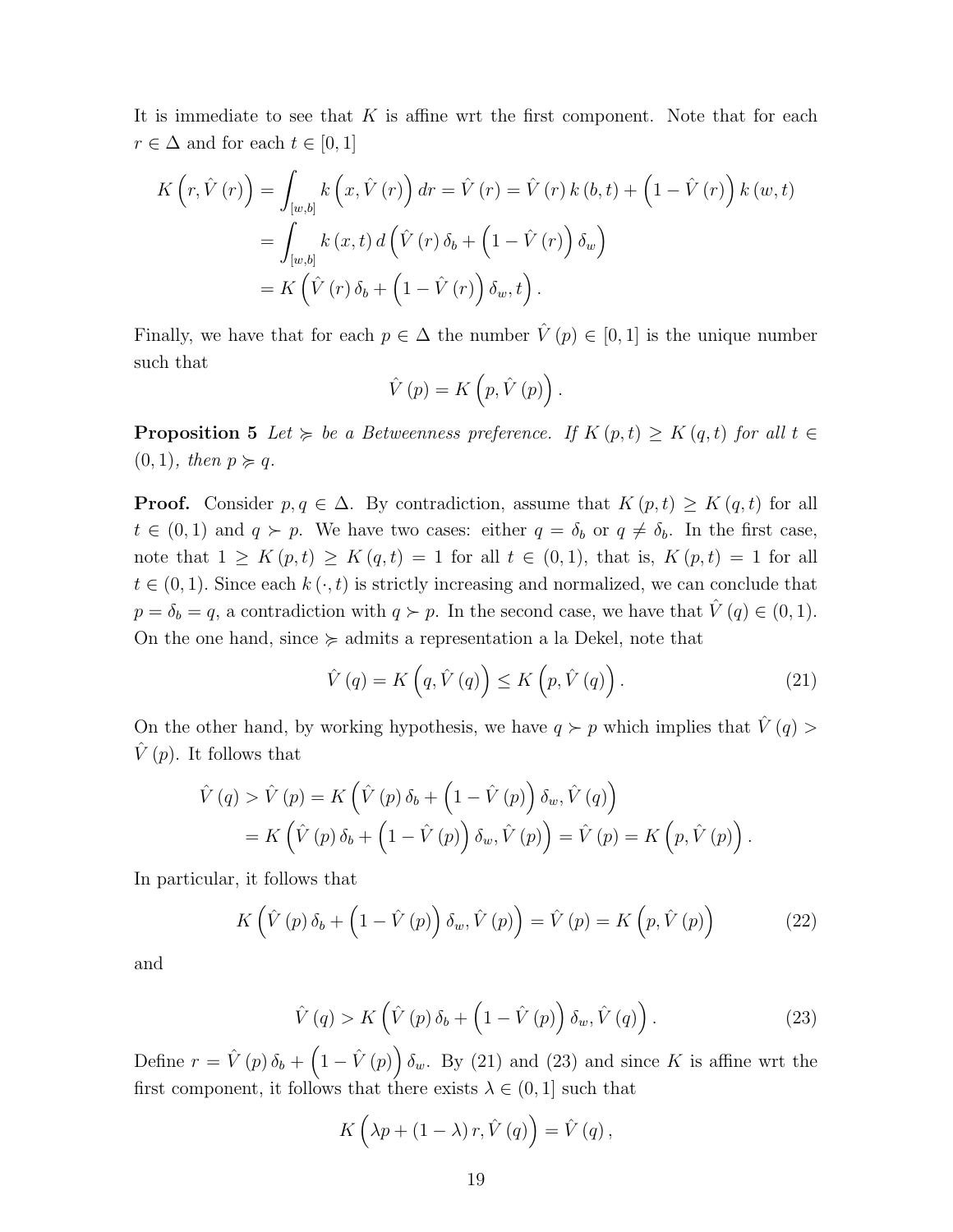proving that  $\lambda p + (1 - \lambda) r \sim q$ . By (22), we have that  $r \sim p$ . Since  $\succeq$  is a Betweenness preference, this yields that  $p \sim \lambda p + (1 - \lambda) r \sim r$ . We can conclude that  $q \succ p \sim$  $\lambda p + (1 - \lambda) r \sim q$ , a contradiction.

**Proposition 6** Let  $\succcurlyeq$  be a Betweenness preference. If  $p \succcurlyeq q$ , then  $K(p, t) \geq K(q, t)$ for all  $t \in (0,1)$ .

**Proof.** Consider  $p, q \in \Delta$ . By contradiction, assume that  $p \succ q$  and that there exists  $\bar{t} \in (0,1)$  such that  $K(p,\bar{t}) < K(q,\bar{t})$ . Then, there exist  $\lambda \in (0,1]$  and  $y \in [w,b]$  such that  $\hat{V}(\lambda p + (1 - \lambda) \delta_y) = \bar{t}^{13}$  It follows that

$$
\bar{t} = K(\lambda p + (1 - \lambda)\delta_y, \bar{t}) = \lambda K(p, \bar{t}) + (1 - \lambda) K(\delta_y, \bar{t})
$$
  

$$
< \lambda K(q, \bar{t}) + (1 - \lambda) K(\delta_y, \bar{t}) = K(\lambda q + (1 - \lambda)\delta_y, \bar{t}).
$$

Define  $r_1 = \lambda p + (1 - \lambda) \delta_y$  and  $r_2 = \lambda q + (1 - \lambda) \delta_y$  so that  $\bar{t} = \hat{V}(r_1)$ . In particular, we obtain that

$$
\hat{V}(r_1) < K\left(r_2, \hat{V}(r_1)\right). \tag{24}
$$

Since  $p \geq q$  and  $\geq$ ' satisfies Independence, it follows that  $r_1 \geq r_2$ . Since  $\geq$ ' is a subrelation of  $\succcurlyeq$ , this implies that  $r_1 \succcurlyeq r_2$ , that is,  $\hat{V}(r_1) \geq \hat{V}(r_2)$ . Define  $r_3 =$  $\hat{V}(r_2)\delta_b+\left(1-\hat{V}(r_2)\right)\delta_w$ . On the one hand, it is immediate to see that  $r_2 \sim r_3$ . On the other hand, by (24), we obtain that

$$
K\left(r_3,\hat{V}\left(r_1\right)\right)=\hat{V}\left(r_2\right)\leq \hat{V}\left(r_1\right)
$$

Since K is affine wrt the first component, there exists  $\gamma \in [0, 1)$  such that

$$
K\left(\gamma r_2 + \left(1-\gamma\right)r_3, \hat{V}\left(r_1\right)\right) = \hat{V}\left(r_1\right),
$$

yielding that  $\gamma r_2 + (1 - \gamma) r_3 \sim r_1$ . Since  $\succcurlyeq$  satisfies Betweenness and  $r_2 \sim r_3$ , this yields that

$$
r_2 \sim \gamma r_2 + (1 - \gamma) r_3 \sim r_1.
$$

We can then conclude that  $\hat{V}(r_2) = \hat{V}(r_1)$ , that is,  $\hat{V}(r_1) = \hat{V}(r_2) = K(r_2, \hat{V}(r_2)) =$  $K(r_2,\hat{V}(r_1)),$  a contradiction with (24).

**Proposition 7** If  $\succcurlyeq$  is a Betweenness preference, then

$$
p \succ q \iff \mathbb{E}_p(v) \geq \mathbb{E}_q(v) \quad \forall v \in \mathcal{W}_{\text{bet}}.
$$

Moreover, the set  $W_{\text{bet}}$  is either a singleton or infinite.

<sup>13</sup>If  $\hat{V}(p) \geq \bar{t} > 0 = \hat{V}(\delta_w)$ , then  $y = w$  and if  $\hat{V}(p) < \bar{t} < 1 = \hat{V}(\delta_b)$ , then  $y = b$ . The existence of  $\lambda$  is then granted by the continuity of  $\hat{V}$ .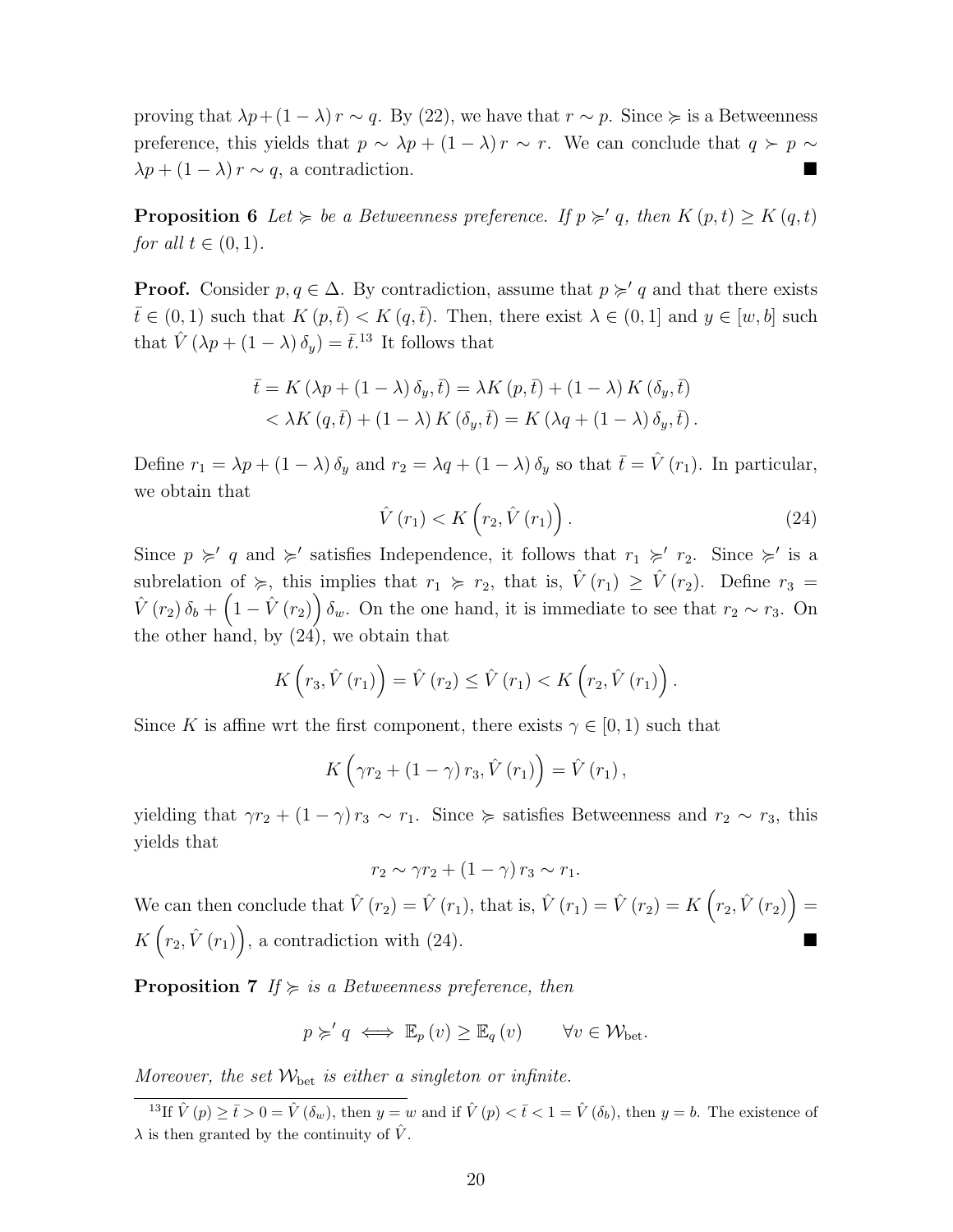**Proof.** Define  $\succcurlyeq''$  by

$$
p \succcurlyeq'' q \iff \mathbb{E}_p(v) \geq \mathbb{E}_q(v) \qquad \forall v \in \mathcal{W}_{\text{bet}}.
$$

By Proposition 6, we have that if  $p \succ q$ , then  $K (p, t) \geq K (q, t)$  for all  $t \in (0, 1)$ , that is,  $p \succcurlyeq'' q$ . By Proposition 5, if  $p \succcurlyeq'' q$ , that is  $K (p, t) \geq K (q, t)$  for all  $t \in (0, 1)$ , then  $p \geq q$ . By (Cerreia-Vioglio et al., 2017, Lemma 1 and Footnote 10), we can conclude that  $p \succcurlyeq' q$  implies  $p \succcurlyeq' q$ , proving that  $\succcurlyeq''$  coincides with  $\succcurlyeq'$ . Finally, assume that  $W_{\text{bet}}$  is not a singleton. It follows that there exist  $t_1, t_2 \in (0, 1)$  and  $\bar{x} \in (w, b)$  such that  $k(\bar{x}, t_1) \neq k(\bar{x}, t_2)$ . Without loss of generality, assume that  $k(\bar{x}, t_1) < k(\bar{x}, t_2)$ . By contradiction, assume that  $|\mathcal{W}_{\text{bet}}| \in \mathbb{N}$ . By the intermediate value theorem and since  $k(\bar{x},\cdot)$  is continuous on  $(0,1)$ , it follows that

$$
\{k(\bar{x},t)\}_{t\in(0,1)} \supseteq [k(\bar{x},t_1),k(\bar{x},t_2)].
$$

Since  $k(\bar{x}, t_1) < k(\bar{x}, t_2)$ , it follows that  $\left| \{ k(\bar{x}, t) \}_{t \in (0,1)} \right| = \infty$ , a contradiction with  $\left| \{k(\bar{x},t)\}_{t\in(0,1)} \right| \leq |\mathcal{W}_{\text{bet}}| \in \mathbb{N}.$ 

We now prove Theorem 4.

Proof of Theorem 4. (ii) implies (i). By (Cerreia-Vioglio et al., 2015, Theorem 1), the statement trivially follows.

(i) implies (ii). Since  $\succeq$  is a Betweenness preference, it satisfies Weak Order, Continuity, and Strict First Order Stochastic Dominance. By Theorem 2 and Remark 3, and since  $W_{\text{bet}} = \{k(\cdot, t)\}_{t \in (0,1)}$  represents  $\succsim'$ , it follows that W in (6) can be chosen to be  $W_{\text{bet}}$ . This yields (6) and, in particular, (9) with inf in place of min. Note that for each  $v \in \mathcal{W}_{\text{bet}}$  we have that  $V(\delta_w) = w = c(\delta_w, v)$  and  $V(\delta_b) = b = c(\delta_b, v)$ . Thus the inf is attained for  $\delta_w$  and  $\delta_b$ . The proof below yields that the inf is attained at each  $p \in \Delta$ , proving (9).

We next prove (10). Consider  $p \in \Delta \setminus {\delta_w, \delta_b}$ . Since  $\succeq$  satisfies Strict First Order Stochastic Dominance, we have that  $\hat{V}(p) \in (0, 1)$  and it is the unique number in [0, 1] such that

$$
\int_{[w,b]} k\left(x, \hat{V}\left(p\right)\right) dp = \hat{V}\left(p\right). \tag{25}
$$

Define  $v_p = k(\cdot, \hat{V}(p)) \in W_{\text{bet}}$ . Define  $\bar{x} \in [w, b]$  to be such that  $\bar{x} = c(p, v_p)$ . Note that

$$
v_p(\bar{x}) = v_p(c(p, v_p)) = v_p\left(v_p^{-1}\left(\int_{[w,b]} k\left(x, \hat{V}(p)\right) dp\right)\right) = \int_{[w,b]} k\left(x, \hat{V}(p)\right) dp.
$$

By (25), it follows that

$$
\int_{[w,b]} k\left(x, \hat{V}\left(p\right)\right) d\delta_{\bar{x}} = v_p\left(\bar{x}\right) = \hat{V}\left(p\right).
$$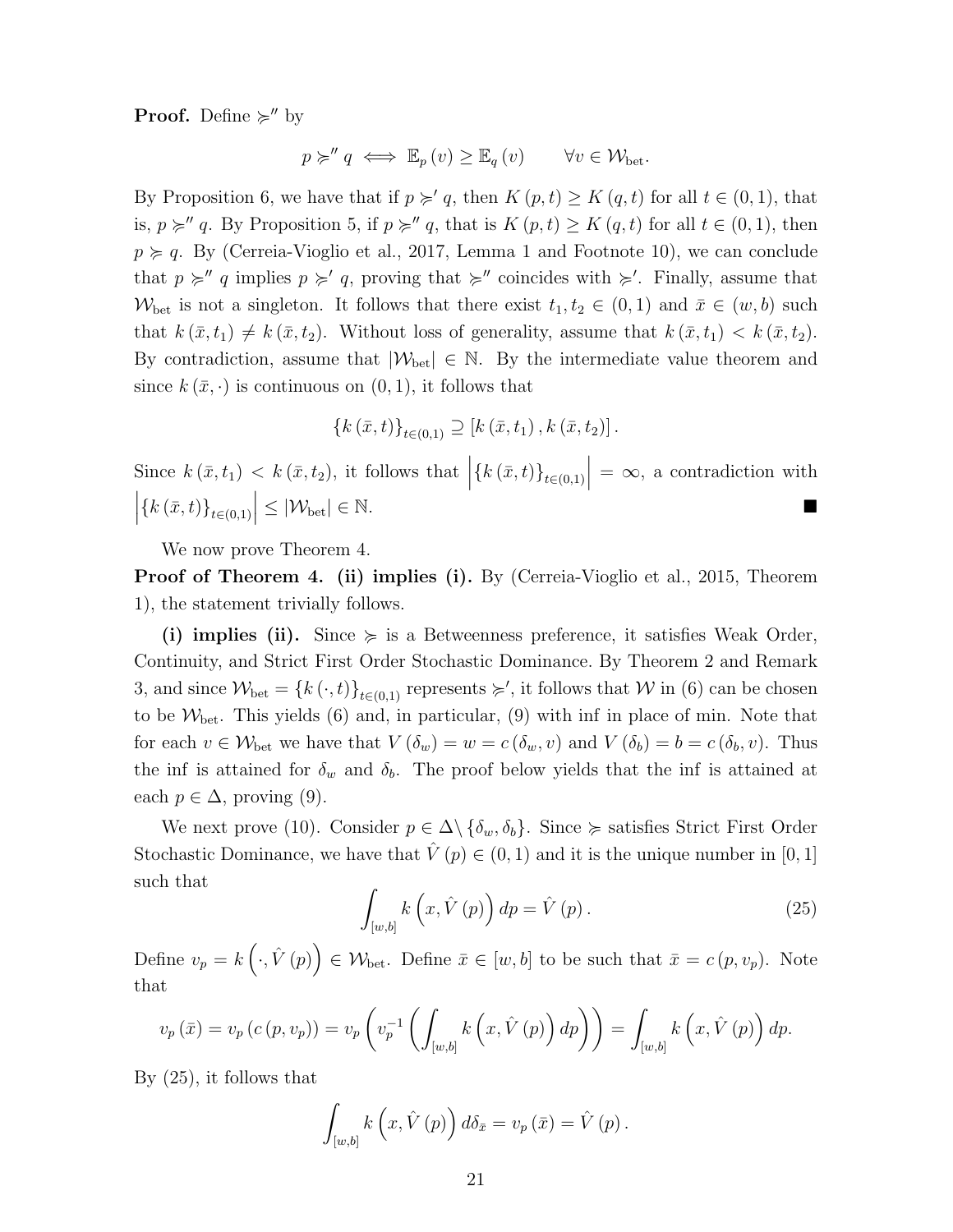Since  $\succcurlyeq$  is a Betweenness preference, we can conclude that  $\hat{V}(\delta_{\bar{x}}) = \hat{V}(p)$ , that is,  $\delta_{\bar{x}} \sim p$  and so  $\bar{x} = x_p$ .<sup>14</sup> This yields that

$$
V(p) = x_p = \bar{x} = c(p, v_p),
$$

proving that the inf is attained at  $v_p$ .

**Proof of Remark 1. (i)' implies (ii)'.** Since  $\succcurlyeq$  satisfies Weak Order, Continuity, and Strict First Order Stochastic Dominance, there exists a continuous utility function  $V : \Delta \to \mathbb{R}$  such that  $V(\delta_x) = x$  for all  $x \in [w, b]$ . By Proposition 7, the expected utility core  $\succcurlyeq'$  of  $\succcurlyeq$  admits an expected multi-utility representation with set  $\mathcal{W}_{\text{bet}}$ . Define  $\overline{V}$  :  $\Delta \to \mathbb{R}$  by  $\overline{V}(p) = \sup_{v \in \mathcal{W}_{\text{bet}}} c(p, v)$  for all  $p \in \Delta$ . We next show that  $V = \overline{V}$ . Fix  $p \in \Delta$ . Note that  $\overline{V}(p), V(p) \in [w, b]$ . By construction, it is immediate to see that

$$
c\left(\delta_{\bar{V}(p)}, v'\right) = \bar{V}\left(p\right) = \sup_{v \in \mathcal{W}_{\text{bet}}} c\left(p, v\right) \geq c\left(p, v'\right) \quad \forall v' \in \mathcal{W}_{\text{bet}}.
$$

By Proposition 7, this yields that  $\delta_{\bar{V}(p)} \succ p$ . Since  $\succ$  is a subrelation of  $\succcurlyeq$ , we can conclude that  $\delta_{\bar{V}(p)} \succcurlyeq p$ , that is,  $\bar{V}(p) = V(\delta_{\bar{V}(p)}) \geq V(p)$ , proving that  $\bar{V} \geq V$ . By contradiction, assume that  $\overline{V} \not\leq V$ . It would follow that there exists  $p \in \Delta$  such that  $\overline{V}(p) > V(p)$ . This would imply that there exists  $y \in [w, b]$  such that  $\overline{V}(p) > y >$  $V(p)$ . We could conclude that  $\delta_y \succcurlyeq p$ . By Proposition 7 and since  $\succcurlyeq$  satisfies Positive Certainty Independence, we could conclude that  $\delta_y \succcurlyeq' p$ , that is,  $y = c(\delta_y, v) \geq c(p, v)$ for all  $v \in \mathcal{W}_{\text{bet}}$ , yielding that  $\overline{V}(p) > y \ge \sup_{v \in \mathcal{W}_{\text{bet}}} c(p, v) = \overline{V}(p)$ , a contradiction. This proves that

$$
V(p) = \sup_{v \in \mathcal{W}_{\text{bet}}} c(p, v) \qquad \forall p \in \Delta.
$$

In order to prove that (12) and (11) hold, the same arguments used in proving (10) and (9) apply.

(ii)' implies (i)'. Consider  $x \in [w, b]$  and  $p, q \in \Delta$  as well as  $\lambda \in [0, 1]$ . Note that

$$
\delta_x \succcurlyeq p \implies \sup_{v \in \mathcal{W}_{\text{bet}}} c(\delta_x, v) \ge \sup_{v \in \mathcal{W}_{\text{bet}}} c(p, v) \implies x \ge \sup_{v \in \mathcal{W}_{\text{bet}}} c(p, v)
$$
\n
$$
\implies c(\delta_x, v) = x \ge c(p, v) \quad \forall v \in \mathcal{W}_{\text{bet}} \implies \delta_x \succcurlyeq' p
$$
\n
$$
\implies \lambda \delta_x + (1 - \lambda) q \succcurlyeq \lambda p + (1 - \lambda) q,
$$

proving that  $\succeq$  satisfies Positive Certainty Independence.

<sup>14</sup>Recall that a Betweenness preference is a binary relation on ∆ which satisfies Weak Order, Continuity, Strict First Order Stochastic Dominance, and Betweenness. In this case, given  $p \in \Delta$ ,  $x_p$  is the unique number such that  $\delta_{x_p} \sim p$ .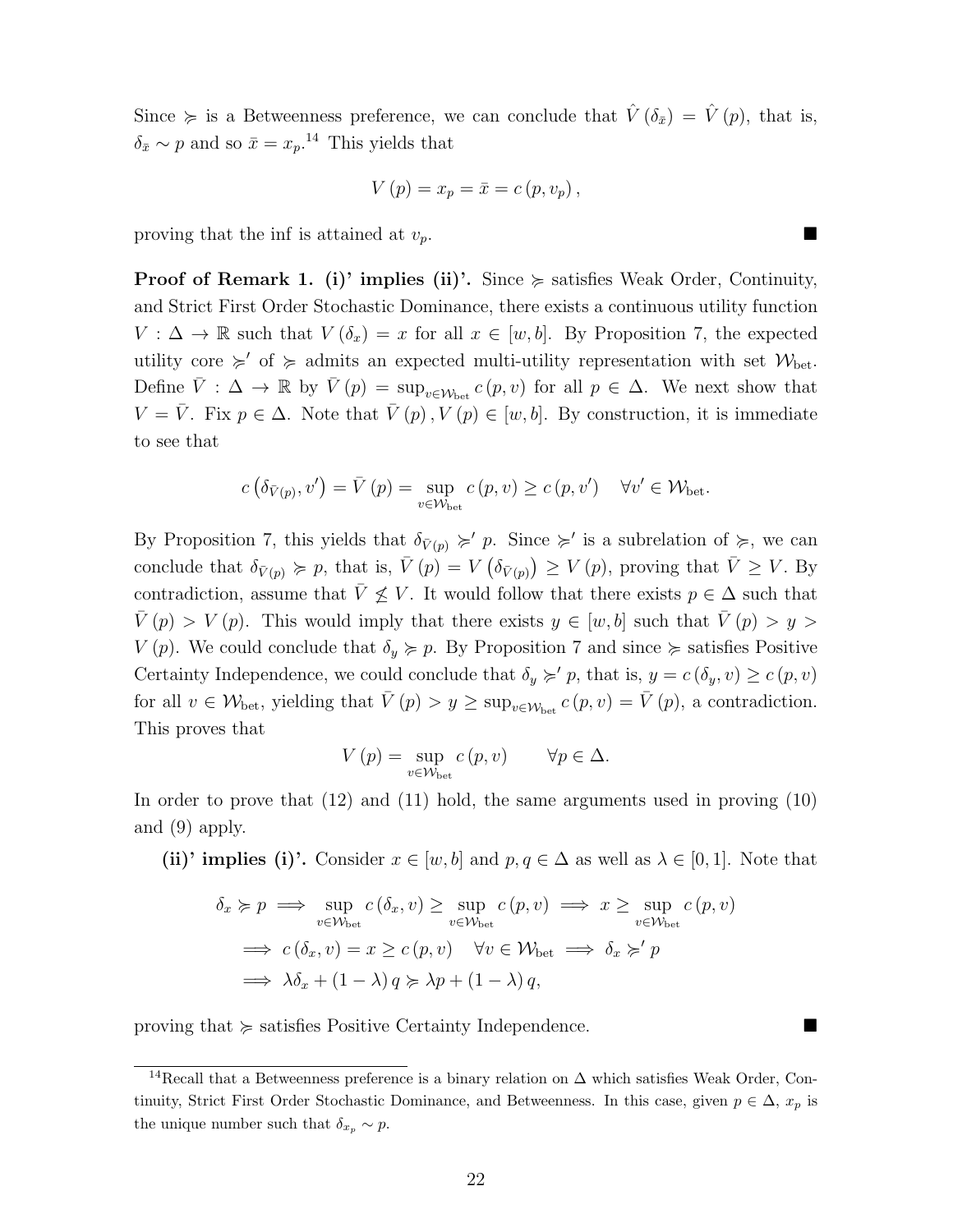Remark 4 As already observed, a careful inspection of Gul's model formulation (see (4)) suggests that two types of normalizations are due to link the implicit Gul's representation to Dekel's one. In order to do so, we define few objects:  $\alpha : \text{Im } u \to \mathbb{R}$ ,  $\gamma: \text{Im } u \to \mathbb{R}, g: [0,1] \to \mathbb{R}, \hat{V}: \Delta \to \mathbb{R} \text{ and } k: [w, b] \times [0,1] \to \mathbb{R}.$  We set

$$
\alpha(s) = \frac{1}{\tilde{k}(b,s) - \tilde{k}(w,s)} \text{ and } \gamma(s) = \frac{-\tilde{k}(w,s)}{\tilde{k}(b,s) - \tilde{k}(w,s)} \qquad \forall s \in \text{Im } u.
$$

We also set

$$
g(\lambda) = \tilde{V}(\lambda \delta_b + (1 - \lambda) \delta_w) \qquad \forall \lambda \in [0, 1]
$$

and, since g is strictly increasing, continuous, and  $\text{Im } g = \text{Im } u = \text{Im } \tilde{V}$ ,

$$
\hat{V}(p) = g^{-1}\left(\tilde{V}(p)\right) \qquad \forall p \in \Delta.
$$

Finally, we set

$$
k(x,t) = \alpha(g(t)) \tilde{k}(x,g(t)) + \gamma(g(t)) \qquad \forall x \in [w,b], \forall t \in [0,1].
$$

It is easy to check that k and  $\hat{V}$  satisfy all the assumptions of Theorem 1.<sup>15</sup> Since

$$
k(\cdot, t) = \alpha(g(t)) \tilde{k}(\cdot, g(t)) + \gamma(g(t)) \qquad \forall t \in [0, 1]
$$

and  $g : [0, 1] \rightarrow \text{Im } u$  is strictly increasing, continuous, and onto, we have that for each  $t \in [0,1]$  there exists an element  $z \in \text{Im } u$  such that  $k(\cdot, t)$  is a positive affine transformation of  $k(\cdot, z)$ . Similarly, for each  $z \in \text{Im } u$  there exists an element  $t \in [0, 1]$ such that  $\tilde{k}(\cdot, z)$  is a positive affine transformation of  $k(\cdot, t)$ . Recall that  $\mathcal{W}_{da} =$  $\{\tilde{k}(\cdot,z)\}\$ . In particular, this implies that  $\inf_{v \in \mathcal{W}_{\text{bet}}} c(p, v) = \min_{v \in \mathcal{W}_{\text{da}}} c(p, v)$  for all  $p \in \Delta$  as well as  $\sup_{v \in \mathcal{W}_{\text{bet}}} c(p, v) = \max_{v \in \mathcal{W}_{\text{da}}} c(p, v)$ .

Proof of Theorem 3. 1 and 2. By Dillenberger (2010) and Artstein-Avidan and Dillenberger (2015) and since  $\beta \geq 0$ , it follows that  $\succcurlyeq$  satisfies Negative Certainty Independence. By Theorem 4 and Remark 4, it follows that if  $\beta \geq 0$ , then  $V : \Delta \to \mathbb{R}$ , defined by

$$
V(p) = \min_{v \in \mathcal{W}_{\text{bet}}} c(p, v) = \min_{v \in \mathcal{W}_{\text{da}}} c(p, v) \qquad \forall p \in \Delta
$$

is a continuous utility representation of  $\succcurlyeq$  where  $\mathcal{W}_{\text{bet}} = \{k(\cdot, t)\}_{t \in (0,1)}$ . Thus, if  $\beta > 0$ , then (7) follows. If  $\beta = 0$ , then  $\mathcal{W}_{da} = \{u\}$  and (8) follows.

3. By Dillenberger (2010) and Artstein-Avidan and Dillenberger (2015) and since  $\beta \in (-1,0)$ , it follows that  $\succeq$  satisfies Positive Certainty Independence. By Remarks 1 and 4, it follows that if  $\beta \in (-1,0)$ , then  $V : \Delta \to \mathbb{R}$ , defined by

$$
V(p) = \max_{v \in \mathcal{W}_{\text{bet}}} c(p, v) = \max_{v \in \mathcal{W}_{\text{da}}} c(p, v) \qquad \forall p \in \Delta
$$

<sup>&</sup>lt;sup>15</sup>Indeed, points 1 and 2 are satisfied on  $[0, 1]$  and not just  $(0, 1)$ .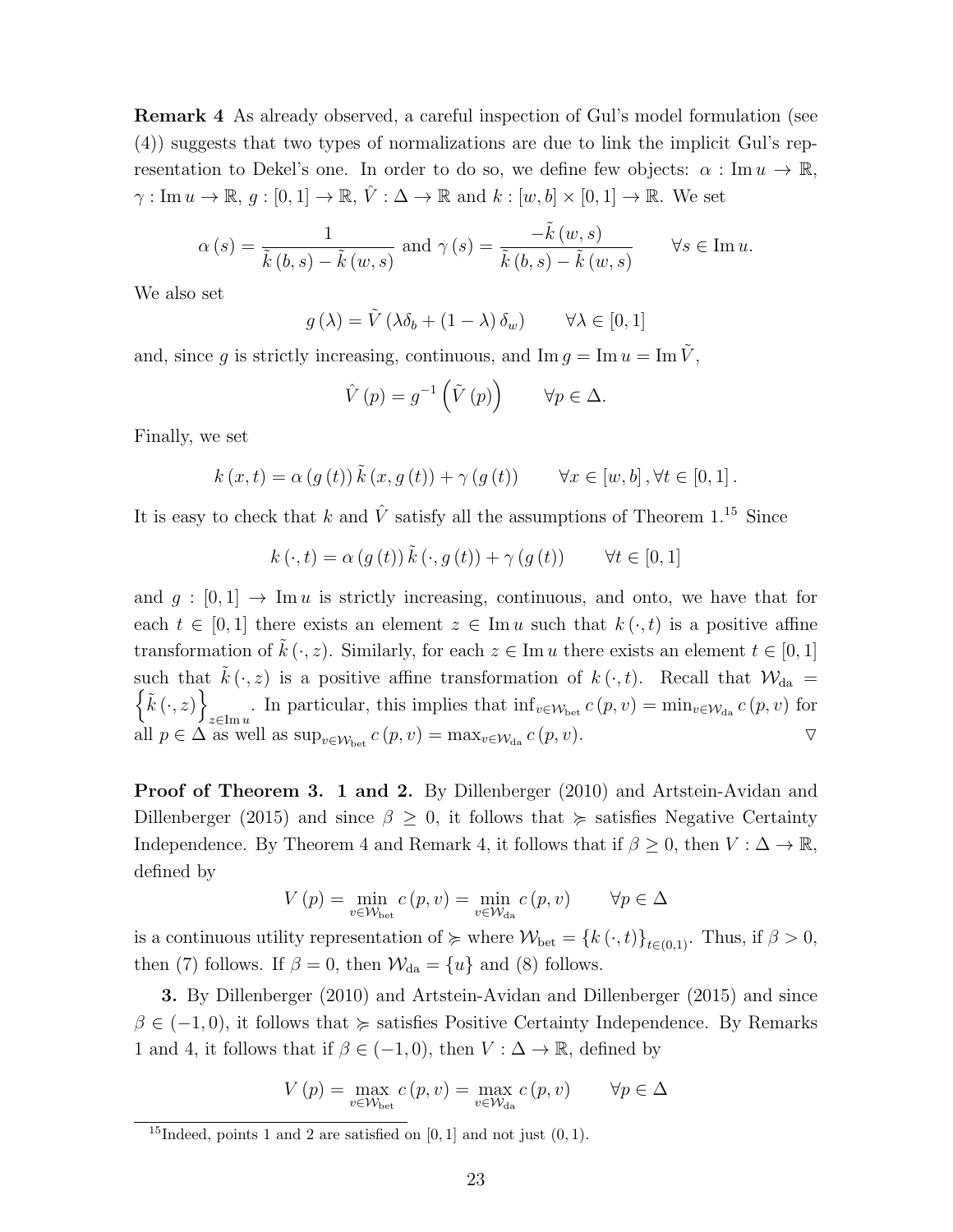is a continuous utility representation of  $\succcurlyeq$  where  $\mathcal{W}_{\text{bet}} = \{k(\cdot, t)\}_{t\in(0,1)}$ .

We next prove our results on the behavioral identification of parameters for DA preferences.

**Proof of Proposition 1.** Before starting, define by  $\bar{u}$  the positive and affine transformation of u such that  $\bar{u}(w) = 0$  and  $\bar{u}(b) = 1$ . Recall that  $(\bar{u}, \beta)$  also represents  $\succeq$ . We denote by  $\mathcal{W}_{da}$  the corresponding set of local utilities given by  $\tilde{k}$  defined as in (4) and computed with  $(\bar{u}, \beta)$ . By Proposition 7 and Remark 4, recall that  $\succ$  is such that

$$
p \succ q \iff \mathbb{E}_p(v) \ge \mathbb{E}_q(v) \quad \forall v \in \mathcal{W}_{da} \iff c(p, v) \ge c(q, v) \quad \forall v \in \mathcal{W}_{da}.
$$
 (26)

We list four facts that are going to be useful:

- 1. For each  $v \in \mathcal{W}_{da}$  there exists a strictly increasing and continuous function  $f_v$ :  $\text{Im } \bar{u} \to \mathbb{R} \text{ such that } v = f_v \circ \bar{u}.$
- 2. For each  $v \in \mathcal{W}_{da}$ , if  $\beta \geq 0$  (resp.,  $\beta \leq 0$ ), then  $f_v$  is concave (resp., convex).

3. 
$$
\bar{u} \in \mathcal{W}_{da}
$$
.

4. Since  $\succcurlyeq$  is a DA preference, recall that for each  $x \in [w, b]$  and for each  $\lambda \in [0, 1]$ 

$$
\tilde{V}(\delta_x) = \bar{u}(x) \text{ and } \tilde{V}(\lambda \delta_b + (1 - \lambda) \delta_w) = \frac{\lambda \bar{u}(b) + (1 + \beta)(1 - \lambda)\bar{u}(w)}{1 + \beta(1 - \lambda)}.
$$

If  $\bar{p} = \frac{1}{2}$  $\frac{1}{2}\delta_b + \frac{1}{2}$  $\frac{1}{2}\delta_w$ , then

$$
\bar{u}(x_{\bar{p}}) = \frac{1}{2} \frac{1}{1 + \beta/2} \implies \beta = \frac{1}{\bar{u}(x_{\bar{p}})} - 2.
$$

1. By points 1 and 2 and since  $\beta \geq 0$ , we have that if  $p \in \Delta$  and  $x \in [w, b]$ 

$$
x \ge c(p, \bar{u}) \implies x \ge c(p, v) \quad \forall v \in \mathcal{W}_{da}.
$$

By point 3, we have that

$$
x \ge c(p, v) \quad \forall v \in \mathcal{W}_{da} \implies x \ge c(p, \bar{u}),
$$

yielding that

$$
x \ge c(p, \bar{u}) \iff x \ge c(p, v) \quad \forall v \in \mathcal{W}_{da}.
$$
 (27)

By (26) and (27) and since  $\bar{u}(w) = 0 = \bar{u}(b) - 1$ , we can conclude that for each  $x \in [w, b]$ 

$$
\max \left\{ \lambda \in [0,1] : \delta_x \succcurlyeq' \lambda \delta_b + (1 - \lambda) \delta_w \right\} = \max \left\{ \lambda \in [0,1] : x \ge c \left( \lambda \delta_b + (1 - \lambda) \delta_w, \bar{u} \right) \right\}
$$

$$
= \max \left\{ \lambda \in [0,1] : x \ge \bar{u}^{-1} \left( \lambda \right) \right\} = \bar{u} \left( x \right).
$$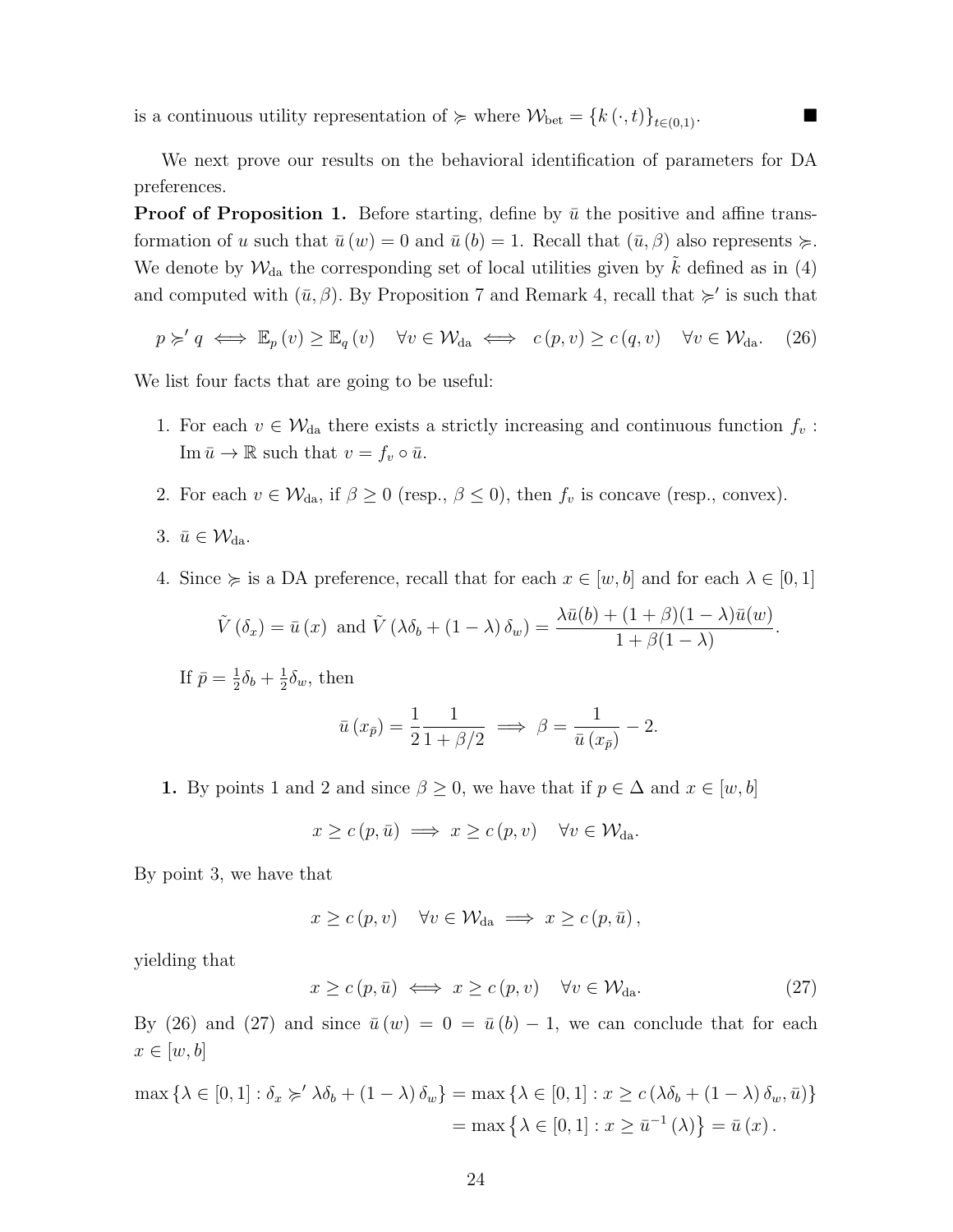By point 4, we conclude that

$$
\beta = \frac{1}{\bar{u}(x_{\bar{p}})} - 2 = \frac{1}{\max\left\{\lambda \in [0,1]: \delta_{x_{\bar{p}}} \succcurlyeq' \lambda \delta_b + (1-\lambda)\delta_w\right\}} - 2,
$$

proving the statement.

2. By points 1 and 2 and since  $\beta \leq 0$ , we have that if  $p \in \Delta$  and  $x \in [w, b]$ 

$$
c(p, \bar{u}) \geq x \implies c(p, v) \geq x \quad \forall v \in \mathcal{W}_{da}.
$$

By point 3, we have that

$$
c(p, v) \ge x \quad \forall v \in \mathcal{W}_{da} \implies c(p, \bar{u}) \ge x,
$$

yielding that

$$
c(p, \bar{u}) \ge x \iff c(p, v) \ge x \quad \forall v \in \mathcal{W}_{da}.
$$
 (28)

By (26) and (28) and since  $\bar{u}(w) = 0 = \bar{u}(b) - 1$ , we can conclude that for each  $x \in [w, b]$ 

$$
\min \left\{ \lambda \in [0,1] : \lambda \delta_b + (1 - \lambda) \delta_w \succcurlyeq' \delta_x \right\} = \min \left\{ \lambda \in [0,1] : c \left( \lambda \delta_b + (1 - \lambda) \delta_w, \bar{u} \right) \ge x \right\}
$$

$$
= \min \left\{ \lambda \in [0,1] : \bar{u}^{-1} \left( \lambda \right) \ge x \right\} = \bar{u} \left( x \right).
$$

By point 4, we conclude that

$$
\beta = \frac{1}{\bar{u}(x_{\bar{p}})} - 2 = \frac{1}{\min\left\{\lambda \in [0,1]: \lambda \delta_b + (1-\lambda) \delta_w \succ \delta_{x_{\bar{p}}}\right\}} - 2,
$$

proving the statement.

Proof of Proposition 2. We adopt the same normalizations and objects of Proposition 1. Since we have two preferences we index the corresponding objects by 1 and 2. Before starting, recall that  $V_i : \Delta \to \mathbb{R}$ , defined by

$$
V_{i}(p) = \min_{v \in \mathcal{W}_{\text{da}}^{i}} c(p, v) \qquad \forall p \in \Delta,
$$

represents  $\succcurlyeq_i$  for  $i \in \{1, 2\}.$ 

(i) implies (ii). Since  $\bar{u}_1$  and  $\bar{u}_2$  are normalized and  $u_1$  is cardinally equivalent to  $u_2$ , we have that  $\bar{u}_1 = \bar{u}_2$ . Define  $\bar{u} = \bar{u}_1 = \bar{u}_2$ . By (26) and (27), we have that for each  $x \in [w, b]$  and for each  $p \in \Delta$ 

$$
\delta_x \succ'_1 p \iff x \ge c(p, v) \quad \forall v \in \mathcal{W}_{da}^1 \iff x \ge c(p, \bar{u})
$$

$$
\iff x \ge c(p, v) \quad \forall v \in \mathcal{W}_{da}^2 \iff \delta_x \succ'_2 p.
$$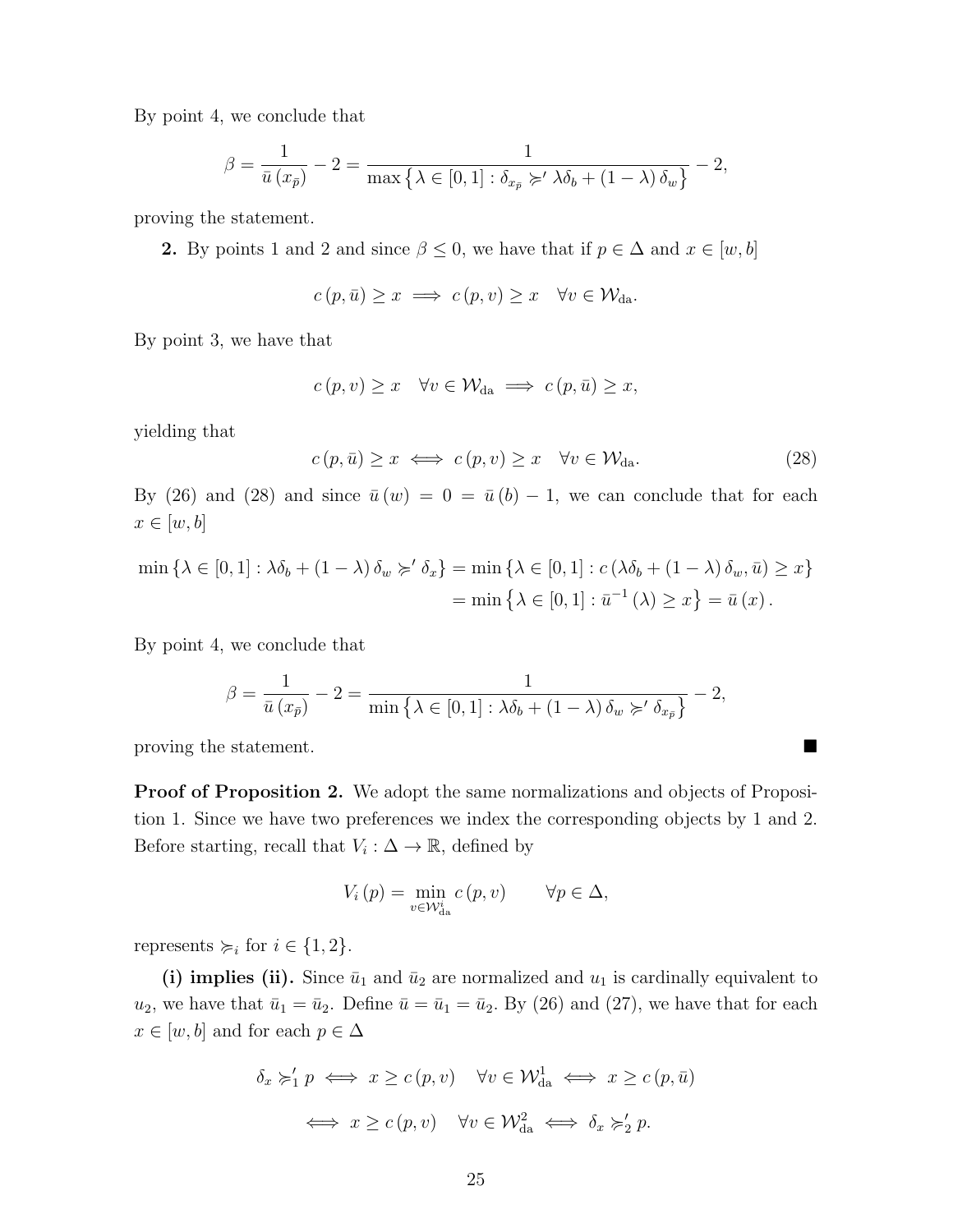Since  $\beta_1 \ge \beta_2 \ge 0$ , for each  $v \in \mathcal{W}_{da}^2$  there exists  $\tilde{v} \in \mathcal{W}_{da}^1$  which is a strictly increasing, continuous, and concave transformation of v. This implies that

$$
\min_{v \in \mathcal{W}_{da}^2} c(p, v) \ge \min_{v \in \mathcal{W}_{da}^1} c(p, v) \qquad \forall p \in \Delta.
$$

Since the functional on the left-hand (resp., right-hand) side represents  $\succcurlyeq_2$  (resp.,  $\succcurlyeq_1$ ), it follows that for each  $x \in [w, b]$  and for each  $p \in \Delta$ 

$$
\delta_x \succcurlyeq_2 p \implies \delta_x \succcurlyeq_1 p,
$$

proving the implication.

(ii) implies (i). By (26) and (27), we have that for each  $x \in [w, b]$  and for each  $p \in \Delta$ 

$$
x \ge c(p, \bar{u}_1) \iff x \ge c(p, v) \quad \forall v \in \mathcal{W}_{da}^1
$$
  
\n
$$
\iff \delta_x \succ'_1 p \iff \delta_x \succ'_2 p
$$
  
\n
$$
\iff x \ge c(p, v) \quad \forall v \in \mathcal{W}_{da}^2 \iff x \ge c(p, \bar{u}_2),
$$

yielding that  $\bar{u}_1$  is an affine transformation of  $\bar{u}_2$ . Since  $\bar{u}_1$  and  $\bar{u}_2$  are normalized, it follows that  $\bar{u}_1 = \bar{u}_2$ , in particular, proving that  $u_1$  and  $u_2$  are cardinally equivalent. Define  $\bar{p} = \frac{1}{2}$  $\frac{1}{2}\delta_b + \frac{1}{2}$  $\frac{1}{2}\delta_w$ . Let  $x_{i,\bar{p}}$  be the certainty equivalent of  $\succcurlyeq_i$ . Since  $\bar{u}_1$  is equal to  $\bar{u}_2$ , let  $\bar{u} = \bar{u}_1 = \bar{u}_2$ . By Proposition 1 and its proof, we have that

$$
\beta_1 = \frac{1}{\bar{u}(x_{1,\bar{p}})} - 2
$$
 and  $\beta_2 = \frac{1}{\bar{u}(x_{2,\bar{p}})} - 2$ .

Since  $\succcurlyeq_1$  is more risk averse than  $\succcurlyeq_2$ , we have that  $x_{2,\bar{p}} \geq x_{1,\bar{p}}$ , that is,  $\beta_1 \geq \beta_2$ .

**Proof of Proposition 3.** Define  $W = c_0(W_{\text{bet}})$ . Given the assumptions, W is convex and compact and (13) holds with W in place of  $W_{\text{bet}}$ .<sup>16</sup> First, note that the

$$
\inf_{v \in W_{\text{bet}}}[v(x) - v(y)] \ge \min_{t \in [0,1]} [k(x,t) - k(y,t)] = k(x,\bar{t}) - k(y,\bar{t}) \ge \varepsilon > 0.
$$

It is immediate to show that  $\inf_{v \in \text{co}(\mathcal{W}_{\text{bet}})} [v(x) - v(y)] \ge \varepsilon$ , yielding that  $\inf_{v \in \text{co}(\mathcal{W}_{\text{bet}})} [v(x) - v(y)] \ge$ ε. This implies that  $v(x) > v(y)$  for all  $v \in \overline{co}(\mathcal{W}_{\text{bet}})$ . Since x and y were arbitrarily chosen, this shows that each element of  $\overline{co}(\mathcal{W}_{\text{bet}})$  is strictly increasing.

<sup>&</sup>lt;sup>16</sup>Since  $k : [w, b] \times [0, 1] \rightarrow \mathbb{R}$  is jointly continuous and  $k(x, t) \in [0, 1]$  for all  $x \in [w, b]$  and all  $t \in [0,1]$ , it follows that  $\mathcal{W}_{\text{bet}} = \{k(\cdot,t)\}_{t\in(0,1)}$  is a (uniformly) bounded and equicontinuous family of functions in  $C([w, b])$ . This implies that the convex hull of  $W_{\text{bet}}$ , co  $(W_{\text{bet}})$ , is bounded and equicontinuous. Since closure in supnorm preserves boundedness and equicontinuity, we can conclude that  $\bar{c}$  ( $W_{\rm bet}$ ) = cl (co ( $W_{\rm bet}$ )) is a bounded and equicontinuous family of functions of  $C([w, b])$ . By Arzela-Ascoli Theorem, co ( $W_{\text{bet}}$ ) is compact. Finally, we are left to show that co ( $W_{\text{bet}}$ ) is a subset of  $\mathcal{U}_{\text{nor}}$ . Clearly, each  $v \in \overline{\text{co}}(\mathcal{W}_{\text{bet}})$  is continuous and such that  $v(w) = 0$  and  $v(b) = 1$ . Thus, we only need to prove that v is strictly increasing. Let  $x, y \in [w, b]$  be such that  $x > y$ . Since k is strictly increasing in the first argument and continuous in the second, we have that there exists  $\bar{t} \in [0,1]$  and  $\varepsilon>0$  such that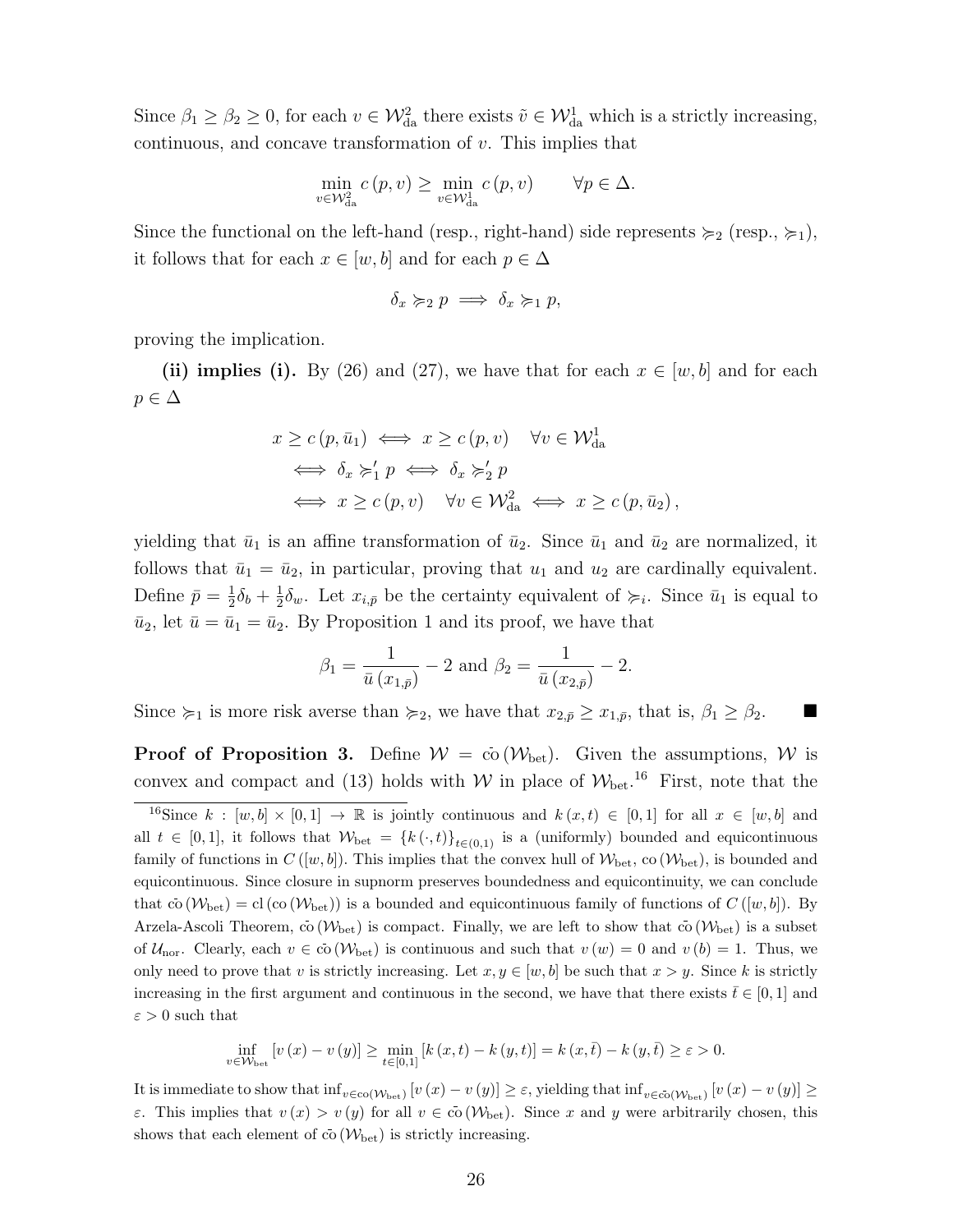map  $c : \Delta \times W \rightarrow [w, b]$ , defined by

$$
c(p, v) = v^{-1} (\mathbb{E}_p(v)) \qquad \forall (p, v) \in \Delta \times \mathcal{W},
$$

is quasiconcave and upper semicontinuous in the first argument and quasiconvex and lower semicontinuous in the second argument. By Sion's minimax theorem and since A is a convex and compact set of  $\Delta$ , this implies that

$$
\max_{p \in A} \min_{v \in \mathcal{W}} c(p, v) = \min_{v \in \mathcal{W}} \max_{p \in A} c(p, v).
$$

Let  $\hat{v} \in \mathcal{W}$  be such that  $\max_{p \in A} c(p, \hat{v}) \leq \max_{p \in A} c(p, v)$  for all  $v \in \mathcal{W}$ . Note that

$$
\max_{p \in A} \min_{v \in \mathcal{W}} c(p, v) = \max_{p \in A} V(p) = V(p^*) = \min_{v \in \mathcal{W}} c(p^*, v) \le c(p^*, \hat{v})
$$
  

$$
\le \max_{p \in A} c(p, \hat{v}) \le \min_{v \in \mathcal{W}} \max_{p \in A} c(p, v).
$$

Since  $\max_{p \in A} \min_{v \in \mathcal{W}} c(p, v) = \min_{v \in \mathcal{W}} \max_{p \in A} c(p, v)$ , this yields that

$$
c(p^*, \hat{v}) = \max_{p \in A} c(p, \hat{v}),
$$

proving the statement.

We next move to the applications contained in Section 5.2. We begin by offering, in a framework action-space, two versions of Proposition 3. The first, for  $\beta > 0$ , is key to prove our result on portfolio choice. The second, for  $\beta < 0$ , is needed to prove our result on justifiability. We then discuss our Bayesian Persuasion application. This latter one is a direct consequence of Proposition 3.

Proposition 8 Consider the framework of Remark 2 and the problem in (15). If

- 1.  $\succcurlyeq$  is a DA preference with parameters  $(u, \beta)$  where  $\beta > 0$ ;
- 2. A is a compact and convex subset of a separable normed vector space;
- 3.  $a \mapsto u(g(a, s))$  is continuous and concave for all  $s \in S$ ;
- 4.  $a^* \in A$  is such that  $V(p_{a^*,\mu}) \geq V(p_{a,\mu})$  for all  $a \in A$ ;

then, there exists  $\hat{v} \in \bar{\text{co}}(\mathcal{W}_{\text{bet}})$  such that  $\mathbb{E}_{p_{a^*,\mu}}(\hat{v}) \geq \mathbb{E}_{p_{a,\mu}}(\hat{v})$  for all  $a \in A$ .

**Proof.** Given Theorem 3 and Remark 4, define  $W = c_0(W_{\text{bet}})$ . Given the assumptions, W is convex and compact and (13) holds with W in place of  $W_{\text{bet}}$  (cf. the proof of Proposition 3). Recall that for each  $v \in \mathcal{W}$  there exists a strictly increasing, continuous,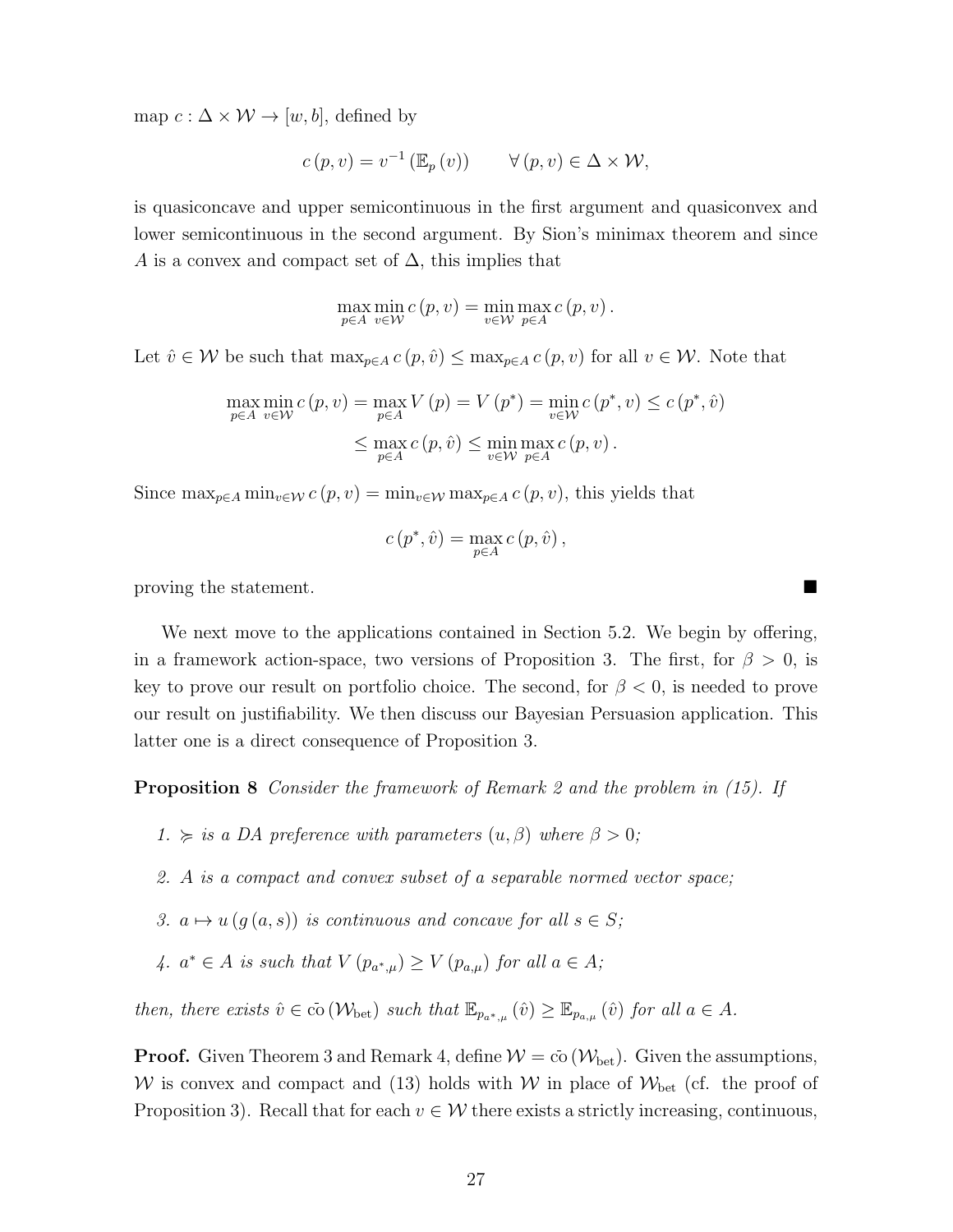and concave function  $f_v : \text{Im } u \to [0, 1]$  such that  $v = f_v \circ u$ . By the Change of Variable Theorem, this implies that

$$
c(p_{a,\mu}, v) = v^{-1} \left( \mathbb{E}_{p_{a,\mu}}(v) \right) = v^{-1} \left( \int_{[w,b]} f_v(u(x)) dp_{a,\mu} \right)
$$
  
= 
$$
v^{-1} \left( \left( \int_S f_v(u(g(a,s))) d\mu \right) \right) \quad \forall a \in A, \forall v \in \mathcal{W}.
$$

Since  $a \mapsto u(g(a, s))$  is concave for all  $s \in S$ , it follows that  $a \mapsto f_v(u(g(a, s)))$  is concave for all  $s \in S$ . This implies that  $a \mapsto c (p_{a,\mu}, v)$  is quasiconcave on A for all  $v \in \mathcal{W}$ . It is immediate to verify that  $a \mapsto c$  ( $p_{a,\mu}, v$ ) is upper semicontinuous on A for all  $v \in \mathcal{W}$ . By standard arguments, it also follows that  $v \mapsto c$  ( $p_{a,\mu}, v$ ) is quasiconvex and lower semicontinuous on W for all  $a \in A$ . By Sion's minimax theorem, this implies that

$$
\max_{a\in A} V(p_{a,\mu}) = \max_{a\in A} \min_{v\in \mathcal{W}} c(p_{a,\mu}, v) = \min_{v\in \mathcal{W}} \max_{a\in A} c(p_{a,\mu}, v).
$$

Let  $\hat{v} \in \mathcal{W}$  be such that  $\max_{a \in A} c(p_{a,\mu}, \hat{v}) \leq \max_{a \in A} c(p_{a,\mu}, v)$  for all  $v \in \mathcal{W}$ . Note that

$$
\max_{a \in A} \min_{v \in \mathcal{W}} c(p_{a,\mu}, v) = \max_{a \in A} V(p_{a,\mu}) = V(p_{a^*,\mu}) = \min_{v \in \mathcal{W}} c(p_{a^*,\mu}, v) \le c(p_{a^*,\mu}, \hat{v})
$$
  

$$
\le \max_{a \in A} c(p_{a,\mu}, \hat{v}) \le \min_{v \in \mathcal{W}} \max_{a \in A} c(p_{a,\mu}, v).
$$

Since  $\max_{a \in A} \min_{v \in \mathcal{W}} c(p_{a,\mu}, v) = \min_{v \in \mathcal{W}} \max_{a \in A} c(p_{a,\mu}, v)$ , this yields that

$$
c(p_{a^*,\mu},\hat{v}) = \max_{a \in A} c(p_{a,\mu},\hat{v}),
$$

proving the statement.

**Proof of Corollary 1.** First, observe that  $A = [0, W]$  and  $g(a, s) = ar(s) +$  $(W - a) r_f(s)$  for all  $a \in A$  and for all  $s \in S$ . Clearly, A is a compact and convex subset of a separable normed vector space. Since r is measurable and  $r_f$  is constant,  $s \mapsto g(a, s)$  is measurable for all  $a \in A$ . Finally, by construction,  $a \mapsto g(a, s)$  is continuous and affine for all  $s \in S$ . Since  $u'' < 0$ , u is concave and, in particular,  $a \mapsto u(g(a, s))$  is continuous and concave for all  $s \in S$ . By Proposition 8, there exists  $\hat{v} \in \overline{\text{co}}(\mathcal{W}_{\text{bet}})$  such that  $\mathbb{E}_{p_{a_{\mu},\mu}}(\hat{v}) \geq \mathbb{E}_{p_{a,\mu}}(\hat{v})$  for all  $a \in A$ . In other words,  $a_{\text{DA}}^*$  is the solution of the portfolio problem for a decision maker who is expected utility and more risk averse than u. It is well-known that this implies that  $a_{\text{DA}}^* \le a_{\text{EU}}^*$ .

Proposition 9 Consider the framework of Remark 2 and the problem in (15). If

- 1.  $\succcurlyeq$  is a DA preference with parameters  $(u, \beta)$  where  $\beta < 0$ ;
- 2.  $a^* \in A$  is such that  $V(p_{a^*,\mu}) \geq V(p_{a,\mu})$  for all  $a \in A$ ;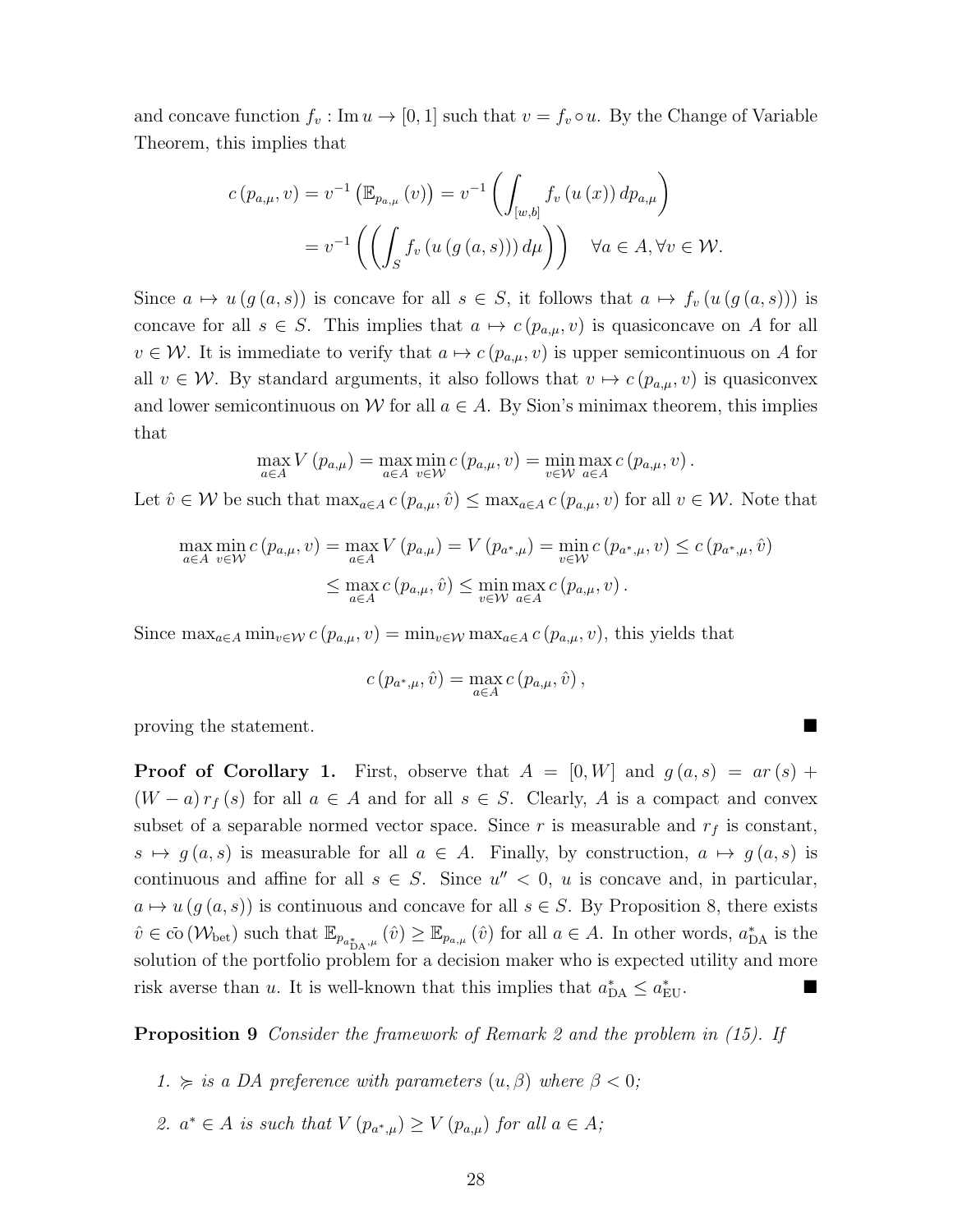then, there exists  $\hat{v} \in \mathcal{W}_{\text{bet}}$  such that  $\mathbb{E}_{p_{a^*,\mu}}(\hat{v}) \geq \mathbb{E}_{p_{a,\mu}}(\hat{v})$  for all  $a \in A$ .

**Proof.** By Theorem 3 and Remark 4, we have that  $V(p_{a^*,\mu}) = c(p_{a^*,\mu}, \hat{v})$  for some  $\hat{v} \in \mathcal{W}_{\text{bet}}$ . By Theorem 3 and assumption, we have that

$$
c(p_{a^*,\mu}, \hat{v}) = V(p_{a^*,\mu}) \ge V(p_{a,\mu}) = \max_{v \in \mathcal{W}_{\text{bet}}} c(p_{a,\mu}, v) \ge c(p_{a,\mu}, \hat{v}) \qquad \forall a \in A,
$$

proving the statement.

Proof of Corollary 2. Given a strictly increasing and continuous von Neumann-Morgenstern function  $v : [w, b] \to \mathbb{R}$ , we denote by  $\mathcal{J}_v$  the set of justifiable actions for the expected utility preference generated by v. If  $a \in \mathcal{J}_{DA}$ , then there exists  $\mu \in \Delta(S)$ such that  $V(p_{a,\mu}) \geq V(p_{b,\mu})$  for all  $b \in A$  where V is the functional in point 3 of Theorem 3 (see also Remark 4). By Proposition 9, we have that there exists  $\hat{v} \in \mathcal{W}_{\text{bet}}$ such that  $c(p_{a,\mu}, \hat{v}) \geq c(p_{b,\mu}, \hat{v})$  for all  $b \in A$ , that is,  $a \in \mathcal{J}_{\hat{v}}$ . Since  $\beta < 0$ , we have that u is more risk averse than  $\hat{v}$ . By Battigalli et al. (2016), this implies that  $\mathcal{J}_{\hat{v}} \subseteq \mathcal{J}_{u} = \mathcal{J}_{\text{EU}}$ . We can conclude that  $a \in \mathcal{J}_{u} = \mathcal{J}_{\text{EU}}$ . Since a was arbitrarily chosen, the statement follows.

**Proof of Proposition 4.** Let  $[w, b] = [0, 1]$ . Denote by  $\beta$  the Borel  $\sigma$ -algebra of [0, 1]. Given  $p \in \Delta$ , we denote by  $e(p)$  the expectation of p. Denote by  $\succeq$  Sender's DA preference with parameters  $(u, \beta)$  where u is as in (16) and  $\beta > 0$ . Assume  $\succeq$  is represented by  $V : \Delta \to \mathbb{R}$  as in Theorem 3. The problem of Sender is

$$
\max V(p) \text{ subject to } p \in A \tag{29}
$$

where  $A = \{p \in \Delta : p \geq_{MPS} r\}.$  Before starting, we need some notation. Given an element  $p \in \Delta$ , we denote by  $F_p : [0,1] \rightarrow [0,1]$  the cumulative distribution of p, that is,  $F_p(t) = p([0, t])$  for all  $t \in [0, 1]$ . Standard calculations show that in (16) we have  $e^*(y) = \min \left\{ \left( \frac{\sigma y}{\alpha} \right) \right\}$  $\left\{\frac{xy}{\alpha}\right\} \stackrel{1}{\alpha^{-1}}$ ,  $\bar{e}$  for all  $y \in [0,1]$  and  $\bar{y} = (\alpha/\sigma) \bar{e}^{\alpha-1}$ . Dworczak and Martini (2019, Proposition 3) prove that if  $e(r) = \bar{\mu} < \bar{y}$ , then a solution of (29) for the expected utility agent with u as in (16) is  $p_{\text{EU}}^*$  with cumulative distribution  $F_{\text{EU}} : [0, 1] \rightarrow [0, 1]$  defined by

$$
F_{\text{EU}}(x) = \begin{cases} F_r(x) & x < x^\star \\ F_r(x^\star) & x^\star \le x < \bar{y} \\ 1 & x \ge \bar{y} \end{cases} \quad \forall x \in [0, 1]
$$

where  $x^*$  is such that the probability s, defined by  $s(B) = r(B \cap [x^*,1])/r([x^*,1])$ for all  $B \in \mathcal{B}$ , satisfies  $e(s) = \bar{y}$ . Define  $F_{\text{DA}} = F_{p_{\text{DA}}^*}$  where  $p_{\text{DA}}^*$  is a solution to (29). Finally, define  $\mathcal{U}_{\text{conc}}$  to be the set of all functions  $v : [0, 1] \to \mathbb{R}$  which are continuous and concave. We can begin.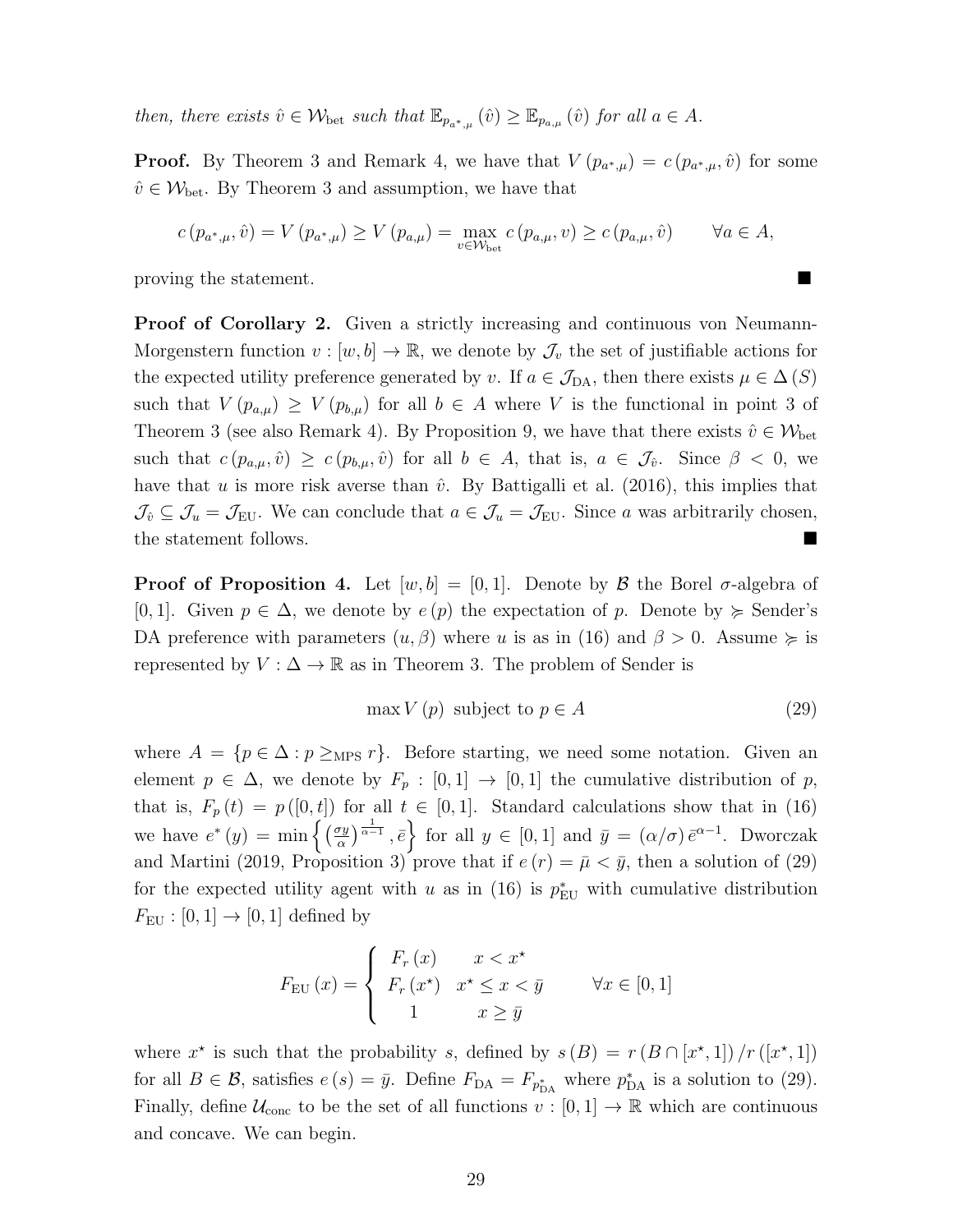Since A is compact and V is continuous, let  $p_{\text{DA}}^*$  be a solution of (29). By Proposition 3 and since A is convex, there exists  $\hat{v} \in \overline{co}(\mathcal{W}_{\text{bet}})$  such that

$$
\mathbb{E}_{p_{\text{DA}}^*}\left(\hat{v}\right) \ge \mathbb{E}_p\left(\hat{v}\right) \qquad \forall p \in A. \tag{30}
$$

By contradiction, assume that  $p_{\text{DA}}^* \not\geq_{\text{MPS}} p_{\text{EU}}^*$ .<sup>17</sup> Define  $\Phi_{\text{DA}}, \Phi_{\text{EU}} : [0, 1] \to \mathbb{R}$  by

$$
\Phi_{\text{DA}}(t) = \int_0^t F_{\text{DA}}(x) dx \text{ and } \Phi_{\text{EU}}(t) = \int_0^t F_{\text{EU}}(x) dx \quad \forall t \in [0, 1].
$$

It is immediate to see that  $\Phi_{DA}$  and  $\Phi_{EU}$  are continuous functions. Since, by construction,  $p_{EU}^*$ ,  $p_{DA}^* \geq_{MPS} r$ , we necessarily have that  $\Phi_{DA}(0) = \Phi_{EU}(0)$  as well as

$$
\Phi_{DA}(1) = \int_0^1 F_{DA}(x) dx = \int_0^1 F_r(x) dx = \int_0^1 F_{EU}(x) dx = \Phi_{EU}(1).
$$
 (31)

Since  $p_{\text{DA}}^* \not\geq_{\text{MPS}} p_{\text{EU}}^*$ , this yields that there exists  $\bar{t} \in (0, 1)$  such that

$$
\Phi_{\text{DA}}\left(\bar{t}\right) = \int_0^{\bar{t}} F_{\text{DA}}\left(x\right) dx > \int_0^{\bar{t}} F_{\text{EU}}\left(x\right) dx = \Phi_{\text{EU}}\left(\bar{t}\right). \tag{32}
$$

Since  $p_{\text{DA}}^* \geq_{\text{MPS}} r$  and  $F_{\text{EU}}(x) = F_r(x)$  for all  $x \in [0, x^*]$ , we can conclude that

$$
\Phi_{DA}(t) = \int_0^t F_{DA}(x) dx \le \int_0^t F_r(x) dx = \int_0^t F_{EU}(x) dx = \Phi_{EU}(t) \quad \forall t \in [0, x^*].
$$

This implies that  $\bar{t}$  in (32) must belong to  $(x^*, 1)$ . Since  $\Phi_{DA}$  and  $\Phi_{EU}$  are continuous as well as  $\Phi_{DA}(x^*) \leq \Phi_{EU}(x^*)$  and  $\Phi_{DA}(\bar{t}) > \Phi_{EU}(\bar{t})$  for some  $\bar{t} \in (x^*, 1)$ , we have that

 $\hat{t} = \min \{ t \in [x^*, 1] : \Phi_{DA} (t) = \Phi_{EU} (t) \}$ 

is well defined. Note that  $\bar{t} > \hat{t} \geq x^*$  and  $\hat{t} \leq \bar{y}^{18,19}$  By (31), we have that

$$
\int_{0}^{\hat{t}} F_{\text{DA}}(x) dx + \int_{\hat{t}}^{1} F_{\text{DA}}(x) dx = \Phi_{\text{DA}}(1) = \Phi_{\text{EU}}(1) = \int_{0}^{\hat{t}} F_{\text{EU}}(x) dx + \int_{\hat{t}}^{1} F_{\text{EU}}(x) dx,
$$

<sup>17</sup>Recall that, equivalently,  $p \ge_{MPS} q$  if and only if  $\int_0^t F_p(x) dx \le \int_0^t F_q(x) dx$  for all  $t \in [0,1]$  and  $\int_0^1 F_p(x) dx = \int_0^1 F_q(x) dx.$ 

<sup>18</sup>Otherwise,  $\tilde{t} \leq \hat{t}$ . We have two cases:

1.  $\bar{t} = \hat{t}$ . In this case, we would have that

$$
0 = \Phi_{DA}(\hat{t}) - \Phi_{EU}(\hat{t}) = \Phi_{DA}(\bar{t}) - \Phi_{EU}(\bar{t}) > 0,
$$

a contradiction.

2.  $\bar{t} < \hat{t}$ . In this case, we would have that

$$
\Phi_{\mathrm{DA}}\left(x^{\star}\right) - \Phi_{\mathrm{EU}}\left(x^{\star}\right) \leq 0 < \Phi_{\mathrm{DA}}\left(\bar{t}\right) - \Phi_{\mathrm{EU}}\left(\bar{t}\right).
$$

Since  $\Phi_{DA} - \Phi_{EU}$  is a continuous function on  $[x^*, \bar{t}],$  this would imply that there exists  $\tilde{t} \in [x^*, \bar{t}] \subseteq$  $[x^*, 1]$  such that

$$
\Phi_{\text{DA}}\left(\tilde{t}\right) - \Phi_{\text{EU}}\left(\tilde{t}\right) = 0,
$$

that is,  $\tilde{t} \leq \bar{t} < \hat{t} \leq \tilde{t}$ , a contradiction.

<sup>19</sup>By contradiction, assume that  $\hat{t} > \bar{y}$ . Since  $F_{\text{EU}}$  is such that  $F_{\text{EU}}(x) = 1 \ge F_{\text{DA}}(x)$  for all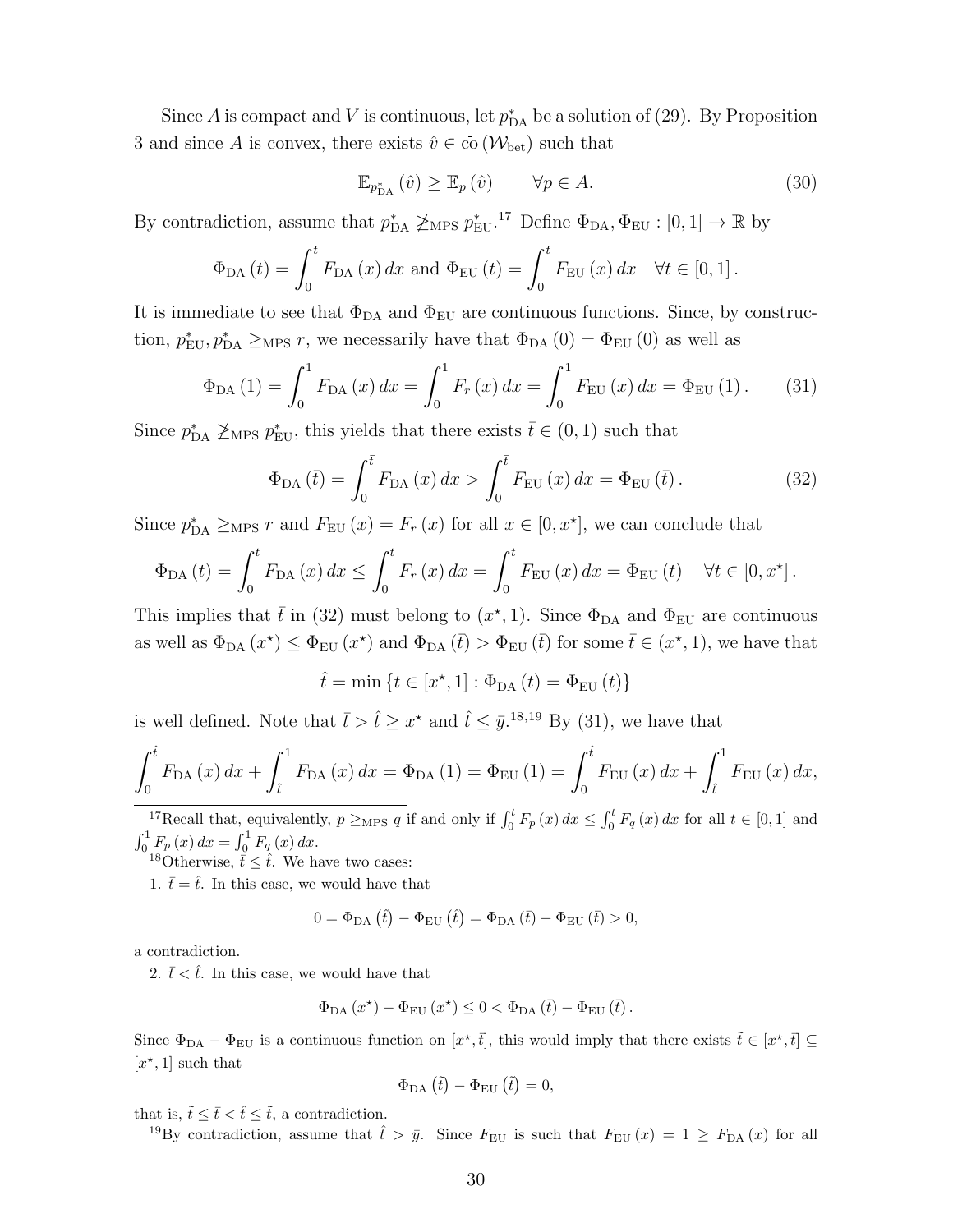yielding that

$$
\int_{\hat{t}}^{1} F_{\text{DA}}(x) dx = \int_{\hat{t}}^{1} F_{\text{EU}}(x) dx.
$$

Next, we show that  $\bar{t}$  can be chosen to be  $\bar{y}$ . First, by (32) and since  $\Phi_{DA}(\hat{t}) = \Phi_{EU}(\hat{t})$ , observe that

$$
\Phi_{DA}(\hat{t}) + \int_{\hat{t}}^{\bar{t}} F_{DA}(x) dx = \int_{0}^{\hat{t}} F_{DA}(x) dx + \int_{\hat{t}}^{\bar{t}} F_{DA}(x) dx = \int_{0}^{\bar{t}} F_{DA}(x) dx
$$
  
\n
$$
> \int_{0}^{\bar{t}} F_{EU}(x) dx = \int_{0}^{\hat{t}} F_{EU}(x) dx + \int_{\hat{t}}^{\bar{t}} F_{EU}(x) dx
$$
  
\n
$$
= \Phi_{EU}(\hat{t}) + \int_{\hat{t}}^{\bar{t}} F_{EU}(x) dx,
$$

yielding that

$$
\int_{\hat{t}}^{\bar{t}} F_{\text{DA}}(x) dx > \int_{\hat{t}}^{\bar{t}} F_{\text{EU}}(x) dx.
$$
 (33)

Since  $F_{\text{EU}}$  is such that  $F_{\text{EU}}(x) = 1 \ge F_{\text{DA}}(x)$  for all  $x \in [\bar{y}, 1]$ , note that if  $\bar{t} \ge \bar{y}$ , then

$$
0 < \int_{\hat{t}}^{\bar{t}} \left[ F_{\text{DA}}(x) - F_{\text{EU}}(x) \right] dx = \int_{\hat{t}}^{\bar{y}} \left[ F_{\text{DA}}(x) - F_{\text{EU}}(x) \right] dx + \int_{\bar{y}}^{\bar{t}} \left[ F_{\text{DA}}(x) - F_{\text{EU}}(x) \right] dx
$$
  

$$
\leq \int_{\hat{t}}^{\bar{y}} \left[ F_{\text{DA}}(x) - F_{\text{EU}}(x) \right] dx.
$$

This implies that  $\Phi_{DA}(\bar{y}) > \Phi_{EU}(\bar{y})$ . Since  $F_{EU}(x) = F_{EU}(x^*)$  for all  $x \in [x^*, \bar{y})$ , viceversa, if  $\bar{t} < \bar{y}$ , then it follows that  $F_{\text{DA}}(\bar{t}) > F_{\text{EU}}(\bar{t})$ . It follows that  $F_{\text{DA}}(x) \ge$  $F_{\text{DA}}(\bar{t}) > F_{\text{EU}}(\bar{t}) = F_{\text{EU}}(x^*) = F_{\text{EU}}(x)$  for all  $x \in [\bar{t}, \bar{y}) \subseteq [x^*, \bar{y})$ , yielding that

$$
\int_{\hat{t}}^{\bar{y}} \left[ F_{\text{DA}}(x) - F_{\text{EU}}(x) \right] dx = \int_{\hat{t}}^{\bar{t}} \left[ F_{\text{DA}}(x) - F_{\text{EU}}(x) \right] dx + \int_{\bar{t}}^{\bar{y}} \left[ F_{\text{DA}}(x) - F_{\text{EU}}(x) \right] dx > 0.
$$

This implies that  $\Phi_{DA}(\bar{y}) > \Phi_{EU}(\bar{y})$ . It follows that

$$
\int_{\hat{t}}^{\bar{y}} F_{\text{DA}}(x) dx + \int_{\bar{y}}^{1} F_{\text{DA}}(x) dx = \int_{\hat{t}}^{1} F_{\text{DA}}(x) dx = \int_{\hat{t}}^{1} F_{\text{EU}}(x) dx = \int_{\hat{t}}^{\bar{y}} F_{\text{EU}}(x) dx + \int_{\bar{y}}^{1} F_{\text{EU}}(x) dx.
$$

 $x \in [\bar{y}, 1]$ . This would imply that

$$
\Phi_{\text{EU}}(\bar{t}) = \int_0^{\bar{t}} F_{\text{EU}}(x) dx = \int_0^{\hat{t}} F_{\text{EU}}(x) dx + \int_{\hat{t}}^{\bar{t}} F_{\text{EU}}(x) dx = \Phi_{\text{EU}}(\hat{t}) + \int_{\hat{t}}^{\bar{t}} F_{\text{EU}}(x) dx
$$
  
\n
$$
= \Phi_{\text{DA}}(\hat{t}) + \int_{\hat{t}}^{\bar{t}} F_{\text{EU}}(x) dx \ge \Phi_{\text{DA}}(\hat{t}) + \int_{\hat{t}}^{\bar{t}} F_{\text{DA}}(x) dx
$$
  
\n
$$
= \int_0^{\hat{t}} F_{\text{DA}}(x) dx + \int_{\hat{t}}^{\bar{t}} F_{\text{DA}}(x) dx = \int_0^{\bar{t}} F_{\text{DA}}(x) dx = \Phi_{\text{DA}}(\bar{t}),
$$

a contradiction with (32).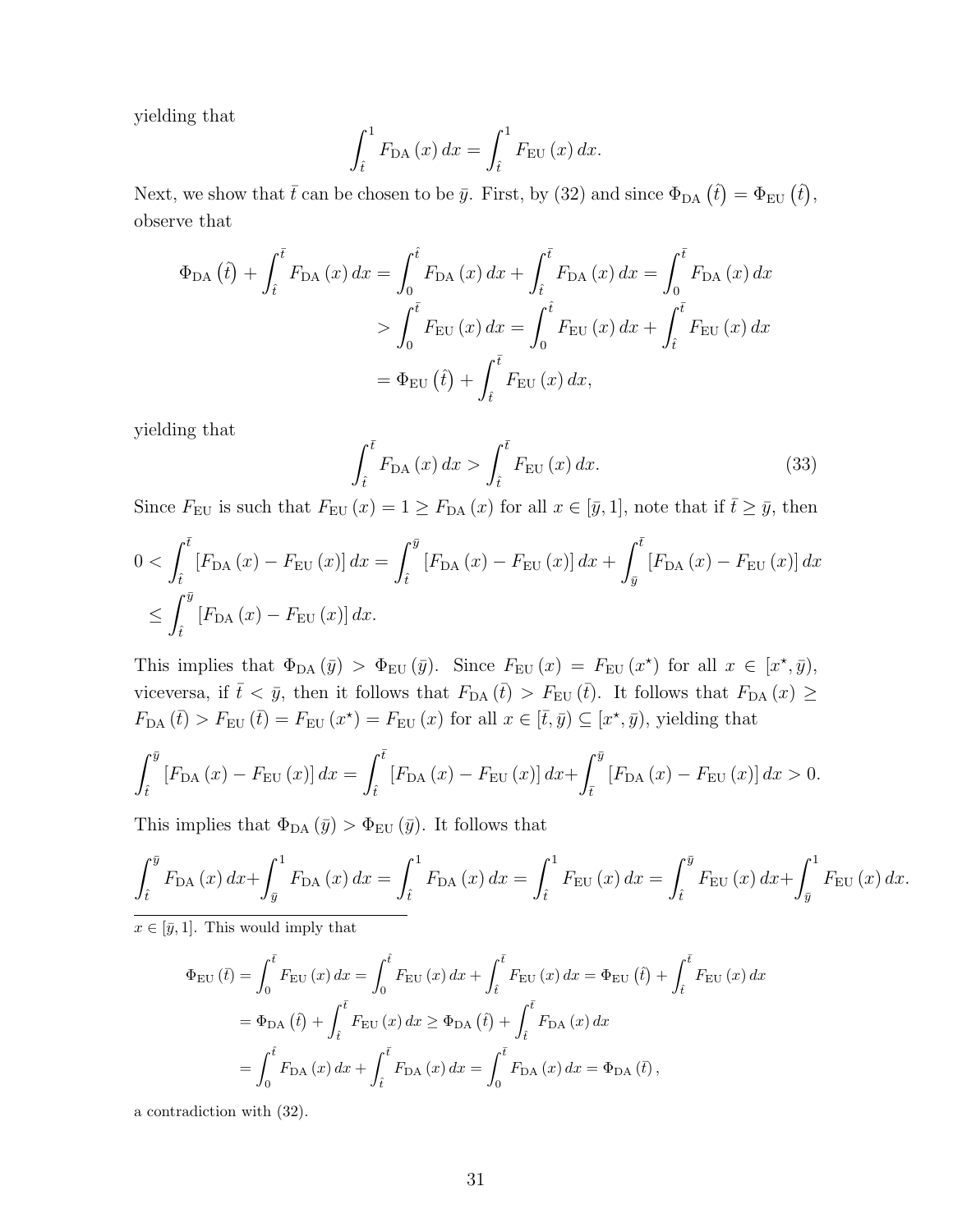By (33) and since  $\bar{t}$  can be chosen to be  $\bar{y}$ , this yields that

$$
0 < \int_{\hat{t}}^{\bar{y}} F_{\text{DA}}(x) dx - \int_{\hat{t}}^{\bar{y}} F_{\text{EU}}(x) dx = \int_{\bar{y}}^{1} F_{\text{EU}}(x) dx - \int_{\bar{y}}^{1} F_{\text{DA}}(x) dx.
$$

Since  $\int_{\bar{y}}^1 F_{\text{EU}}(x) dx - \int_{\bar{y}}^1 F_{\text{DA}}(x) dx > 0$  and  $F_{\text{EU}}(x) = 1 \ge F_{\text{DA}}(x)$  for all  $x \in [\bar{y}, 1]$ , we have that  $F_{\text{DA}}(\bar{y}) < 1$  and, in particular,  $p_{\text{DA}}^*((\bar{y}, 1]) > 0$ . Since  $e(p_{\text{DA}}^*) = e(r) < \bar{y}$ , note also that  $1 > p_{\text{DA}}^*([\bar{y}, 1]) \ge p_{\text{DA}}^*((\bar{y}, 1]) > 0$ . With this in mind, define  $q_{\text{DA}}(B) =$  $p_{\text{DA}}^{*}(B \cap [0, \bar{y}))/p_{\text{DA}}^{*}([0, \bar{y}))$  and  $r_{\text{DA}}(B) = p_{\text{DA}}^{*}(B \cap [\bar{y}, 1])/p_{\text{DA}}^{*}([\bar{y}, 1])$  for all  $B \in \mathcal{B}$ . Since  $p_{\text{DA}}^{*}([\bar{y},1]) \in (0,1)$ ,  $q_{\text{DA}}$  and  $r_{\text{DA}}$  are well defined elements of  $\Delta$ . Let also  $\lambda$  be  $p_{\text{DA}}^{*}([0,\bar{y}]) = 1 - p_{\text{DA}}^{*}([\bar{y},1]) \in (0,1)$ . Note that  $p_{\text{DA}}^{*} = \lambda q_{\text{DA}} + (1-\lambda) r_{\text{DA}}$  as well as  $e(q_{\text{DA}}) \in [0, \bar{y})$  and  $e(r_{\text{DA}}) = y \in [\bar{y}, 1]$ . We now have two cases:

- \*  $y = \bar{y}$ . It would follow that  $e(r_{DA}) = y = \bar{y}$ , yielding that  $r_{DA} = \delta_{\bar{y}}$ . This would imply that  $p_{\text{DA}}^* = \lambda q_{\text{DA}} + (1 - \lambda) r_{\text{DA}} = \lambda q_{\text{DA}} + (1 - \lambda) \delta_{\bar{y}}$ . In particular, we would have that  $F_{DA}(\bar{y}) = 1$ , a contradiction.
- <sup>\*\*</sup>  $y > \bar{y}$ . Since  $\lambda \in (0, 1)$  and  $e(q_{DA}) < \bar{y} < e(r_{DA})$ , consider  $\varepsilon, \tau \in (0, \min{\{\lambda, 1-\lambda\}})$ such that  $\frac{\tau}{\tau+\varepsilon}e(q_{\text{DA}})+\frac{\varepsilon}{\tau+\varepsilon}e(r_{\text{DA}})=\bar{y}$ . It follows that  $(\lambda-\tau), (1-\lambda-\varepsilon)\in$ (0, 1). Consider the probability

$$
\hat{p}_{\text{DA}} = (\lambda - \tau) q_{\text{DA}} + (\tau + \varepsilon) \, \delta_{\bar{y}} + (1 - \lambda - \varepsilon) \, r_{\text{DA}}.
$$

Since  $e\left(\frac{\tau}{\tau+1}\right)$  $rac{\tau}{\tau+\varepsilon}q_{\text{DA}} + \frac{\varepsilon}{\tau+\varepsilon}$  $\frac{\varepsilon}{\tau + \varepsilon} r_{\text{DA}}$  =  $\bar{y}$ , note that

$$
\mathbb{E}_{\delta_{\bar{y}}}\left(v\right) \geq \mathbb{E}_{\frac{\tau}{\tau+\varepsilon}q_{\text{DA}}+\frac{\varepsilon}{\tau+\varepsilon}r_{\text{DA}}}\left(v\right) = \frac{\tau}{\tau+\varepsilon}\mathbb{E}_{q_{\text{DA}}}\left(v\right) + \frac{\varepsilon}{\tau+\varepsilon}\mathbb{E}_{r_{\text{DA}}}\left(v\right) \quad \forall v \in \mathcal{U}_{\text{conc}}.
$$

This implies that

$$
\mathbb{E}_{\hat{p}_{DA}}(v) = \mathbb{E}_{(\lambda-\tau)q_{DA}+(\tau+\varepsilon)\delta_{\bar{y}}+(1-\lambda-\varepsilon)r_{DA}}(v)
$$
  
\n
$$
= (\lambda-\tau)\mathbb{E}_{q_{DA}}(v) + (\tau+\varepsilon)\mathbb{E}_{\delta_{\bar{y}}}(v) + (1-\lambda-\varepsilon)\mathbb{E}_{r_{DA}}(v)
$$
  
\n
$$
= \lambda \mathbb{E}_{q_{DA}}(v) + (1-\lambda)\mathbb{E}_{r_{DA}}(v)
$$
  
\n
$$
+ (\tau+\varepsilon)\left(\mathbb{E}_{\delta_{\bar{y}}}(v) - \frac{\tau}{\tau+\varepsilon}\mathbb{E}_{q_{DA}}(v) - \frac{\varepsilon}{\tau+\varepsilon}\mathbb{E}_{r_{DA}}(v)\right)
$$
  
\n
$$
\geq \lambda \mathbb{E}_{q_{DA}}(v) + (1-\lambda)\mathbb{E}_{r_{DA}}(v) = \mathbb{E}_{\lambda q_{DA}+(1-\lambda)r_{DA}}(v) = \mathbb{E}_{p_{DA}^*}(v) \quad \forall v \in \mathcal{U}_{\text{conc}}
$$

that is,  $\hat{p}_{DA} \ge_{MPS} p_{DA}^* \ge_{MPS} r$  and, in particular,  $\hat{p}_{DA} \in A$ . Finally, note that the affine function  $\ell : [0, 1] \to \mathbb{R}$ , defined by  $\ell (x) = (1 - \sigma) \overline{e}x$  for all  $x \in [0, 1]$ , is such that

$$
\ell(x) > u(x) \quad \forall x \in (0, \bar{y}) \text{ and } \ell(x) = u(x) \quad \forall x \in [\bar{y}, 1] \cup \{0\}.
$$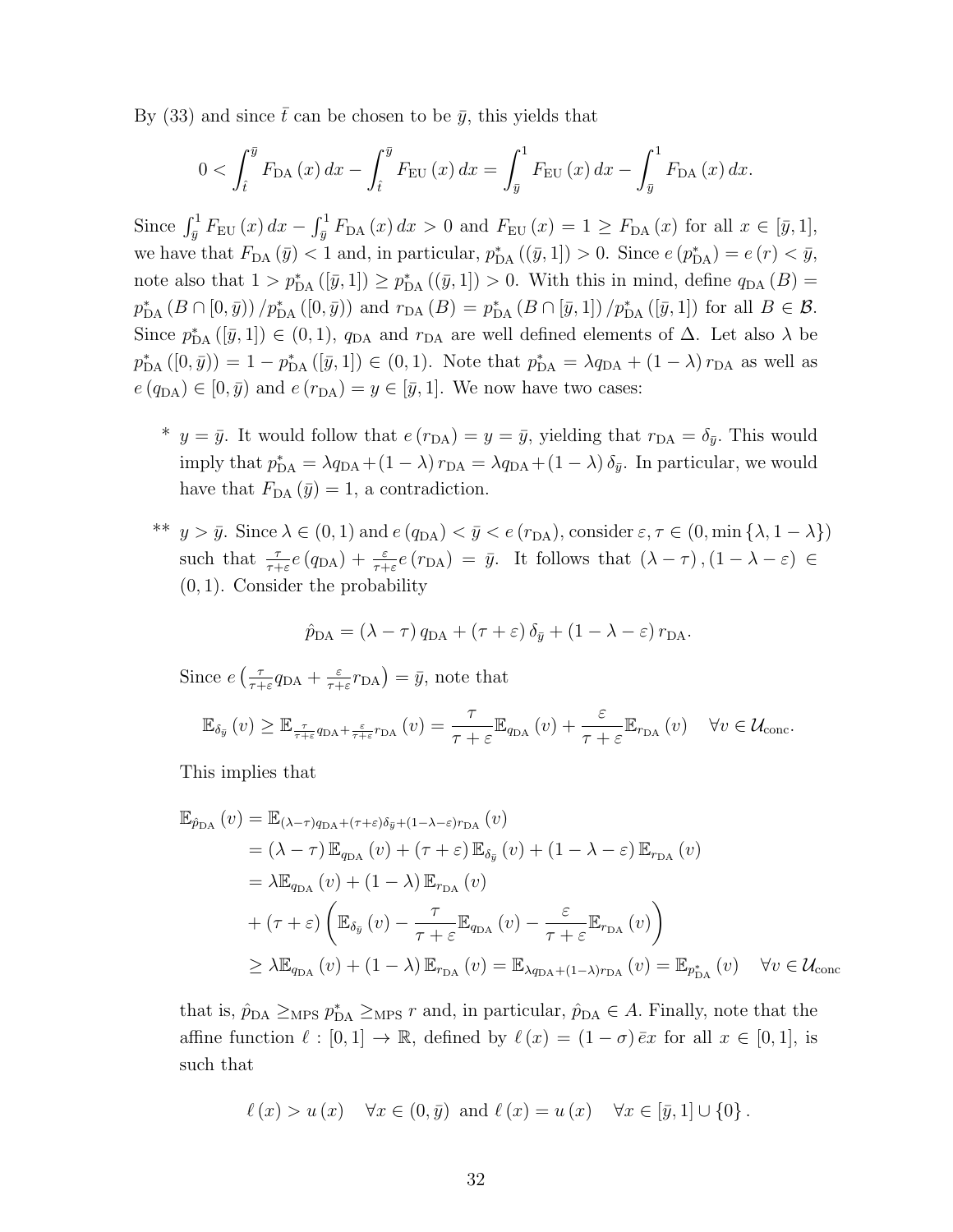Note also that supp  $q_{DA} \neq \{0\}$ .<sup>20</sup> This implies that

$$
u(\bar{y}) = \ell(\bar{y}) = \ell \left( e \left( \frac{\tau}{\tau + \varepsilon} q_{DA} + \frac{\varepsilon}{\tau + \varepsilon} r_{DA} \right) \right) = \mathbb{E}_{\frac{\tau}{\tau + \varepsilon} q_{DA} + \frac{\varepsilon}{\tau + \varepsilon} r_{DA}} (\ell)
$$
  
=  $\frac{\tau}{\tau + \varepsilon} \mathbb{E}_{q_{DA}} (\ell) + \frac{\varepsilon}{\tau + \varepsilon} \mathbb{E}_{r_{DA}} (\ell) > \frac{\tau}{\tau + \varepsilon} \mathbb{E}_{q_{DA}} (u) + \frac{\varepsilon}{\tau + \varepsilon} \mathbb{E}_{r_{DA}} (u)$   
=  $\mathbb{E}_{\frac{\tau}{\tau + \varepsilon} q_{DA} + \frac{\varepsilon}{\tau + \varepsilon} r_{DA}} (u).$ 

Since  $\hat{v}$  is a continuous, strictly increasing, and concave transformation of  $u$ , we have that

$$
\mathbb{E}_{\delta_{\bar{y}}}\left(\hat{v}\right) = \hat{v}\left(\bar{y}\right) > \mathbb{E}_{\frac{\tau}{\tau+\varepsilon}q_{\mathrm{DA}}+\frac{\varepsilon}{\tau+\varepsilon}r_{\mathrm{DA}}}\left(\hat{v}\right) = \frac{\tau}{\tau+\varepsilon}\mathbb{E}_{q_{\mathrm{DA}}}\left(\hat{v}\right) + \frac{\varepsilon}{\tau+\varepsilon}\mathbb{E}_{r_{\mathrm{DA}}}\left(\hat{v}\right).
$$

We can conclude that

$$
\mathbb{E}_{\hat{p}_{DA}}(\hat{v}) = \mathbb{E}_{(\lambda-\tau)q_{DA}+(\tau+\varepsilon)\delta_{\bar{y}}+(1-\lambda-\varepsilon)r_{DA}}(\hat{v})
$$
\n
$$
= (\lambda-\tau)\,\mathbb{E}_{q_{DA}}(\hat{v}) + (\tau+\varepsilon)\,\mathbb{E}_{\delta_{\bar{y}}}(\hat{v}) + (1-\lambda-\varepsilon)\,\mathbb{E}_{r_{DA}}(\hat{v})
$$
\n
$$
= \lambda\mathbb{E}_{q_{DA}}(\hat{v}) + (1-\lambda)\,\mathbb{E}_{r_{DA}}(\hat{v})
$$
\n
$$
+ (\tau+\varepsilon)\left(\mathbb{E}_{\delta_{\bar{y}}}(\hat{v}) - \frac{\tau}{\tau+\varepsilon}\mathbb{E}_{q_{DA}}(\hat{v}) - \frac{\varepsilon}{\tau+\varepsilon}\mathbb{E}_{r_{DA}}(\hat{v})\right)
$$
\n
$$
> \lambda\mathbb{E}_{q_{DA}}(\hat{v}) + (1-\lambda)\,\mathbb{E}_{r_{DA}}(\hat{v}) = \mathbb{E}_{\lambda q_{DA}+(1-\lambda)r_{DA}}(\hat{v}) = \mathbb{E}_{p_{DA}^*}(\hat{v}),
$$

a contradiction with (30).

Cases \* and \*\* prove the statement.  $\hfill\blacksquare$ 

$$
\int_0^{\bar{x}} F_r(x) dx < \int_0^{\bar{x}} F_{\text{DA}}(x) dx,
$$

a contradiction with  $p_{\text{DA}}^* \geq_{\text{MPS}} r$ . Since  $F_{\text{EU}}(x) = F_r(x)$  for all  $x \in [0, x^*]$  and  $F_r(0) \geq F_{\text{DA}}(0)$ , it follows that  $F_{\text{EU}}(x) = F_r(x) \geq F_r(0) \geq F_{\text{DA}}(0) = F_{\text{DA}}(x)$  for all  $x \in [0, x^*]$ . Moreover,  $F_{\text{EU}}(x) =$  $F_{\text{EU}}(x^*) \geq F_{\text{DA}}(0) = F_{\text{DA}}(x)$  for all  $x \in [x^*, \bar{y}]$ . Finally, since  $F_{\text{EU}}(x) = 1 \geq F_{\text{DA}}(x)$  for all  $x \in [\bar{y}, 1]$ , we can conclude that  $F_{\text{EU}}(x) \geq F_{\text{DA}}(x)$  for all  $x \in [0, 1]$ . This would yield that

$$
\int_0^{\bar{t}} F_{\text{DA}}(x) dx \le \int_0^{\bar{t}} F_{\text{EU}}(x) dx,
$$

a contradiction with (32).

<sup>&</sup>lt;sup>20</sup>If supp  $q_{DA} = \{0\}$ , there would exist  $k \in (0,1)$  such that  $F_{DA}(x) = k$  for all  $x \in [0, \bar{y})$ . In this case, note that  $F_r(0) \geq F_{DA}(0)$ . Otherwise, since  $F_r$  is continuous, if  $F_r(0) < F_{DA}(0)$ , then there would exist  $\bar{x} \in [0,1]$  such that  $F_r(x) < F_{DA}(0)$  for all  $x \in [0,\bar{x}]$ . It would follow that  $F_r(x) < F_{\text{DA}}(0) \leq F_{\text{DA}}(x)$  for all  $x \in [0, \bar{x}]$ , yielding that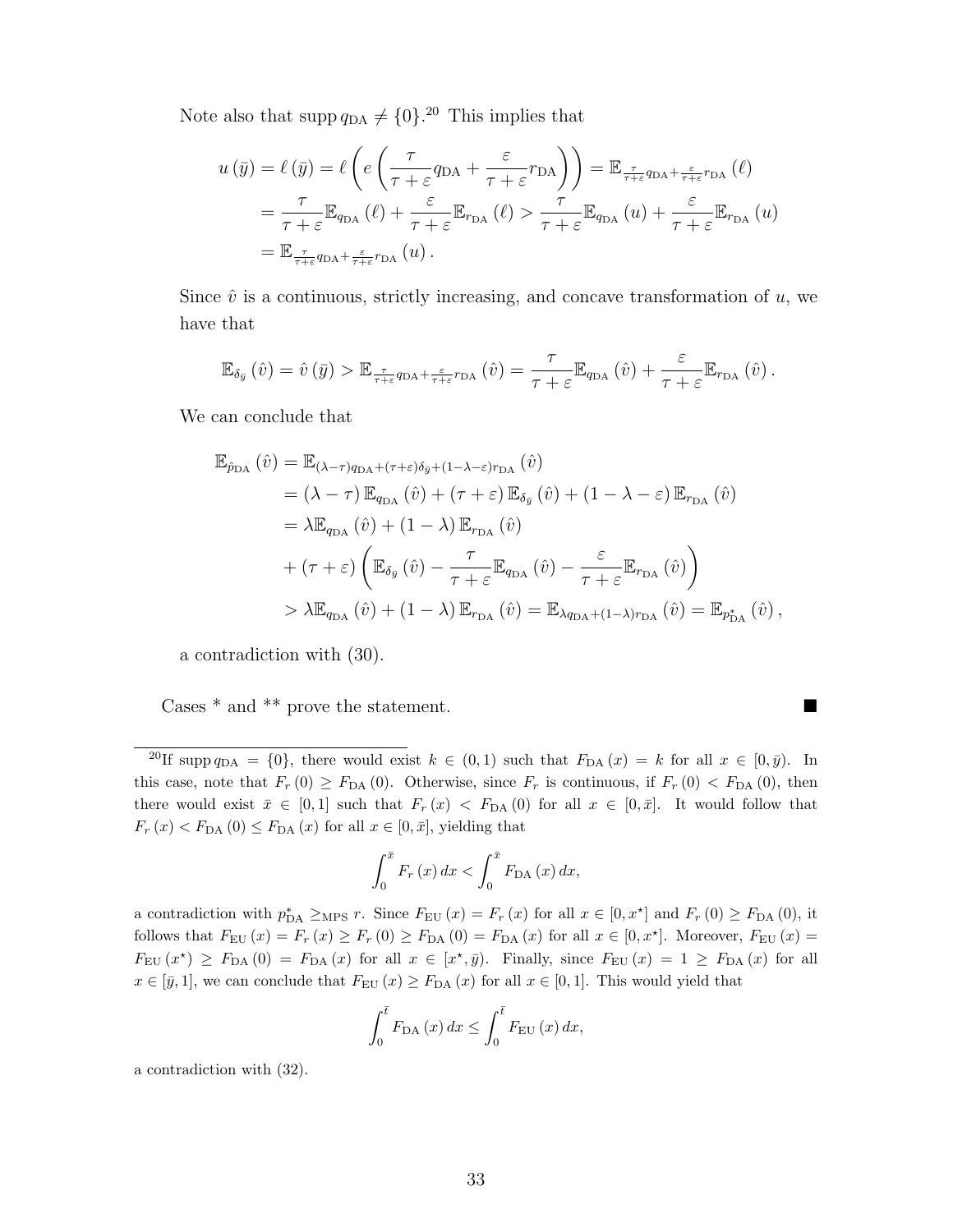### B When do Betweenness preferences satisfy NCI?

While Theorem 4 provides an explicit characterization for Betweenness preferences that satisfy Negative Certainty Independence, a natural question is how to actually check if a given Betweenness preference does or does not satisfy Negative Certainty Independence. The next result, paired with the next remark, provides a rather simple tool to answer this question, solely in terms of the functional form of k. We conclude the appendix by illustrating its use, by proving the results in Example 1.

In stating these results, the following notation will be useful: given  $f : [0,1] \rightarrow [0,1]$ , we say that f is convex (resp., concave) at  $t \in (0,1)$  if and only if for each  $n \in \mathbb{N}$ ,  ${t_i}_{i=1}^n \subseteq [0,1]$ , and  ${\lambda_i}_{i=1}^n \subseteq [0,1]$  such that  $\sum_{i=1}^n \lambda_i = 1$ 

$$
t = \sum_{i=1}^{n} \lambda_i t_i \implies f(t) \le \sum_{i=1}^{n} \lambda_i f(t_i) \text{ (resp., } \ge ).
$$

For each  $s, t \in (0, 1)$ , define  $f_{s,t}$  to be the transformation from  $k(\cdot, t)$  to  $k(\cdot, s)$ , that is,  $f_{s,t} : [0,1] \rightarrow [0,1]$  is such that  $k(x,s) = f_{s,t}(k(x,t))$  for all  $x \in [w,b]$ . Note that  $f_{s,t}$ must exist since  $k(\cdot, t)$  and  $k(\cdot, s)$  are strictly increasing and continuous. Moreover,  $f_{s,t}$  is strictly increasing, continuous, and such that  $f_{s,t} (0) = 0$  and  $f_{s,t} (1) = 1$ .

**Proposition 10** Let  $\succeq$  be a Betweenness preference. The following statements are equivalent:

- (i) For each  $t \in (0,1)$  and for each  $s \in (0,1)$  the function  $f_{s,t}$  is convex (resp., concave) at t;
- $(ii) \geq satisfies Negative (resp., Positive) Certainly Independence.$

Proposition 10 characterizes Negative Certainty Independence within the class of Betweenness preferences, just in terms of the parameters of their representation. In fact, testing Negative (resp., Positive) Certainty Independence amounts to checking if for each  $t \in (0,1)$  the transformations  $f_{s,t}$  are convex (resp., concave) at t for all  $s \in (0,1)$ . This is a handy tool since  $f_{s,t} = k(\cdot, s) \circ k^{-1}(\cdot, t)$  and is thus computable. Moreover, checking convexity and concavity at  $t$  is rather simple in light of Remark  $5$ below.

**Proof of Proposition 10.** Before starting, define  $V : \Delta \to \mathbb{R}$  by

$$
V(p) = \inf_{v \in \mathcal{W}_{\text{bet}}} c(p, v) \text{ (resp., } = \sup_{v \in \mathcal{W}_{\text{bet}}} c(p, v) \text{)} \quad \forall p \in \Delta.
$$

Define  $v_t = k(\cdot, t)$  for all  $t \in [0, 1]$ . Denote also by  $\Delta_0$  the subset of  $\Delta$  of all simple lotteries (convex linear combinations of Dirac measures), that is,  $\Delta_0 = \text{co} \left( \{ \delta_x \}_{x \in [w, b]} \right)$ .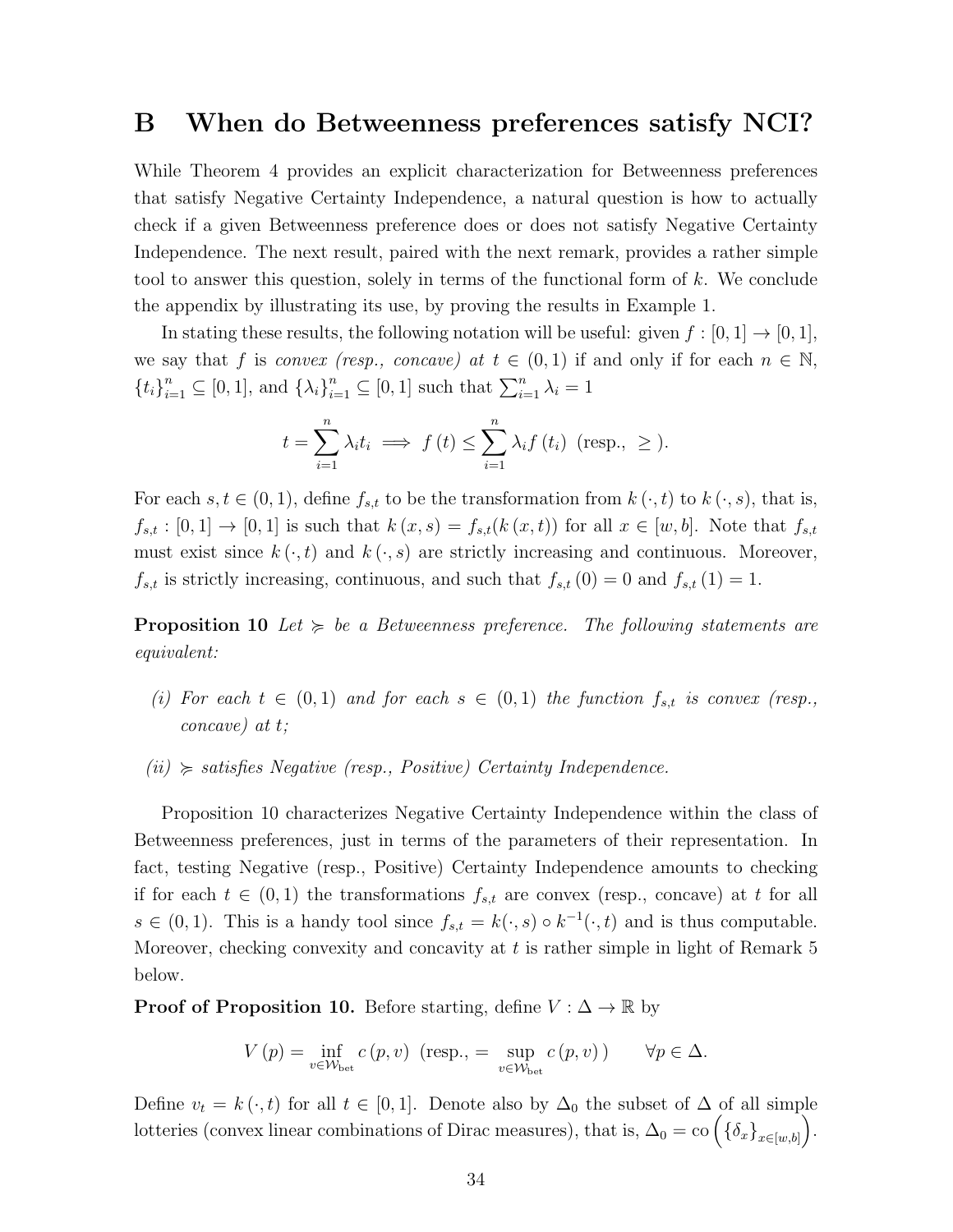**Claim:** If  $s, t \in (0, 1)$  and  $f_{s,t}$  is convex (resp., concave) at t, then for each  $p \in \Delta_0$ 

$$
\mathbb{E}_p(v_t) = t \implies c(p, v_t) \le c(p, v_s) \text{ (resp., } \ge).
$$

**Proof of the Claim.** Let  $p \in \Delta_0$  and  $\mathbb{E}_p(v_t) = t$ . If  $p = \delta_x$ , then the statement is trivially true, since  $c(p, v_s) = x = c(p, v_t)$ . Otherwise, we have that there exist  $n \in$  $\mathbb{N}\setminus\{1\},\{x_i\}_{i=1}^n\subseteq[w,b],\$  and  $\{\lambda_i\}_{i=1}^n\subseteq[0,1]$  such that  $\sum_{i=1}^n\lambda_i=1$  and  $\sum_{i=1}^n\lambda_i\delta_{x_i}=p$ . Define  $t_i = v_t(x_i) \in [0,1]$  for all  $i \in \{1,...,n\}$ . Since  $\mathbb{E}_p(v_t) = t$ , this implies that  $\sum_{i=1}^n \lambda_i t_i = \sum_{i=1}^n \lambda_i v_t(x_i) = \mathbb{E}_p(v_t) = t$ . Since  $f_{s,t}$  is convex (resp., concave) at t, it follows that

$$
f_{s,t}(\mathbb{E}_p(v_t)) = f_{s,t}(t) \le \sum_{i=1}^n \lambda_i f_{s,t}(t_i) = \sum_{i=1}^n \lambda_i f_{s,t}(v_t(x_i)) = \sum_{i=1}^n \lambda_i v_s(x_i) = \mathbb{E}_p(v_s)
$$
 (resp.,  $\ge$ ).

Since  $v_s = f_{s,t} \circ v_t$ , we have that  $f_{s,t} = v_s \circ v_t^{-1}$ . This implies that  $c(p, v_t) \leq c(p, v_s)$  $(\text{resp.}, \geq).$ 

(i) implies (ii). Let  $p \in \Delta \setminus {\delta_w, \delta_b}$ . Since  $\succcurlyeq$  satisfies Strict First Order Stochastic Dominance, we can conclude that  $\hat{V}(p) \in (0,1)$  and it is the unique number in [0, 1] such that

$$
\int_{[w,b]} k\left(x, \hat{V}\left(p\right)\right) dp = \hat{V}\left(p\right).
$$

Define  $t = \hat{V}(p)$  and consider  $v_t$ . Let also s be an element of  $(0,1)$  and consider  $v_s$  as well as  $f_{s,t}$ . Since  $\Delta_0$  is dense in  $\Delta$  and  $\succeq$  satisfies Weak Order, Continuity, and Strict First Order Stochastic Dominance, we have that there exists a sequence  ${p_n}_{n\in\mathbb{N}}\subseteq\Delta_0$  such that  $p_n\sim p$  for all  $n\in\mathbb{N}$  and  $p_n\to p$ . The condition  $p_n\sim p$  yields that  $\mathbb{E}_{p_n}(v_t) = t$  for all  $n \in \mathbb{N}$ . By the previous claim and since  ${p_n}_{n \in \mathbb{N}} \subseteq \Delta_0$  and  $f_{s,t}$ is convex (resp., concave) at t, this implies that  $c(p_n, v_t) \le c(p_n, v_s)$  (resp.,  $\ge$ ) for all  $n \in \mathbb{N}$ . By passing to the limit and since  $s \in (0,1)$  was arbitrarily chosen, we obtain that

$$
c(p, v_t) \leq c(p, v_s) \text{ (resp., } \geq \text{)} \quad \forall s \in (0, 1).
$$

We can conclude that

$$
V(p) = \min_{s \in (0,1)} c(p, v_s) = \min_{v \in W_{\text{bet}}} c(p, v) = c(p, v_t)
$$
  
(resp., 
$$
V(p) = \max_{s \in (0,1)} c(p, v_s) = \max_{v \in W_{\text{bet}}} c(p, v) = c(p, v_t)).
$$

By using the same technique in the proof of (i) implies (ii) in Theorem 4, we have that  $\bar{x} = c(p, v_t)$  is such that  $p \sim \delta_{\bar{x}}$ ,<sup>21</sup> that is,  $\bar{x} = x_p$ . Since  $p \in \Delta \setminus {\delta_w, \delta_b}$  was arbitrarily

<sup>&</sup>lt;sup>21</sup>Recall that  $p \in \Delta \setminus {\delta_w, \delta_b}$  and  $\hat{V}(p) \in (0, 1)$  where the latter is the unique number in [0, 1] such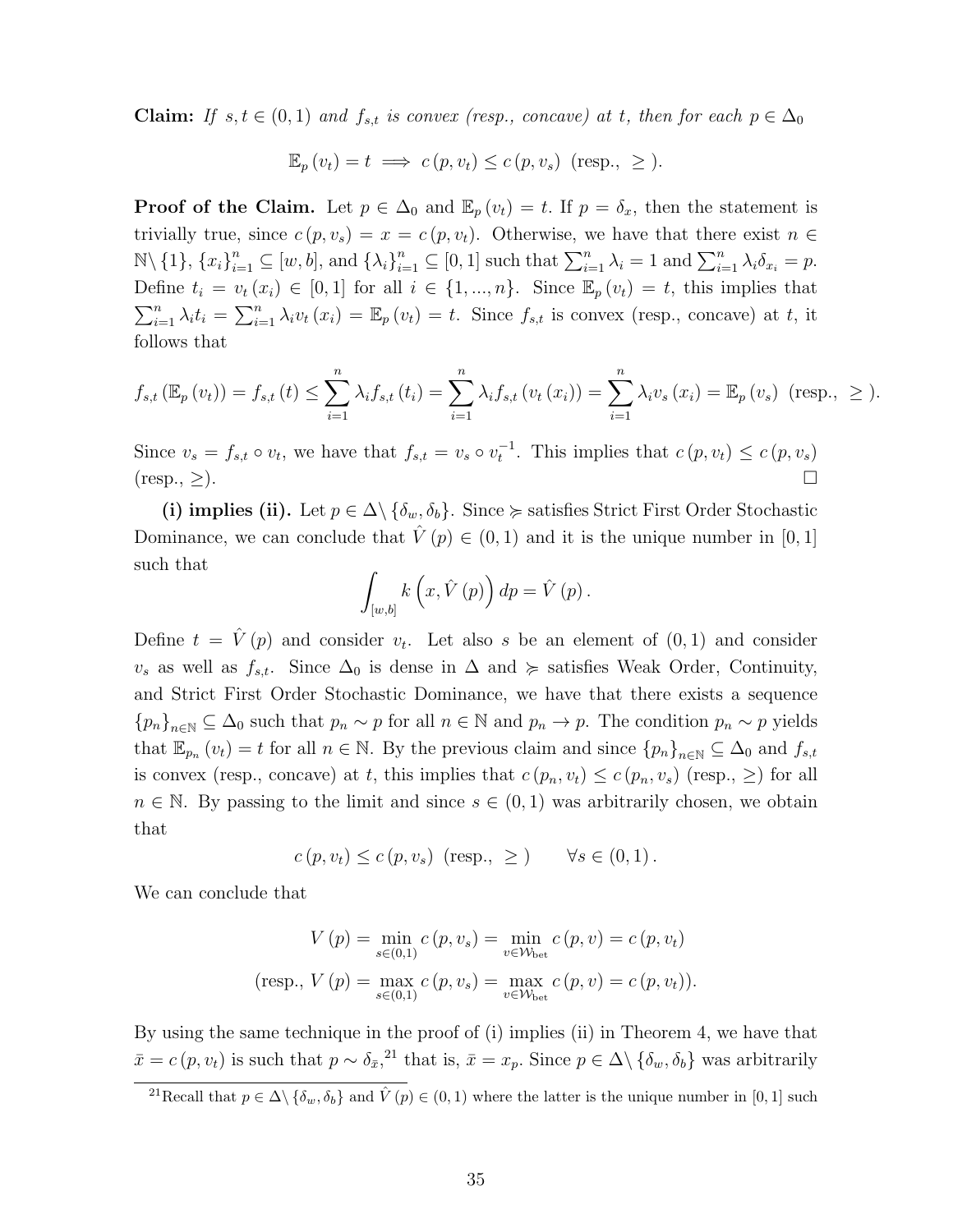chosen, we obtain that  $V(p) = x_p$  for all  $p \in \Delta^{22}$  This implies that V is a utility representation of  $\succcurlyeq$ . Since  $\succcurlyeq$  satisfies Continuity and  $V(\delta_x) = x$  for all  $x \in [w, b]$ , it is immediate to see that  $V$  is continuous. By Theorem 4 (resp., Remark 1), this implies that  $\succeq$  satisfies Negative Certainty Independence (resp., Positive Certainty Independence).

(ii) implies (i). By Theorem 4 (resp., Remark 1), we have that  $V : \Delta \to \mathbb{R}$ , defined by

$$
V(p) = \min_{v \in \mathcal{W}_{\text{bet}}} c(p, v) = \min_{s \in (0,1)} c(p, v_s) \qquad \forall p \in \Delta
$$
  
(resp., 
$$
V(p) = \max_{v \in \mathcal{W}_{\text{bet}}} c(p, v) = \max_{s \in (0,1)} c(p, v_s) \qquad \forall p \in \Delta
$$
),

is a continuous utility representation of  $\succeq$ . By contradiction, assume that there exist  $t \in (0,1)$  and  $s' \in (0,1)$  such that  $f_{s',t}$  is not convex (resp., concave) at t. It follows that there exist  $n \in \mathbb{N} \setminus \{1\}$ ,  $\{t_i\}_{i=1}^n \subseteq [0,1]$ , and  $\{\lambda_i\}_{i=1}^n \subseteq [0,1]$  such that  $\sum_{i=1}^n \lambda_i = 1$ and  $t = \sum_{i=1}^n \lambda_i t_i$  as well as  $f_{s',t}(t) > \sum_{i=1}^n \lambda_i f_{s',t}(t_i)$  (resp., <). Consider  $\{x_i\}_{i=1}^n$  $i=1$ such that  $v_t(x_i) = t_i$ . Define  $p \in \Delta_0$  to be such that  $p = \sum_{i=1}^n \lambda_i \delta_{x_i}$ . It follows that  $\mathbb{E}_p(v_t) = \sum_{i=1}^n \lambda_i v_t(x_i) = \sum_{i=1}^n \lambda_i t_i = t.$  Since  $\succcurlyeq$  is a Betweenness preference, this implies that  $p \sim \delta_{\bar{x}}$  where  $\bar{x} = c(p, v_t)$ . In particular, this implies that  $x_p = \bar{x}$ . At the same time, we also have that

$$
f_{s',t}(\mathbb{E}_p(v_t)) = f_{s',t}(t) > \sum_{i=1}^n \lambda_i f_{s',t}(t_i) = \sum_{i=1}^n \lambda_i f_{s',t}(v_t(x_i)) = \sum_{i=1}^n \lambda_i v_{s'}(x_i) = \mathbb{E}_p(v_{s'}) \text{ (resp., } <).
$$

Since  $f_{s',t} = v_{s'} \circ v_t^{-1}$ , we can conclude that

$$
\min_{s \in (0,1)} c(p, v_s) = V(p) = x_p = c(p, v_t) > c(p, v_{s'}) \ge \min_{s \in (0,1)} c(p, v_s)
$$
  
(resp., 
$$
\max_{s \in (0,1)} c(p, v_s) = V(p) = x_p = c(p, v_t) < c(p, v_{s'}) \le \max_{s \in (0,1)} c(p, v_s),
$$

a contradiction.

that

$$
\int_{[w,b]} k\left(x, \hat{V}\left(p\right)\right) dp = \hat{V}\left(p\right).
$$

Recall also that  $v_t = k \left( \cdot, \hat{V}(p) \right) \in W_{\text{bet}}$  and  $t = \hat{V}(p)$ . Define  $\bar{x} \in [w, b]$  to be such that  $\bar{x} = c(p, v_t)$ . Note that

$$
v_t(\bar{x}) = v_t(c(p, v_t)) = v_t\left(v_t^{-1}\left(\int_{[w,b]} k\left(x, \hat{V}(p)\right) dp\right)\right) = \int_{[w,b]} k\left(x, \hat{V}(p)\right) dp.
$$

It follows that

$$
\int_{[w,b]} k\left(x, \hat{V}\left(p\right)\right) d\delta_{\bar{x}} = v_t\left(\bar{x}\right) = \hat{V}\left(p\right).
$$

Since  $\succcurlyeq$  is a Betweenness preference, we can conclude that  $\hat{V}(\delta_{\bar{x}}) = \hat{V}(p)$ , that is,  $\delta_{\bar{x}} \sim p$  and so  $\bar{x} = x_p.$ 

<sup>22</sup>Clearly,  $V(\delta_x) = x$  if either  $x = w$  or  $x = b$ .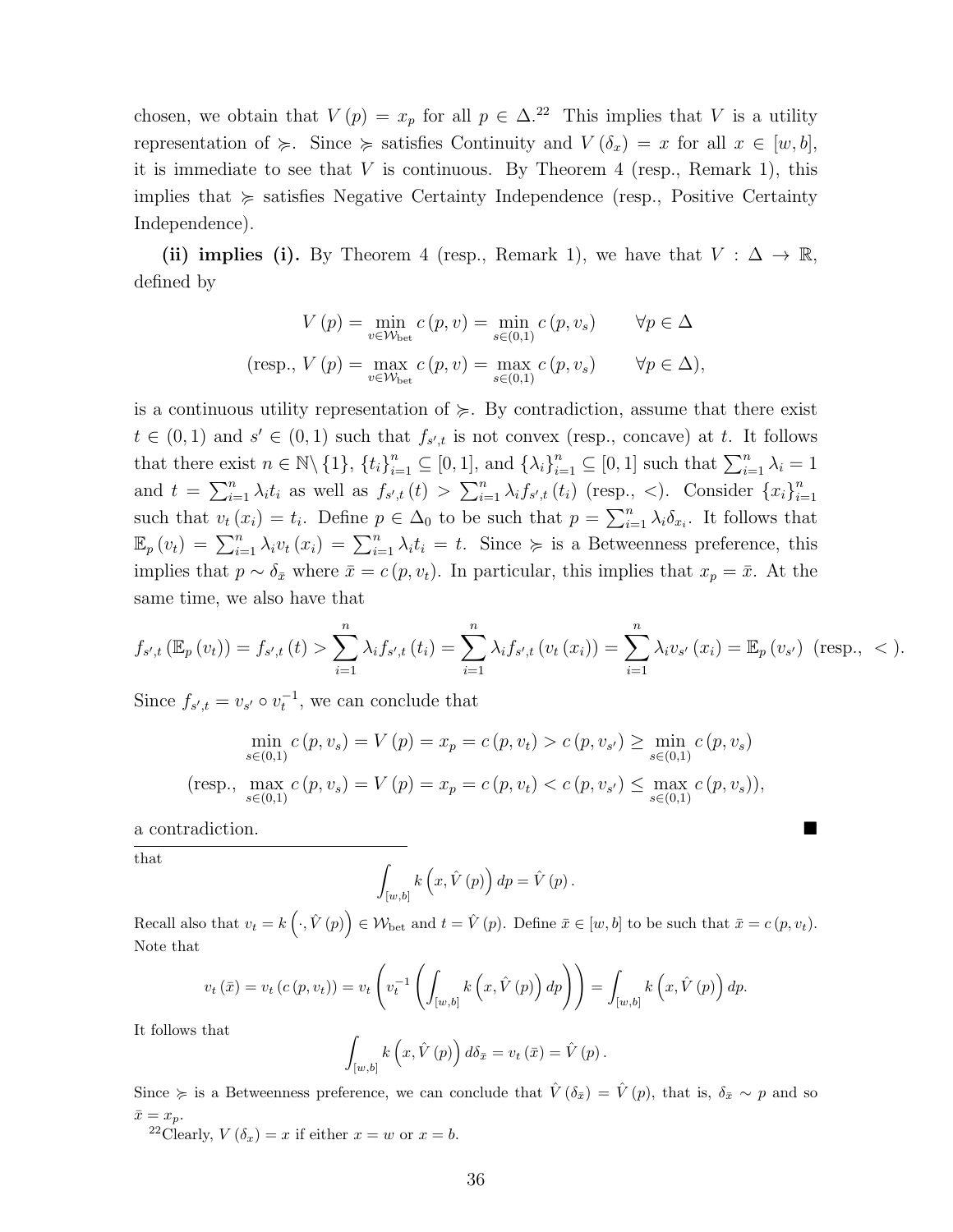**Remark 5** Convexity at t is implied by the following sufficient condition: the subdifferential of  $f_{s,t}$  is nonempty at  $t, \partial f_{s,t} (t) \neq \emptyset$ . This takes a simple geometric interpretation, as it amounts to saying that the graph of  $f_{s,t}$  is supported by a line at the point  $(t, f_{s,t}(t))$ , that is, there exists a function  $g: [0,1] \to \mathbb{R}$  such that  $g(t') = mt' + l$ for all  $t' \in [0,1]$ , where  $l, m \in \mathbb{R}$  and  $f_{s,t}(t) = g(t)$  as well as  $g(t') \leq f_{s,t}(t')$  for all  $t' \in [0,1].$  $\forall \in [0,1].$ 

**Proof.** Denote  $f_{s,t}$  simply by f. Let  $t \in (0,1)$ . Assume that  $f : [0,1] \rightarrow [0,1]$  is such that  $\partial f(t) \neq \emptyset$ . By assumption, it follows that there exists  $m \in \mathbb{R}$  such that

$$
f(t') - f(t) \ge m(t'-t) \quad \forall t' \in [0,1].
$$

Define  $g: [0,1] \to \mathbb{R}$  by  $g(t') = mt' + l$  for all  $t' \in [0,1]$  where  $l = f(t) - mt$ . Note that

$$
f(t) = g(t)
$$
 and  $g(t') \le f(t')$   $\forall t' \in [0, 1].$ 

Next consider  $n \in \mathbb{N}$ ,  $\{t_i\}_{i=1}^n \subseteq [0,1]$ , and  $\{\lambda_i\}_{i=1}^n \subseteq [0,1]$  such that  $\sum_{i=1}^n \lambda_i = 1$  and  $\sum_{i=1}^{n} \lambda_i t_i = t$ . It follows that

$$
f(t) = g(t) = g\left(\sum_{i=1}^{n} \lambda_i t_i\right) = \sum_{i=1}^{n} \lambda_i g(t_i) \le \sum_{i=1}^{n} \lambda_i f(t_i),
$$

proving convexity at  $t$ .

We conclude by putting into use the results above, showing that the Betweenness preference in Example 1 satisfies Negative Certainty Independence.

**Proof of Example 1.** For each  $t \in [0,1]$  define  $v_t(x) = k(x,t)$  for all  $x \in [0,1]$ . Given  $s, t \in (0, 1)$ , we need to show that  $f = v_s \circ v_t^{-1}$  is convex at t. Before starting, observe that  $v_t^{-1} : [0, 1] \to \mathbb{R}$ 

$$
v_t^{-1}(x) = \begin{cases} x & \text{if } x \le t \\ \frac{t + \sqrt{t^2 + 4(x - t)}}{2} & \text{if } x > t \end{cases} \quad \forall x \in [0, 1].
$$

Clearly, if  $s = t$ , then  $f = v_s \circ v_t^{-1}$  is the identity on [0, 1] and it is convex at t. We then have two cases:

1.  $t > s$ . In this case, we have that for each  $x \in [0, 1]$ 

$$
f(x) = v_s(v_t^{-1}(x)) = \begin{cases} x & \text{if } x \le s \\ x^2 - sx + s & \text{if } s < x \le t \\ \left(\frac{t + \sqrt{t^2 + 4(x - t)}}{2}\right)^2 - s\left(\frac{t + \sqrt{t^2 + 4(x - t)}}{2}\right) + s & \text{if } x > t \end{cases}
$$

Consider  $g : [0,1] \to \mathbb{R}$  to be such that  $g(x) = m(x-t) + f(t)$  and  $m =$ max  $\{2t - s, 1\}$ . We have three cases: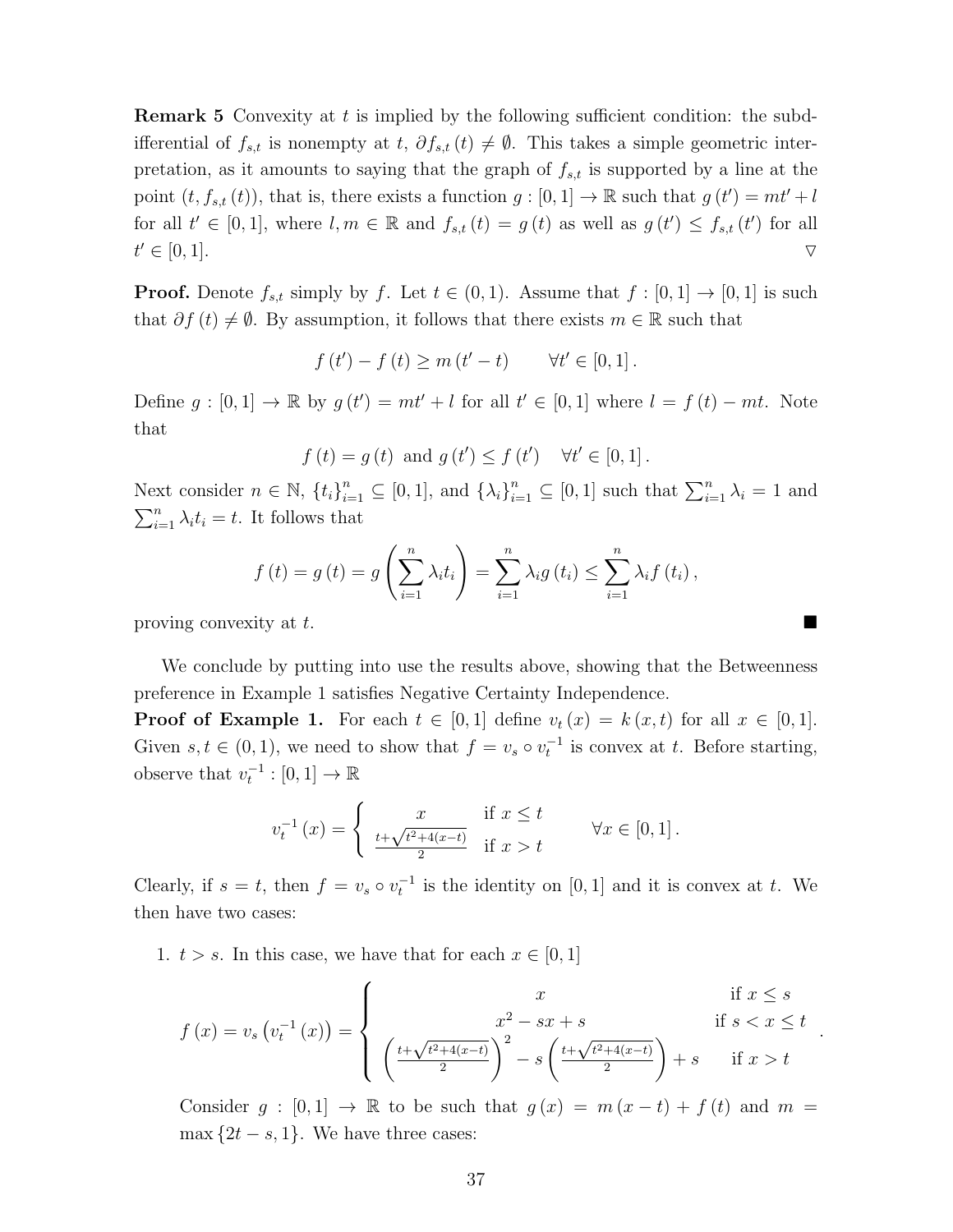(a)  $0 \le t' \le s$ . Note that

$$
g(0) = f(t) - mt \le f(t) - t = t^2 - st + s - t = (t - 1)(t - s) < 0.
$$

We can conclude that

$$
g(t') = m(t'-t) + f(t) \le f(t) + t' - t
$$
  
= t' + f(t) - t \le t' = f(t').

(b)  $s < t' \leq t$ . Define  $h : [0, 1] \to \mathbb{R}$  by  $h(x) = x^2 - sx + s$  for all  $x \in [0, 1]$ . Note that  $h(t) = f(t)$  and  $h'(t) = 2t - s \le m$ , yielding  $h'(t)(t'-t) \ge m(t'-t)$ for all  $t' \leq t$ . Since h is convex, we have that

$$
f(t') = h(t') \ge h'(t) (t'-t) + h(t) \ge m (t'-t) + f(t) = g(t') \qquad \forall t' \in (s,t].
$$

(c)  $t' > t$ . Define  $\tilde{h} : [t, 1] \to \mathbb{R}$  by  $\tilde{h}(x) = \left(\frac{t + \sqrt{t^2 + 4(x-t)}}{2}\right)$ 2  $\setminus^2$  $-s$  $\int t+\sqrt{t^2+4(x-t)}$ 2  $\setminus$  $+$ s for all  $x \in [t, 1]$ . It follows that  $\tilde{h}$  is concave. Note that  $\tilde{h}(t) = f(t) = g(t)$ . Since  $\tilde{h}$  is concave and g is affine, it is enough to verify that  $\tilde{h}(1) \geq g(1)$ to prove that  $f(t') = \tilde{h}(t') \geq g(t')$  for all  $t' \in [t, 1]$ . Since  $t \in (0, 1)$  and  $\tilde{h}(1) = 1$ , observe that if  $m = 2t - s$ , then

$$
g(1) = m(1-t) + f(t) = (2t - s)(1-t) + t^2 - st + s
$$
  
= 2t - 2t<sup>2</sup> - s + st + t<sup>2</sup> - st + s  
= 2t - t<sup>2</sup> = t + t(1 - t) \le 1 = \tilde{h}(1).

Since  $0 < s < t < 1$ , if  $m = 1$ , then

$$
g(1) - \tilde{h}(1) = g(1) - 1 = 1 - t + f(t) - 1 = 1 - t + t^2 - st + s - 1
$$
  
= -t + t<sup>2</sup> - st + s = t(t - 1) + s(1 - t)  
= (t - s)(t - 1) < 0,

proving that  $g(1) < \tilde{h}(1)$ .

Subpoints a–c just showed that the subdifferential of f is nonempty at t and, in particular,  $f$  is convex at  $t$ .

2.  $t < s$ . In this case, we have that for each  $x \in [0, 1]$ 

$$
f(x) = v_s \left( v_t^{-1}(x) \right) = \begin{cases} x & \text{if } x \le t \\ \left( \frac{t + \sqrt{t^2 + 4(x-t)}}{2} \right)^2 - s \left( \frac{t + \sqrt{t^2 + 4(x-t)}}{2} \right) + s & \text{if } x > \bar{s} \end{cases}
$$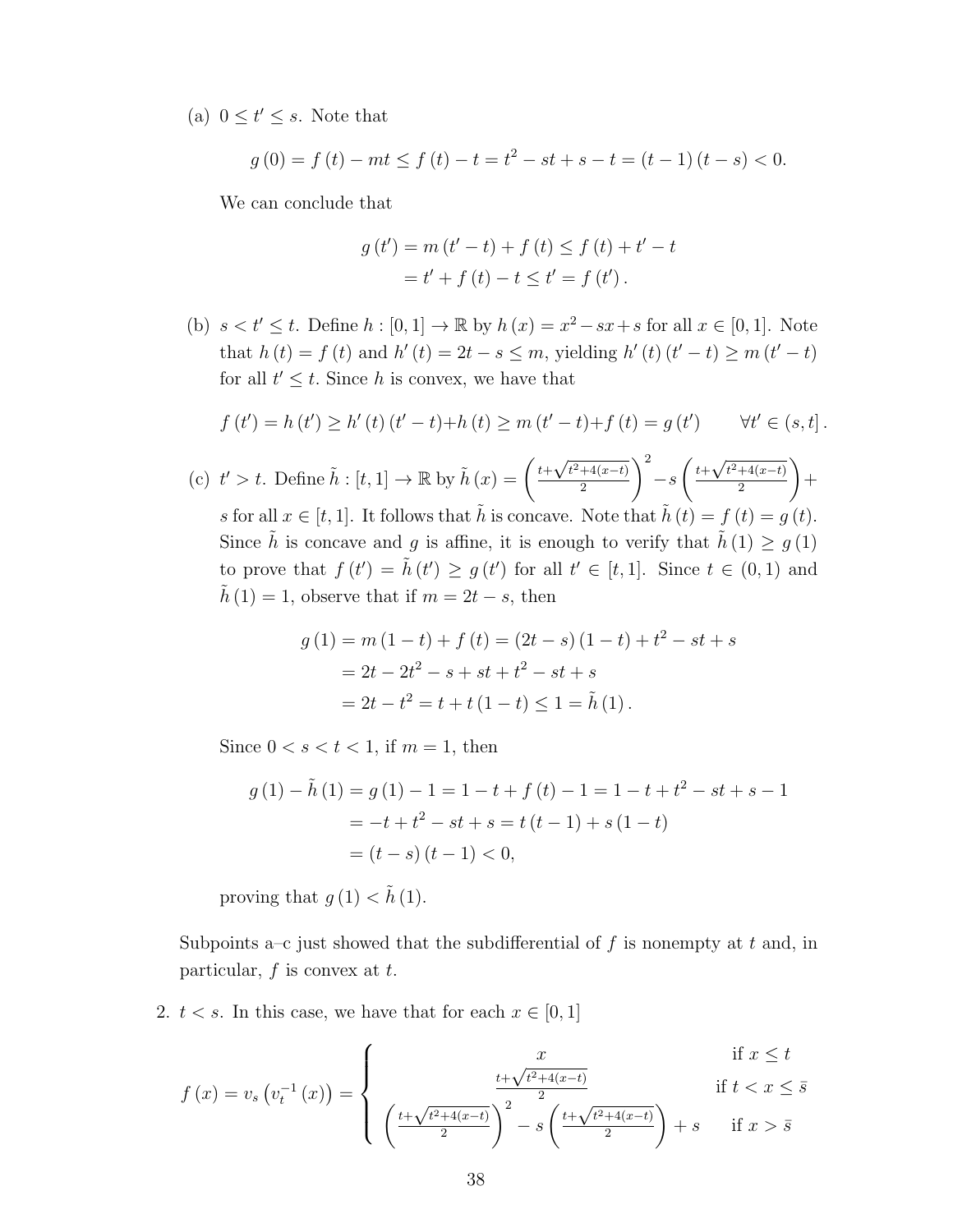where  $\bar{s}$  is such that  $t+$  $\frac{\sqrt{t^2+4(\bar{s}-t)}}{2} = s^{23}$  Consider  $g: [0,1] \to \mathbb{R}$  to be such that  $g(x) = x$ . We have three cases:

- (a)  $0 \le t' \le t$ . Clearly, we have that  $f(t') \ge g(t')$ .
- (b)  $t < t' \leq \overline{s}$ . Define  $h : [t, \overline{s}] \to \mathbb{R}$  by  $h(x) = \frac{t+1}{s}$  $\sqrt{t^2+4(x-t)}$  $\frac{1}{2}$  for all  $x \in [t, \bar{s}]$ . Since h is concave and g is affine, if we verify that  $h(t) \geq g(t)$  and  $h(\bar{s}) \geq$  $g(\bar{s})$ , then  $f(t') = h(t') \ge g(t')$  for all  $t' \in [t, \bar{s}]$ . Note that  $h(t) = t = g(t)$ . On the other hand, we have that

$$
h(\bar{s}) = \frac{t + \sqrt{t^2 + 4(\bar{s} - t)}}{2} \ge \frac{t + \sqrt{t^2 + 4\bar{s}(\bar{s} - t)}}{2}
$$
  
= 
$$
\frac{t + \sqrt{t^2 + 4\bar{s}^2 - 4\bar{s}t}}{2} = \frac{t + \sqrt{(2\bar{s} - t)^2}}{2} = \bar{s} = g(\bar{s}).
$$

(c)  $t' > \bar{s}$ . Define  $\tilde{h}: [\bar{s}, 1] \to \mathbb{R}$  by  $\tilde{h}(x) = \left(\frac{t + \sqrt{t^2 + 4(x-t)}}{2}\right)$ 2  $\setminus^2$  $-s$  $\int t+\sqrt{t^2+4(x-t)}$ 2  $\setminus$  $+$ s for all  $x \in [\bar{s}, 1]$ . Since  $\tilde{h}$  is convex,  $\tilde{h}(1) = 1$ , and  $\tilde{h}'(1) = \frac{2-s}{2-t} \in (0, 1)$ , we have that

$$
\tilde{h}(t') \ge \tilde{h}'(1)(t'-1) + \tilde{h}(1) \ge 1(t'-1) + \tilde{h}(1)
$$
  
= t'-1+1 = t' = g(t') \qquad \forall t' \in [\bar{s}, 1].

Subpoints a–c just showed that the subdifferential of f is nonempty at t and, in particular,  $f$  is convex at  $t$ .

### References

- Artstein-Avidan, S. and D. Dillenberger (2015): "Dynamic Disappointment Aversion," Mimeo University of Pennsylvania.
- BATTIGALLI, P., S. CERREIA-VIOGLIO, F. MACCHERONI, AND M. MARINACCI (2016): "A note on comparative ambiguity aversion and justifiability," Econometrica, 84, 1903–1916.
- Cerreia-Vioglio, S. (2009): "Maxmin Expected Utility on a Subjective State Space: Convex Preferences under Risk," Mimeo, Bocconi University.
- Cerreia-Vioglio, S., D. Dillenberger, and P. Ortoleva (2015): "Cautious Expected Utility and the Certainty Effect," Econometrica, 83, 693–728.
- Cerreia-Vioglio, S., F. Maccheroni, and M. Marinacci (2017): "Stochastic dominance analysis without the independence axiom," Management Science, 63, 1097–1109.

 $^{23}$ Since  $^{t+}$  $\frac{\sqrt{t^2+4(t-t)}}{2} = t \leq s \leq 1 = \frac{t+1}{t}$  $\sqrt{t^2+4(1-t)}$  $\frac{+4(1-t)}{2}$  and the map  $x \mapsto \frac{t+\sqrt{t^2+4(x-t)}}{2}$  $\frac{1}{2}$  is strictly increasing and continuous on [t, 1], we have that  $\bar{s}$  exists and  $\bar{s} > t$ .